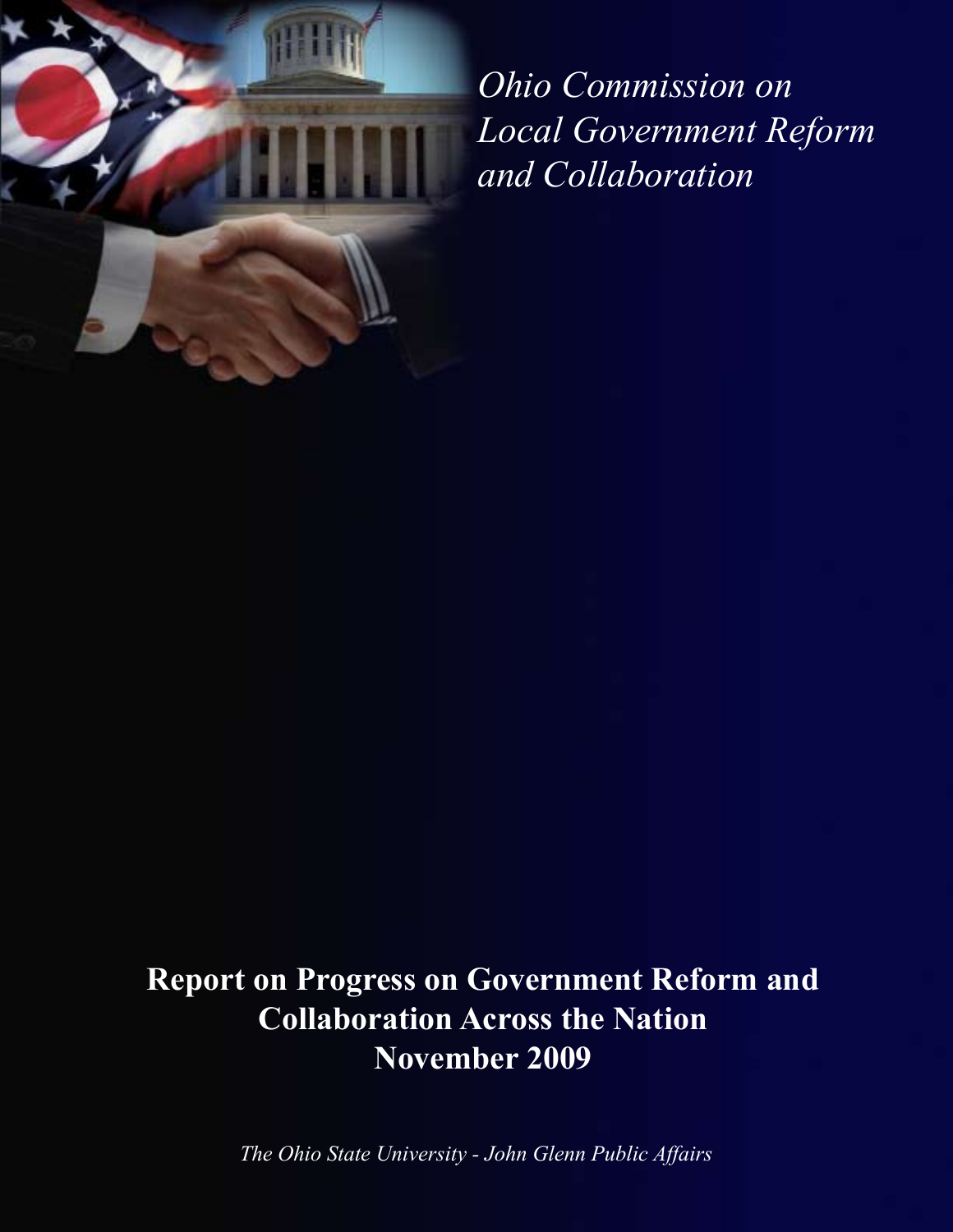## Report on Progress on Government Reform and Collaboration Across the Nation

*The following report was compiled for the Ohio Commission on Local Government Reform and Collaboration. Its purpose is to summarize State commissions on local government that had a similar focus to that of the Ohio Commission. This report considered State commissions that were completed within the past five years. Based on these criteria, five states were analyzed. This analysis included a summary of the reports. Three State Commissions provided recommendations in a way that could be investigated for updates (New Jersey, Indiana, and New York). Following the description of these three state commission's work is a chart listing the specific recommendations and progress towards implementation.*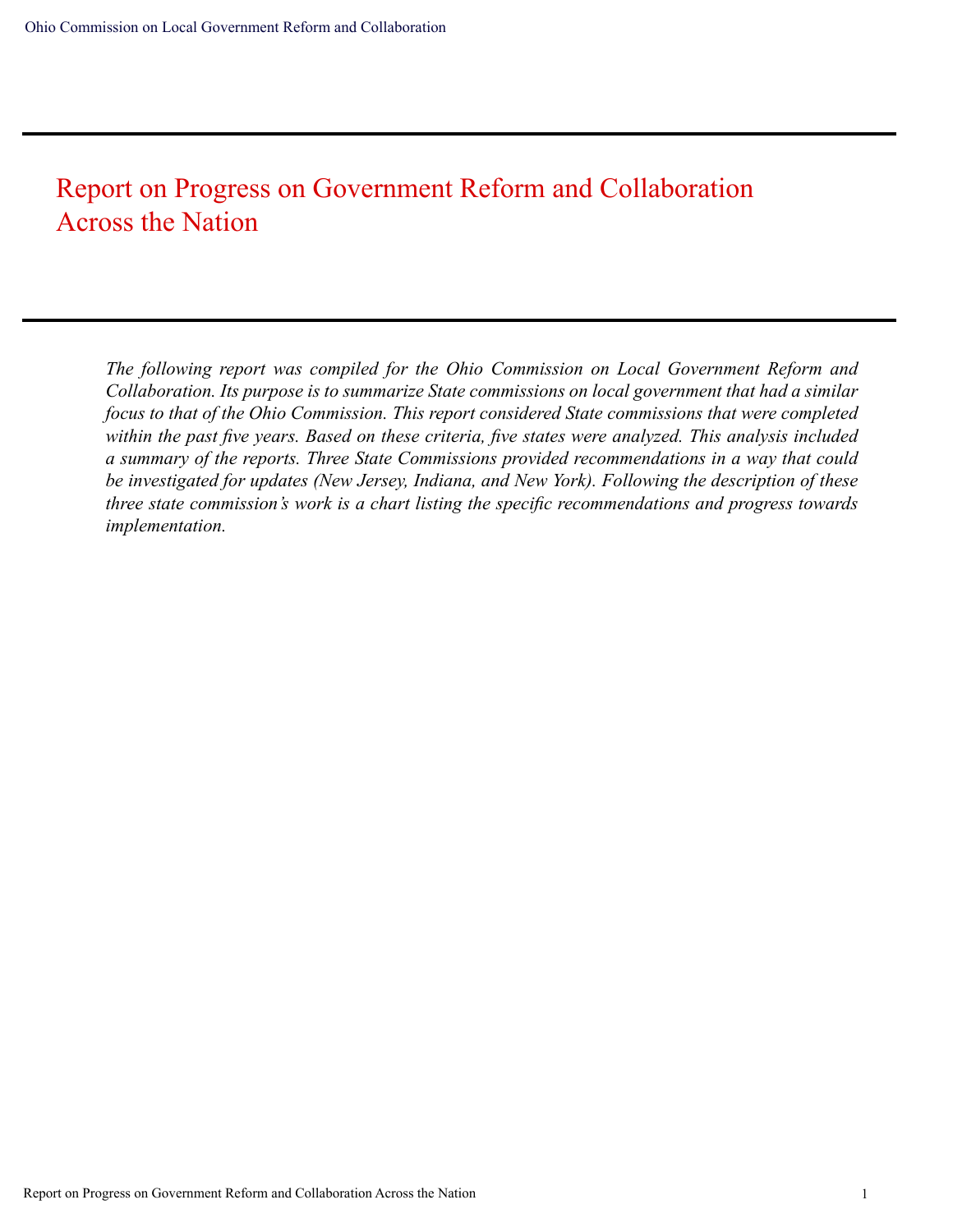Annotated Bibliography

## Local Government Collaboration Incentives

Identification of options for encouraging and incentivizing local governments to collaborate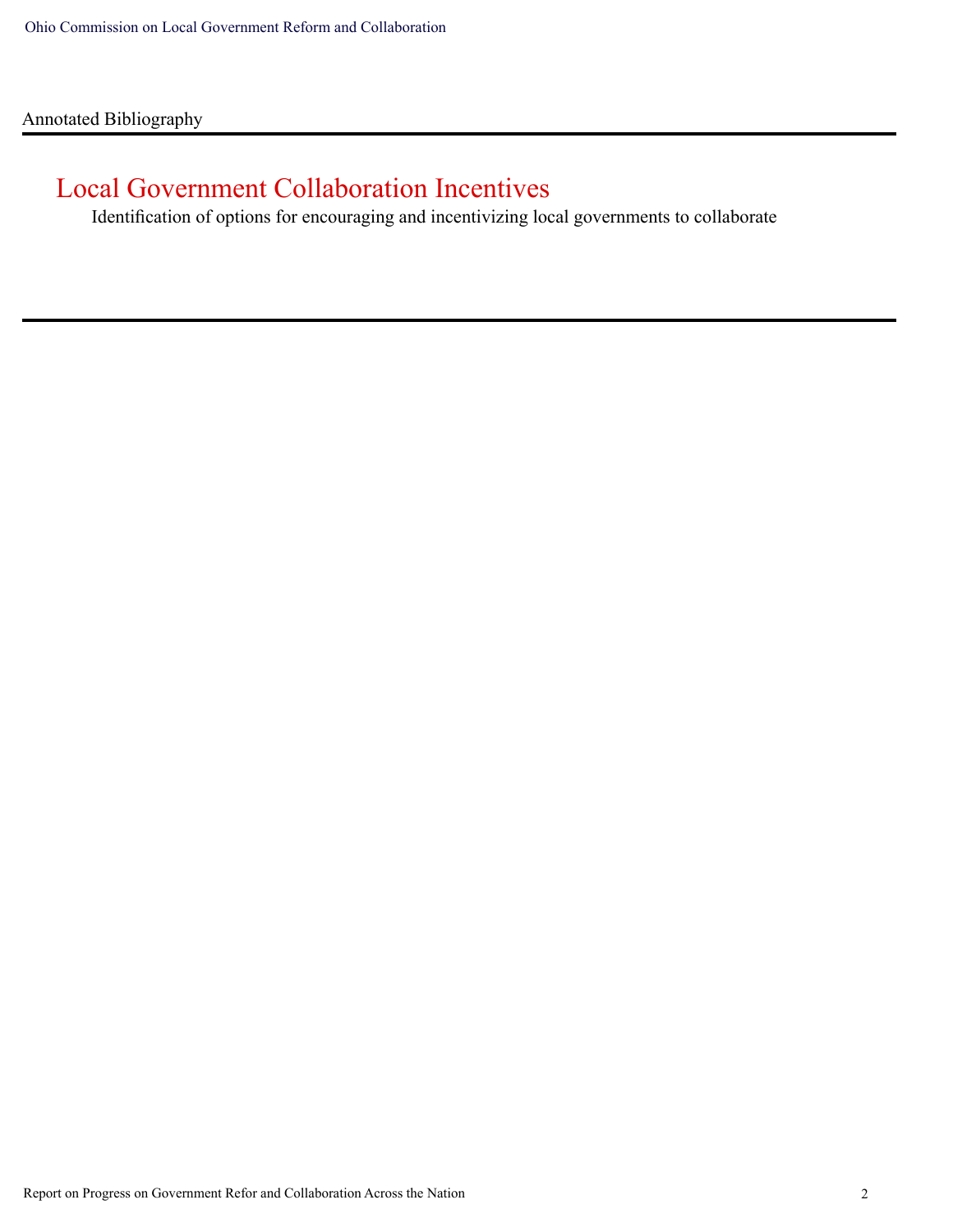# Report on Progress on Government Reform and Collaboration Across the Nation

### **TABLE OF CONTENTS**

| West Virginia Commission on Governing for the 21st<br>Century                           | Pages 3     |
|-----------------------------------------------------------------------------------------|-------------|
| <b>Maine GrowSmart Initiative</b>                                                       | Pages 4-5   |
| <b>New Jersey Government Consolidation and Shared Services</b><br>Committee             | Pages 6-9   |
| <b>Indiana Commission on Local Government Reform</b>                                    | Pages 10-22 |
| <b>New York Commission on Local Government Efficiency and</b><br><b>Competitiveness</b> | Pages 23-37 |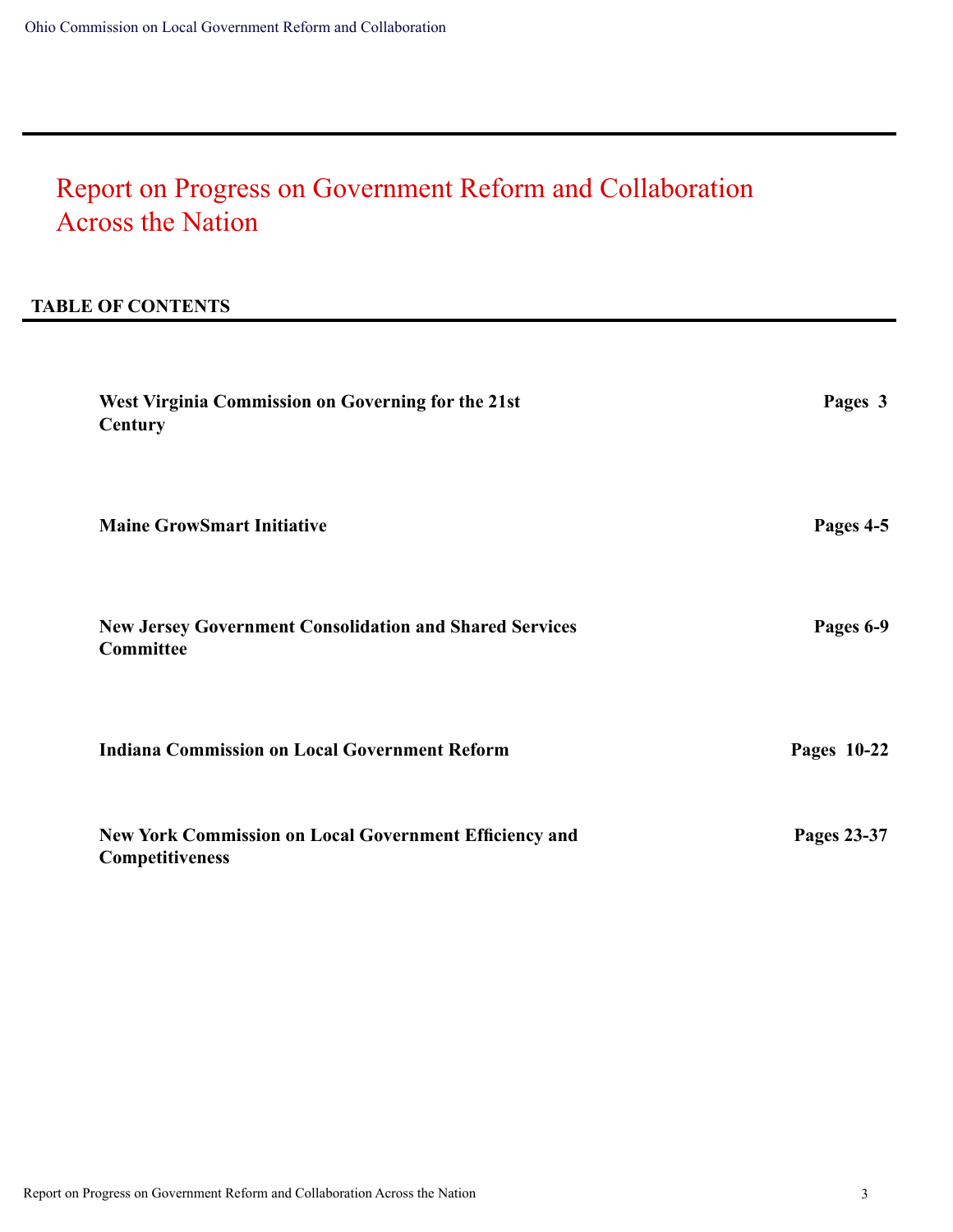### West Virginia Commission on Governing in the 21st Century (2005)

In 2004, West Virginia Governor Bob Wise created the Commission on Governing in the 21st Century to investigate ways for local governments to "improve their economic viability and capacity to provide services to citizens and businesses." The main focus of the Commission was to look at whether or not local governments units should be reorganized, and if so, how. The Commission concluded that consolidation was necessary, but that such efforts needed to be directed at the local level rather than implemented from above. The Commission's report emphasized the tangible economies of scale benefit existed, and ability to attract business entities by developing major markets. The report developed processes for three consolidation scenarios: municipality consolidation, municipality and county consolidation (metro government), and county consolidation.

#### **Summary of Recommendations and Conclusions**

#### **Economics of Consolidation**

The Commission found that the economies of scale to be achieved through outright local government mergers are not abstract and are demonstrable under prevailing conditions. They also found that consolidation of urban counties could make them more attractive business locations. In addition, the Commission concluded that fiscal constraints make local government reorganization necessary.

#### **Legislative Need**

The Commission concluded that change can be and should be incremental. Also, to provide guidance and to conform to the West Virginia constitutional requirements, enabling legislation must be passed by the Legislature.

#### **Effect on Local Government**

The Commission found that beyond constitutional considerations, the most basic democratic principles demand that local government reorganization initiatives must originate at the local level.

In 2005, Senate Bill 159 was introduced to establish the consolidation process. After clearing the Senate by a margin of one, it died in the House. In 2006, the legislation was reintroduced as SB 245 and it was eventually enacted into law. The Act indicated that proceedings could begin either with 25 percent of electors from each entity signing a petition, or a resolution from the Governing bodies of each affected resolution. After petition is approved by the respective county commission, a charter review board is created to study and plan the possible consolidation. The law excludes school, library, fire, special taxing, and public service districts.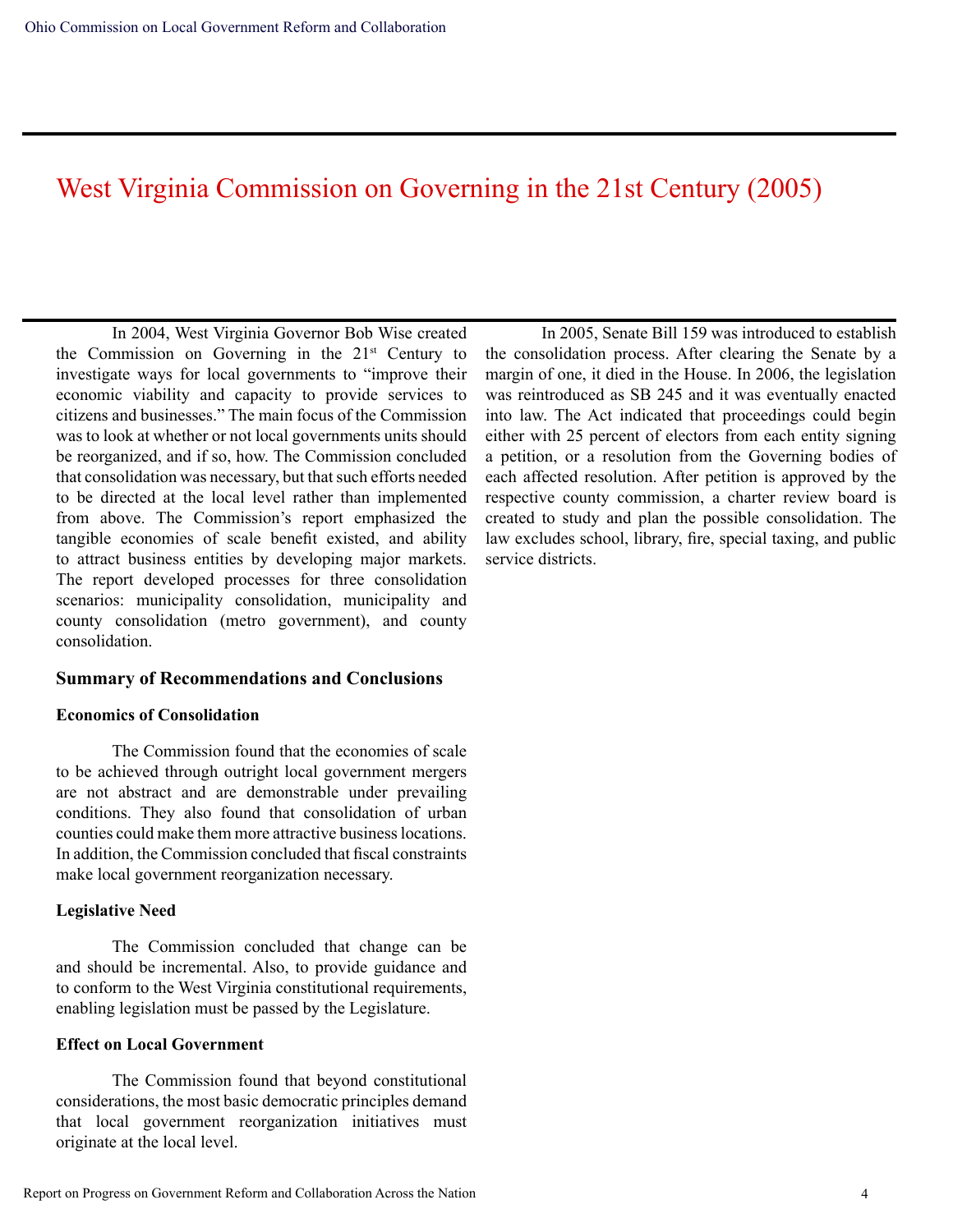### Maine GrowSmart Initiative (2005)

http://www.brookings.edu/~/media/Files/rc/reports/2006/10cities/maine.pdf

The Maine GrowSmart Initiative was established in 2005 as a statewide, non-profit citizen's organization. Its mission was to promote sustainable prosperity and to protect the state's distinctive character and quality places. The initiative funded the October 2006 Brookings Institution Report, "Charting Maine's Future." A major part of the report focused on streamlining government to cut taxes and reinvest in Maine's economy while creating a "binding government efficiency commission." Economic constraints have kept such a commission from being created, however it is still a large part of the agenda being followed by the Maine GrowSmart Initiative. Legislation following the "Charting Maine's Future" report has focused mainly on job and economic opportunities.

One part of the report looks at the need for Maine to seize the opportunity to make urgent investments in its future that would enhance its distinctive strengths. An action plan was created with a number of recommendations and initiatives.

#### **Summary of Recommendations and Initiatives**

#### **Place-Based Economy**

This section of the plan looked at ways to foster economic growth which included the concept of industrial clusters and cooperatives.

#### **School District Reform**

In this section, the authors looked to cut costs in order to fund economic initiatives and/or reduce taxes. Among the recommendations were the establishment of a Maine Government Efficiency Commission that could eliminate structural redundancies and excess administrative overhead. The report also looked at enlarging the Fund for the Efficient Delivery of Education Services to promote voluntary collaborations between schools and districts. Appointing a high-level school district reorganization committee to substantially reduce the number of school administrative units was also recommended. The report also called for the development of the state's first-ever state school capital plan to ensure that the state's future investments in construction and renovation would be made rationally.

#### **Service Delivery**

The report recommends fully funding and enlarging the Fund for the Efficient Delivery of Local and Regional Services to promote voluntary collaborations to reduce service costs. It also looks to support major pilots in regionalized service delivery to explore and showcase farreaching efforts at multi-municipal reorganization and cost reduction.

#### **Regionalism**

The report looks at how Maine could foster more regional planning by providing grants from the Community Enhancement Fund to groups of towns that agree to plan together. The report says even bolder collaboration could be encouraged by offering even stronger incentives for towns to actually implement regional growth-management plans. Incentives discussed include increasing aid to towns engaged in cross-boundary planning and awarding authority for a local-option sales tax to towns that implement truly regional plans.

Legislation stemming from the GrowSmart Initiative has focused on education reform. In 2007, Governor John Baldacci pushed ahead a plan entitled "Local Schools, Regional Support", which focused on increased administrative efficiency of schools. A central part of that plan was reorganization of school districts (In Maine, referred to as school administrative units). The bills LD 499 (2007) and LD 2323 (2008) encompassed the final plan for consolidation. The goal was to consolidate 290 school districts into 80 school administrative units. The forms of these consolidated districts would be called "regional school units" or an "alternative organizational structures". Districts were given several months to find other districts to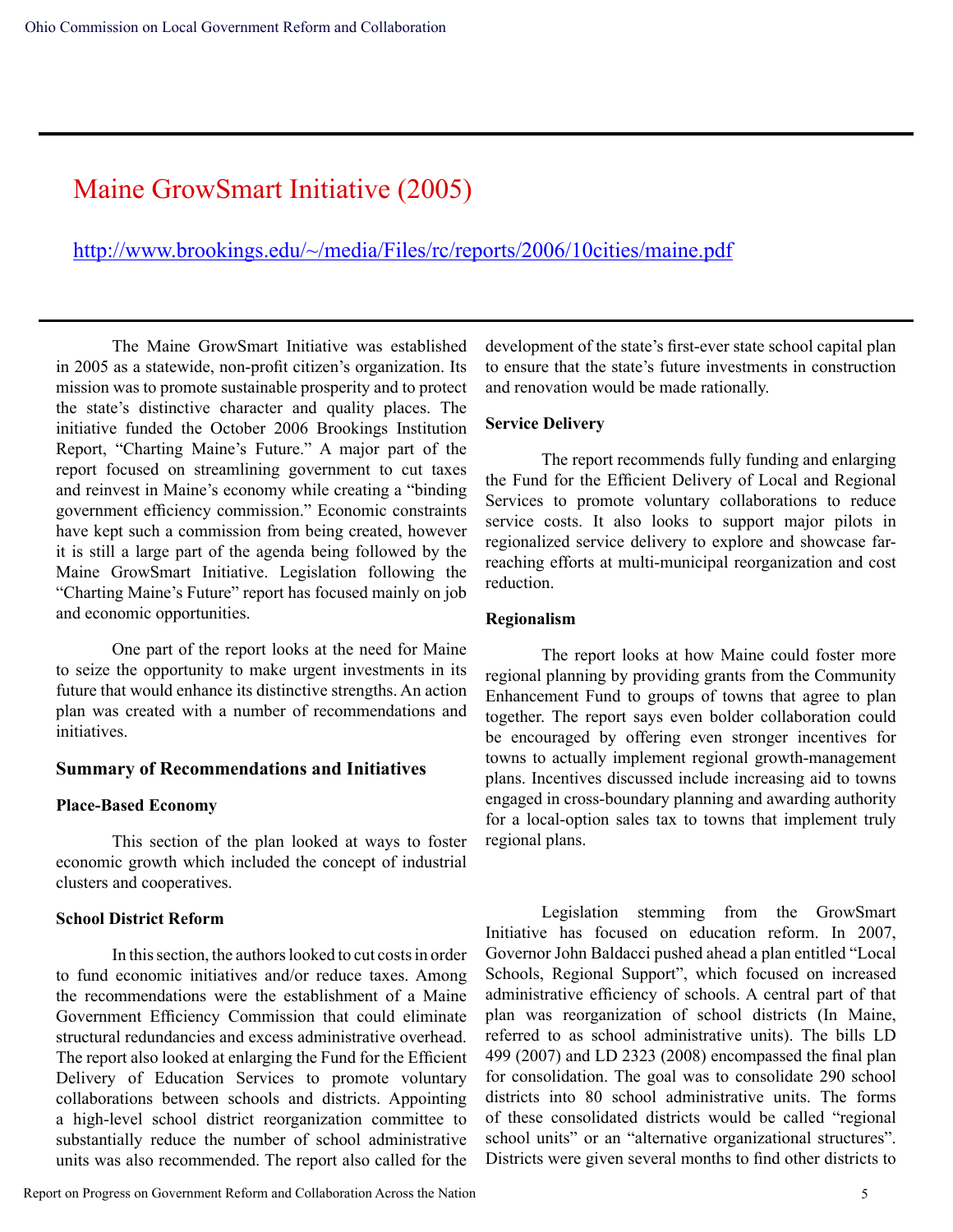#### Ohio Commission on Local Government Reform and Collaboration

consolidate with and submit final plans to the Department of Education as to how the consolidation would be accomplished by December 2007. Exceptions were written into the bill for high performing districts, island schools, and for districts whose efforts at consolidation were rejected by neighboring districts. In any event, the aim was to have school administrative districts with student populations at a minimum of 2,500, with an absolute bare minimum of 1,200 if such barriers such as geography or demographics limited districts ability to achieve the 2,500 threshold. A vote on approving of consolidation plans in each district was required to be held on or before January 30, 2009. Reduction of state aid, increases in required local millage rates, and less favorable consideration of school construction were all put in place to compel compliance for not meeting requirements.

However, such penalties have not been enough for voters in some school districts to reorganize. As of June 30, 2009, 127, mostly rural districts, have failed to successfully complete reorganization procedures. Ninety-eight districts have moved forward, consolidating down into 26 units. Sixtyfive districts have not been subject to reorganization due to meeting some defined exemption. In June 2009, LD 285 was enacted to delay such penalties for non-compliance for one year. The districts which have consolidated began official operations July 1, 2009. However, efforts are in motion to repeal the consolidation legislation altogether. Currently, the November ballot for 2009 is scheduled to have the question presented to Maine voters as to whether or not the school consolidation laws should be repealed. An attempt in the legislature to repeal the school reorganization laws failed.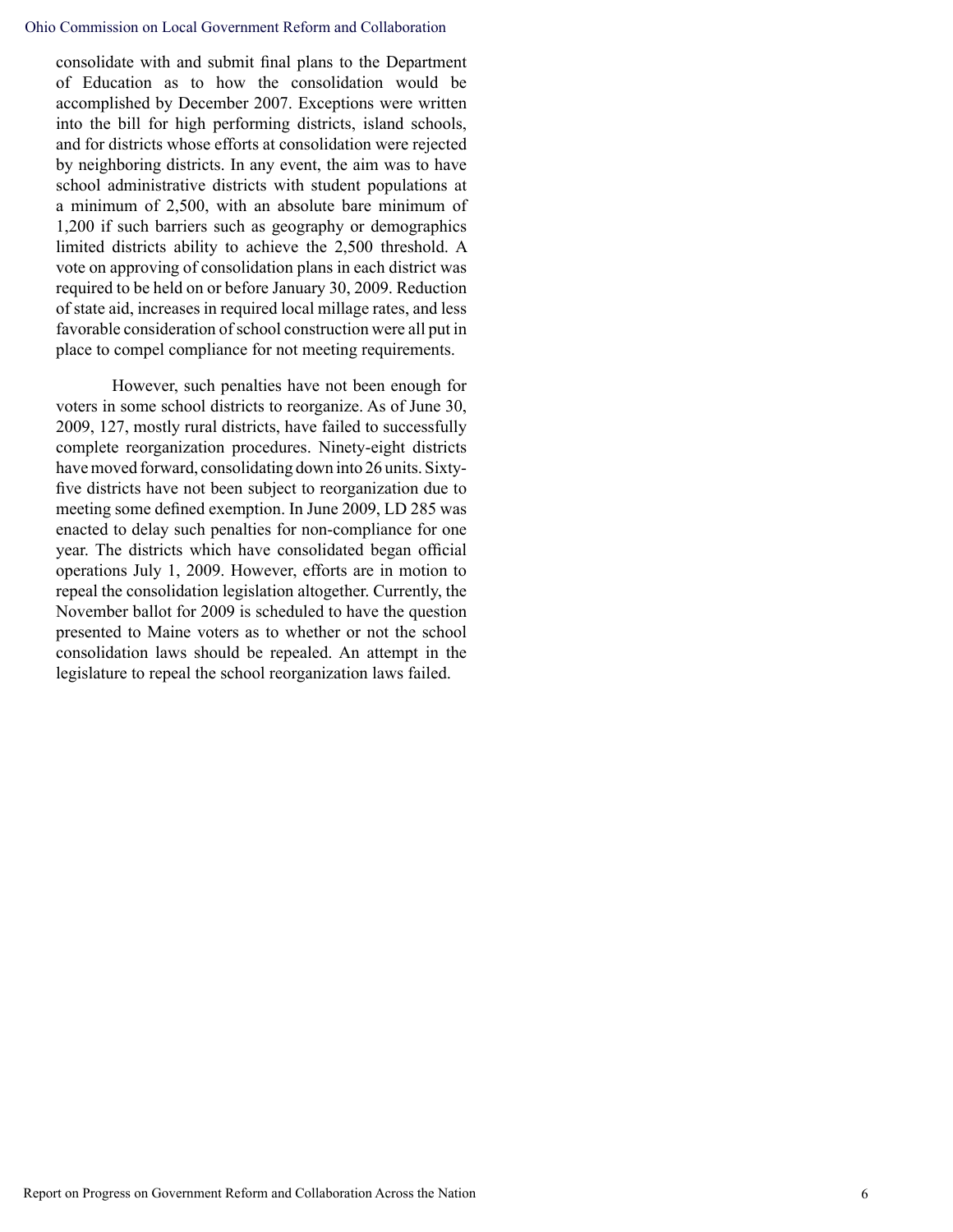## New Jersey Government Consolidation and Shared Services Committee (2006)

### http://www.njleg.state.nj.us/PropertyTaxSession/OPI/jcgo\_final\_report.pdf

In 2006, The State of New Jersey confronted what it perceived as a property tax "crisis". The New Jersey General Assembly State Legislature held a special joint session to develop solutions in order to lower the property tax burden within the state, which some entities cited as the highest in the United States. The legislature created four joint legislative committees to investigate four particular areas related to property tax. One of those committees was charged with investigating government consolidation and shared services. In December of 2006, the Joint Legislative Committee on Government Consolidation and Shared Services report was released with eighteen recommendations, fifteen of which pertained to local government.

#### **Summary of Recommendations**

The Joint Legislative Committee on Government Consolidation and Shared Services expressed their belief that the 566 municipalities within the State were simply too many. However, it highlighted that there was an inherent lack of political will by State elected officials to consolidate local government units. Therefore, the Committee recommended a model based off of the Base Realignment and Closure (BRAC) Process used by the federal government to facilitate the closure of US military bases. The process entailed the creation of a bipartisan body which would be given board authority to recommend consolidation or the sharing of services amongst local government units. The body would also engage in investigation and research into how services and local government could best be structured to achieve maximum efficiency.

The Committee also reported that the processes outlined in statute for municipality consolidation was overly complex and outdated. Testimony heard by the Committee at several public meetings indicated that such efforts were hampered tremendously because statutes in place were confusing, inadequate, and constricting. The Committee did not outline exactly how current state statutes should be "streamlined". However, it did advocate in its recommendations for an "alternative route" to be developed, where municipal governments or electors could propose consolidation action to the Local Finance Board, an entity

with New Jersey's Department of Community Affairs. It also advocated for the development of an "employee reconciliation plan" for shared service and consolidation efforts, in instance where local governmental units had differences in their use of civil service.

The Committee also addressed consolidation and shared services for its 616 school districts. Its proposal to facilitate action was to strengthen the power of county superintendents to oversee school district operations. These "super" county superintendents would be appointed by the Governor. The Committee advocated for broad powers to be delegated to the position, including power over school district budgets, and oversight over the hiring of school superintendents. The position would also facilitate shared services and cooperative purchasing arrangements. In addition to strengthening the county superintendent position, the Committee also called for the authorization of a pilot program to gauge the effectiveness of the administration of schools at the county level.

The Committee also addressed consolidation of the state's 911 Public Safety Answer Points. It highlighted the potential need for such consolidation action to combat costs and become more efficient as 911 communications switch from landline to wireless devices. It felt that the State 911 Commission should be given authority to move forward with consolidation and collaborative efforts as part of its overall duties in revamping the emergency communications system in the state. The Committee recommended granting coercive powers for the 911 Commission to achieve such success.

Further recommendations were made in the area of shared services and purchasing. The committee called for amendments to law which would allow municipalities and school districts to jointly provide health and life insurance. The committee also proposed recommendations with regard to purchasing. It felt purchases of fire equipment by local government entities should be subjected to review by the Local Finance Board, if the purchase exceeded a particular threshold amount. It advocated that purchases of this nature should be rejected if they did not meet regional needs, which the different local units would agree to beforehand.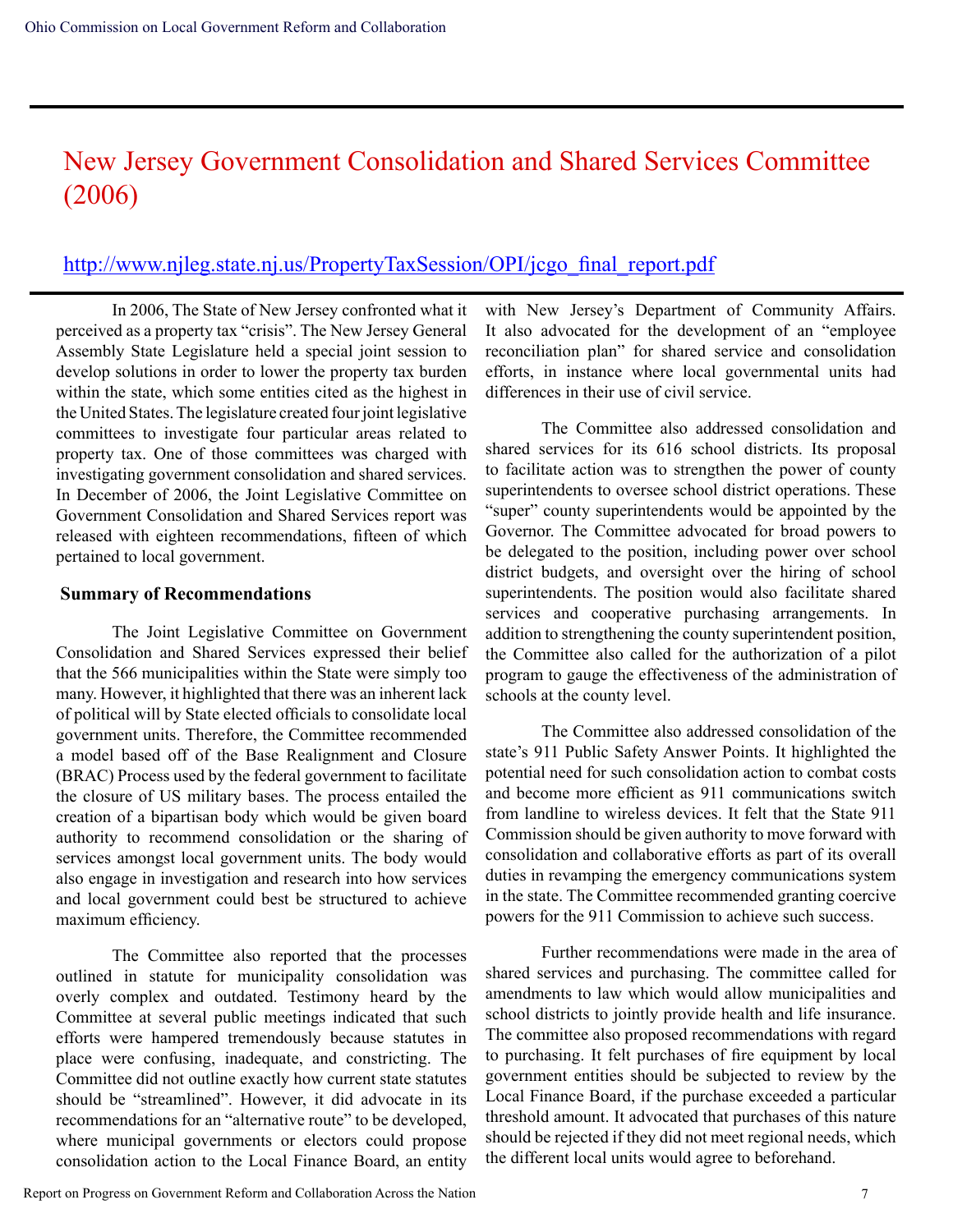The report also included a minority report, which included its own set of recommendations with regard to local government consolidation and collaboration. 1

In the aftermath of the Special Joint Session of the New Jersey Legislature, several of the Joint Legislative Committee on Government Consolidation and Shared Services recommendations were in fact enacted via legislation in 2007.

Bill A4 was enacted which facilitated a number of the recommendations within the report. The bill allowed municipal governments and citizens to appeal directly to the Local Finance Board to either 1) approve a consolidation plan or 2) create a Municipal Consolidation Study Commission. It also broadened the scope of power for the County Superintendent to facilitate consolidation and shared services of school districts.

Bill A15 was enacted which created a nine-member, bipartisan Local Unit Realignment, Reorganization, and Consolidation Commission (LURACC). LURACC was charged with developing specific criteria to use in recommending consolidation or shared services for local units after performing research on the issue. The body was invested with the ability to recommend the consolidation of municipalities, which would then be placed on the respective ballots of the municipalities recommended for consolidation. LURACC would have to present its recommendations for consolidation by May 1<sup>st</sup>, if such actions were to be voted on by the electors during the general election in the same year. The legislature could prevent a proposal from appearing on a ballot if they were to pass a concurrent resolution against it. A LURACC proposal for consolidation would include not only the form of government that would be established, but also details regarding the elections of officials, and the distribution of debt. Under the plan, consolidation of local units would occur within 14 month of voter approval. The municipalities that consolidated would not be able to break away or form a new municipality for a period of ten years. LURACC was also assigned with the task of investigating the structure and efficiency of municipal and county governments, service delivery, etc. It was charged with submitting a report of its findings to the legislature within two years of its creation, which it did in March of 2009.

<sup>1</sup> The Minority Statement was crafted by Senator Joseph Kyril los and Assemblyman Joseph Malone. It contains 20 recommendations and can be found within the Committee's Final Report.

Report on Progress on Government Reform and Collaboration Across the Nation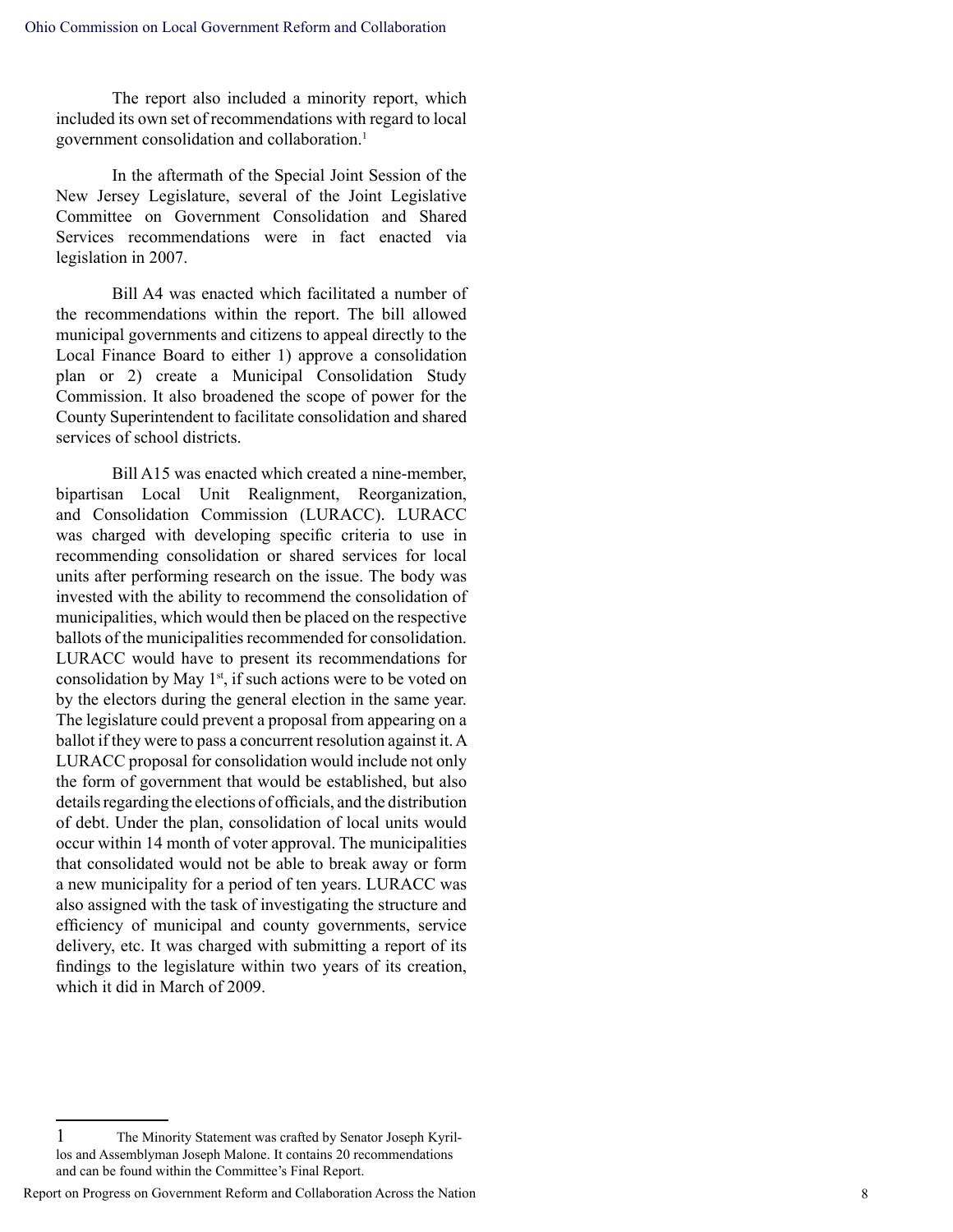# New Jersey Government Consolidation and Shared Services Committee (2006)

| <b>Report Recommendations</b>                                                                                                                                                            | <b>Actions Pursued in State</b>                                                                                                                                                                                                                                                                                                                                                                                                                                                              |
|------------------------------------------------------------------------------------------------------------------------------------------------------------------------------------------|----------------------------------------------------------------------------------------------------------------------------------------------------------------------------------------------------------------------------------------------------------------------------------------------------------------------------------------------------------------------------------------------------------------------------------------------------------------------------------------------|
| 1. Create a permanent local unit reorganization and con-<br>solidation commission to facilitate municipal mergers and<br>shared services.                                                | A15 (06-07) - The bill creates the Municipal Efficiency<br>Promotion Aid Program to reward municipalities that<br>meet State-established performance measures to pro-<br>mote cost savings in the delivery of services by munici-<br>pal governments. Proposed, pending in current session.                                                                                                                                                                                                  |
| 2. Streamline the existing process for sharing services and<br>municipal consolidation, remove barriers and introduce flex-<br>ibility for municipalities to design their own procedure. | A4 (06-07) - Provides methods for resolving Civil Service<br>barriers to shared services and consolidation in situa-<br>tions where some participating local units have adopted<br>Civil Service and some have not. Codifies the SHARE<br>program that provides financial incentives for local units<br>to investigate shared services opportunities and also<br>empowers residents to promote shared service and con-<br>solidation opportunities. Proposed, pending in current<br>session. |
| 3. Create a modern, county-based system of property tax<br>assessment.                                                                                                                   | S39 (06-07) - Reforms the property tax assessment<br>structure to reduce or eliminate the inefficiencies and<br>inequities inherent in the current assessment structure.<br>Proposed, pending in current session.                                                                                                                                                                                                                                                                            |
| 4. Tie State aid to efficient local government operation.                                                                                                                                | A15 (06-07) - The bill supports tying State aid to efficien-<br>cy by establishing the current \$34.825 million in Legisla-<br>tive Initiative Municipal Block Grant funds. Proposed,<br>pending in current session.                                                                                                                                                                                                                                                                         |
| 5. Move fire district elections to November to encourage<br>greater voter turnout and eliminate the need for a budget<br>vote.                                                           | $A4 (06-07)$ – supports moving the fire district and school<br>board elections to the date of the November general<br>election, beginning for the 2008 elections. Proposed but<br>not enacted.                                                                                                                                                                                                                                                                                               |
| 6. Provide for coordination of capital purchasing by munici-<br>palities to help avoid redundancies and duplication.                                                                     | Administrative Action Needed.                                                                                                                                                                                                                                                                                                                                                                                                                                                                |
| 7. Expand powers of 21 "Executive County" superintendents<br>to oversee local district administrative spending.                                                                          | A4 (06-07) - Changes the title of the county superinten-<br>dent of schools to the executive county superintendent<br>of schools, revises the terms of employment and the du-<br>ties of the superintendent, and provides for the appoint-<br>ment of the superintendent by the Governor, upon the<br>recommendation of the Commissioner of Education and<br>with the advice and consent of the Senate. Proposed,<br>pending in current session.                                             |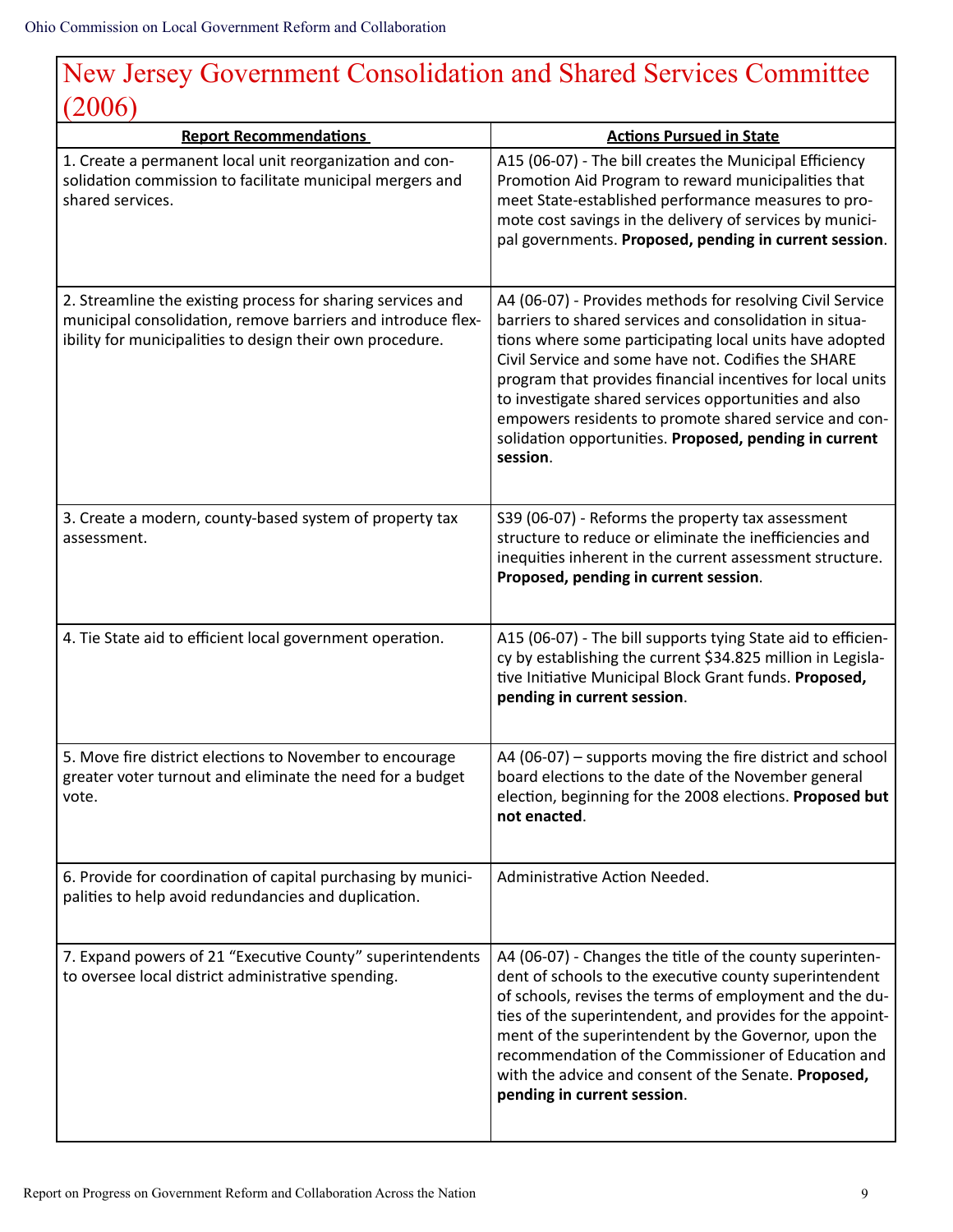| 8. Move school board elections to November and eliminate<br>the April budget vote except for budgets that exceed the<br>cap.              | Legislative Action Needed.                                                                                                                                                                                                                         |
|-------------------------------------------------------------------------------------------------------------------------------------------|----------------------------------------------------------------------------------------------------------------------------------------------------------------------------------------------------------------------------------------------------|
| 9. Require adoption of "user-friendly" county, municipal and<br>school district budgets.                                                  | A4 (06-07) - Requires "user-friendly" budgets and<br>increased public notice and awareness, including the<br>use of Internet posting, when salaries are established or<br>modified. Proposed, pending in current session.                          |
| 10. Expand options for local units to jointly insure and self-<br>insure for expanded range of life, health, and liability cover-<br>age. | S46 (06-07) - Authorizes individual boards of education<br>to self insure for certain insurance; removes current<br>prohibitions. Enacted.                                                                                                         |
| 11. Promote shared municipal courts.                                                                                                      | A11 (06-07) - Permits the appointment of joint munici-<br>pal court judges by agreement of affected municipali-<br>ties. Proposed, pending in current session.                                                                                     |
| 12. Consolidate public safety answering points consistent<br>with State 9-1-1 Commission recommendations.                                 | S45 (06-07) - Establishes a Division of Risk Management<br>in the Department of the Treasury; reorganizes the Of-<br>fice of Information Technology; requires consolidation<br>of enhanced 9-1-1 public safety local answering points.<br>Enacted. |
| 13. Permit the county assumption of State road mainte-<br>nance in certain circumstances.                                                 | S5 (06-07) - Clarifies authority of the Department of<br>Transportation to enter certain agreements with local<br>governments. Enacted.                                                                                                            |
| 14. Centralize State risk management.                                                                                                     | Administrative and/or Legislative Action Needed.                                                                                                                                                                                                   |
| 15. Streamline information technology service by codifying<br>recommendations of the GEAR Commission.                                     | Legislative Action Needed.                                                                                                                                                                                                                         |
| 16. Eliminate defunct State boards and commissions.                                                                                       | Legislative Action Needed.                                                                                                                                                                                                                         |
| 17. Authorize a pilot program for the county administration<br>of school districts.                                                       | A8 (06-07) - Establishes a pilot program in the Depart-<br>ment of Education for the organization of a county<br>administrative school district. Proposed, pending in<br>current session.                                                          |
| 18. Abolish the New Jersey Commerce, Economic Growth<br>and Tourism Commission and transfer certain functions to<br>other State entities. | Administrative Action Needed.                                                                                                                                                                                                                      |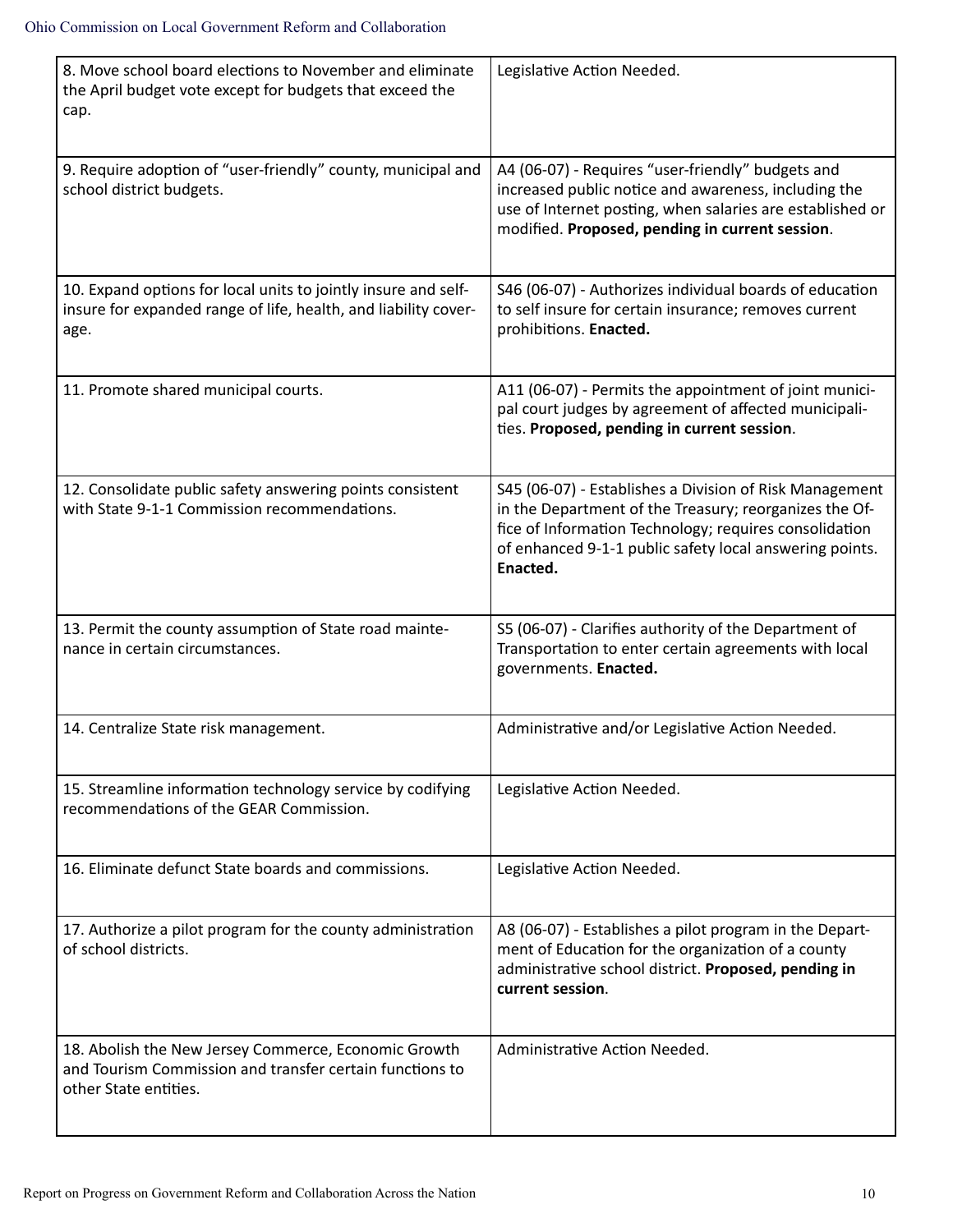### Indiana Commission on Local Government Reform (2007)

### http://indianalocalgovreform.iu.edu/assets/docs/Report\_12-10-07.pdf

Current Indiana Governor Mitch Daniels made local government reform a priority for his administration. In 2007, he created the Indiana Commission on Local Government Reform, a seven member commission charged with investigating ways to improve and streamline local government. The theme of the Commission was "Streamlining Local Government: We can't keep governing like this." It was chaired by Joseph Kernan, former Governor, and Randall Shepard, Chief Justice of the Supreme Court of Indiana. Their mission was to develop recommendations to reform and restructure local government in Indiana in order to increase the efficiency and effectiveness of its operations and reduce its costs to taxpayers. Some of the Commission's efforts included: consulting previous local government reform studies, holding six public forums across the state, and gathering public input via the internet. In December 2007, the Commission released its report with 27 recommendations. A number of the Commission's recommendations have been suggested in previous state and third-party studies.

In the time that has passed since the release of the recommendations, Governor Daniels and members of the Commission have been actively promoting the recommendations. A portion of them have been implemented. But, several of the recommendations, particularly those involving the restructuring of local government, have not been implemented. Many of the recommendations have been introduced in legislative bills, with the majority of them dying in committee. In 2009, local government reform efforts were overshadowed by the financial crisis, which led to significant time focused on the state budget. However, Governor Daniels has indicated his intentions to continue pushing the local government reform agenda outlined by the Commission into the 2010 legislative session.

### **Summary of Recommendations**<sup>2</sup>

#### Report on Progress on Government Reform and Collaboration Across the Nation 11

#### **County Governance**<sup>3</sup>

The Commission focused on improving the efficiency of the county government structure. The Commission recommended that state legislation be enacted to alter the county governance system, where all county governments would have a clear separation between executive and legislative functions. Indiana's county governance is unique in that it contains a county council, with primarily fiscal oversight duties, and a board of commissioners that has legislative and executive functions. It should be noted that counties in Indiana could voluntarily alter their governance structure to delegate legislative functions to the council and allow the board of commissioners to assume purely executive functions. Two counties in Indiana have in fact shifted to such a structure.

The Commission also felt that a board of commissioners for county executive governance was inefficient. It recommended that counties adopt a single county executive. Indiana counties are not allowed by statute to shift to a single county executive.

Legislation has been introduced to implement such a restructuring of county governance. Some bills mandate that counties alter their governance structure; while others devise a referendum process giving the electors of each county a choice on whether to change. A few of the county reorganization bills also included the elimination of both entities in favor of establishing a board of supervisors that would have all the responsibilities contained within one entity. As of the date of this report, none of the bills have passed.

#### **County Personnel**

The Commission recommended that those county officials whose positions are administrative in nature should be appointed by the county executive, rather than elected. The county positions cited by the Commission include: auditor, treasurer, recorder, assessor, surveyor, sheriff and

<sup>2</sup> Note: Many of the reforms that were recommended in Indiana involve county government. However, Marion County in Indiana is a unified government with the City of Indianapolis. Therefore, many of the recommendations and actions that have been made within the State do not have the same impact on Marion County as they do on the other 91 counties in the State. For purposes of brevity, the exceptions that related specifically to Marion County are not included in this analysis.

 $3$  A number of the subsequent recommendations made by the Commission implicitly held that the recommendations within this section would be implemented. Namely, that a single county executive would be established.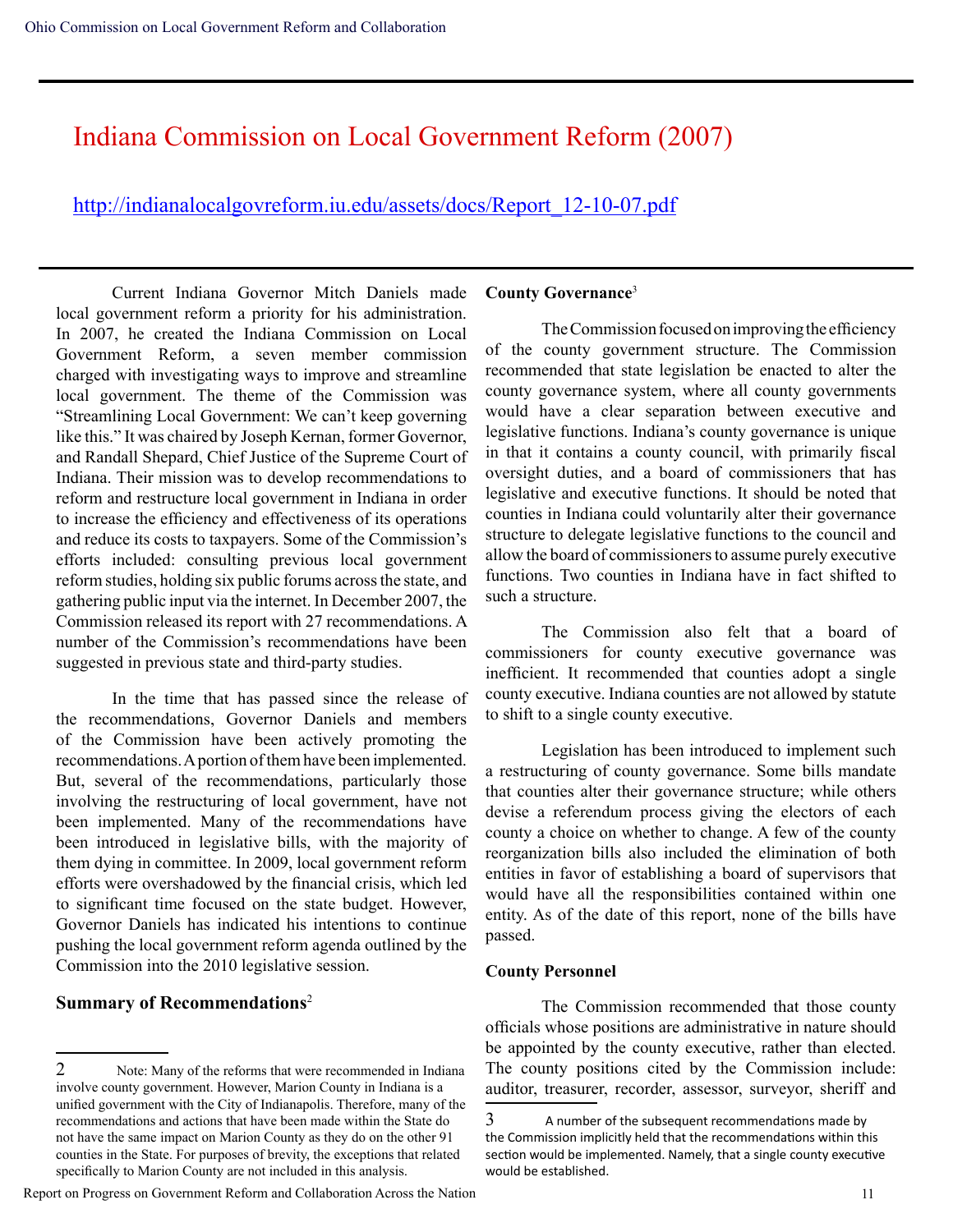coroner. The Commission also made recommendation as to how the administrative offices should be arranged. In addition, the Commission called for the instilling of minimum professional standards and benchmarking for county administrative positions.

Governor Daniels did not fully endorse the recommendations of the Commission in this area. He indicated his belief that the position of auditor, clerk, and sheriff should remain elected officials. He felt all three needed to be held accountable directly to electors.

As of the date of this report, legislation has not been adopted altering how these positions are selected, nor has legislation been enacted altering the organization of these positions within the county. However, professional standards and training requirements have been enacted for county personnel such as assessors, surveyors, and recorders.

#### **Consolidation to County Level**

The Commission delivered several recommendations calling for different local government functions to be shifted to a county or multi-county level. The Commission recommended counties' assume administrative control of public safety dispatch, municipal health departments, and libraries. The Commission also recommended the creation of a countywide oversight board of local public safety services; to spur collaborative efforts, set public safety performance standards, and oversee public safety service and revenue areas. Legislation was enacted in 2008 effectively consolidating public safety dispatch by county. As of the date of this report, the other recommended actions have not been implemented.

#### **School District Consolidation**

The Commission recommended that consolidation of its 293 school districts should occur via a countywide process already outlined in Indiana statute. It recommended school districts have a minimum of 2,000 students. Governor Daniels offered a slightly different recommendation, indicating that districts with 1,000 or less students should consolidate, unless the district was a countywide district. As of the date of this report, neither recommendation as stated has actually been introduced in a bill. Legislation has been introduced for compulsory consolidation of districts with lower student population thresholds, but they have not been enacted.

#### **Townships**

The Commission recommended all township functions be assumed by the county, citing cost-efficiency and the need to reduce complexity in the State's overall local government system. Bills have been brought before the General Assembly for such action. As of the date of this report, townships have not been eliminated in Indiana.<sup>4</sup>

However, township assessment functions have been shifted to the county level. The Commission indicated that such a move would help improve assessment uniformity and quality. The General Assembly and Governor agreed. Via legislation, 965 townships were immediately stripped of their assessment duties as of July 1, 2008. Townships with over 15,000 parcels held on to their duties, subject to a vote in the 2008 November general election. Electors in 30 of 43 townships voted to eliminate their assessor. In July 2009, The Indiana Court of Appeals rebuffed a challenge to the constitutionality of the law.

#### **Fiscal Oversight of Special Districts**

The Commission indicated taxpayer frustration with the borrowing powers of special districts. The Commission advocated that bond issuances by special districts be approved "by the fiscal body of the municipal or county government containing the greatest proportion of assessed value [within that unit]". The Commission also recommended such approval for budgets of specials districts, excluding school districts.

Legislation was enacted in 2008 to address the issue. Law now requires a municipal or county fiscal body to approve bond issues and budgets for a local unit when the majority of their governing board is not elected. In the case of school districts, the legislature instituted particular capital project thresholds that would trigger an automatic referendum before such activity could move forward.

### **Collective Purchasing and Shared Service Arrangements**

The commission in three separate recommendations advocated for greater support of joint purchasing arrangements. One of the recommendations focused specifically on school districts. Indiana had recently passed legislation in 2006 (HEA 1006), granting authority to school districts to participate in greater collaborative efforts with each other. However, the Commission emphasized its belief that the collaborative efforts in purchasing and shared services amongst school districts were too few, referring to the findings of a 2007 State Board of Education report on the subject. The Commission advocated that a school district should be mandated to enter into a joint purchasing

<sup>4</sup> The Indiana Township Association has officially responded to the efforts of the Commission. It released a report in February 2009 rebuking the Commission's recommendations. The main themes of the township report were that 1) the focus of the Commission was on how to consolidate government and not on improving efficiency, 2) the assumptions made by the Commission on the nature of local government in Indiana were faulty, and 3) the data does not support the Commission's claims that consolidating governments would improve efficiency.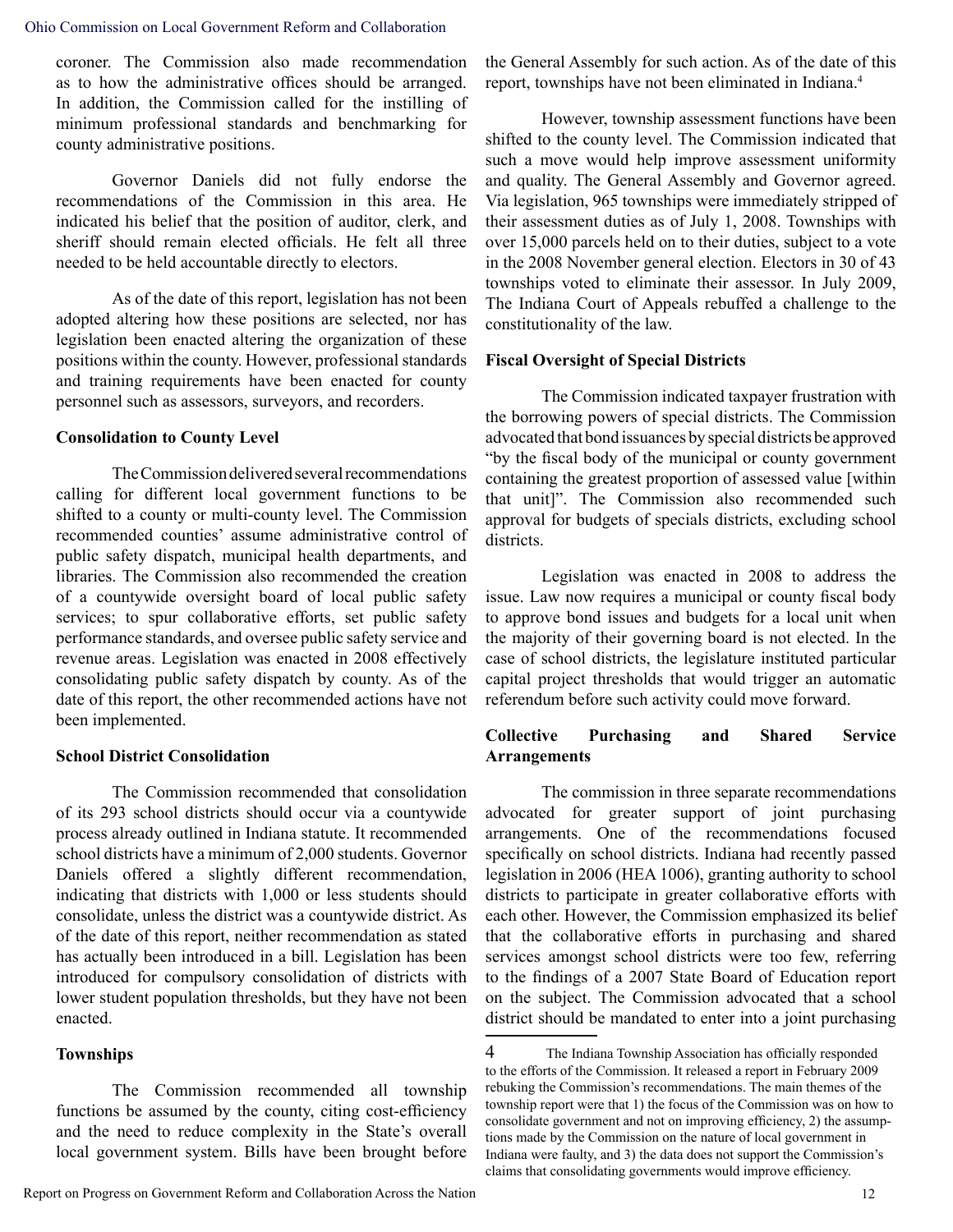arrangement, unless the district could show that it was able to independently achieve greater cost savings. The report also specifically called for continued improvements in state facilitation of joint purchasing and shared service opportunities for libraries.

As of the date of this report, no legislation has been enacted on this issue. However, Governor Daniels indicated that many mechanisms for collective arrangements are in fact already in place, with several State programs functioning to facilitate collective purchasing.

#### **Consolidation Statutes**

The Commission also addressed the statute in place for government reorganization, recently enacted in 2006.<sup>5</sup> The government reorganization statute already allows local governments and their electors to initiate consolidation proceedings. The Commission recommended that the power of voters be strengthened to allow for them to compel consolidation. A 2009 Indiana Advisory Commission on Intergovernmental Relations report sheds additional light on issues that have prevented the statute from facilitating consolidation. As of January 2009, the IACIR report cited only one successful consolidation effort via the statute's guidelines. As of the date of this report, legislation altering these statutes has not been enacted.

#### **State Funding**

The Commission also pushed for full State funding of what it saw as State responsibilities, namely the trial court system and child welfare services. It felt that both could be improved and provided in a more uniform, equitable fashion if such functions were financed from the State level, rather than supported by local taxes. In 2008, Indiana did in fact shift funding responsibility for child welfare to the State. However, as of the date of this report, the funding of the court system still lies with the county governments.

#### **Elections**

The Commission also addressed local government elections, making two recommendations. In response to low turnout and its desire to reduce unnecessary costs, the Commission advocated that municipal elections be shifted from odd to even years, so that they were not held separately from when other elections occurred. The Commission also advocated that non-partisan school district elections not be allowed in May, but rather be restricted to the November general election in even years. As of the date of this report, legislation has been introduced on both issues, but has not been enacted.

### **State Support for Local Government Reform**

The Commission repeatedly emphasized the need for additional technical and financial assistance to be provided from the State to local governments to assist with efforts that would increase their efficiency. In pursuit of that objective, it called for the creation of an office of technical assistance to local government; to be created in the Indiana's Office of Management and Budget. As of the date of this report, such an office has not been created.

<sup>5</sup> (IC 36-1.5) (2006 HEA 1362).

Report on Progress on Government Reform and Collaboration Across the Nation 13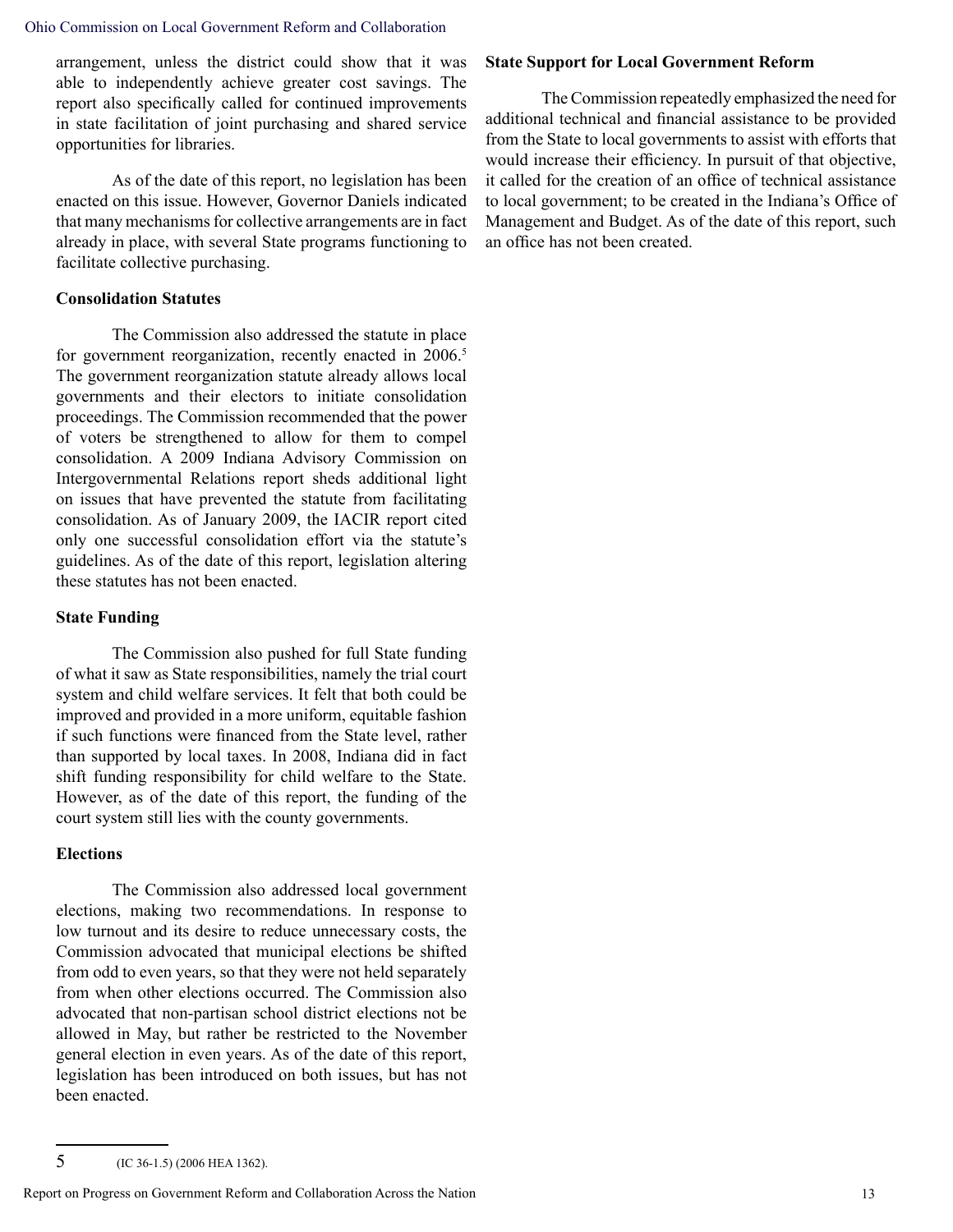| Indiana Commission on Local Government Reform (2007)                                                                                                                                                     |                                                                                                                                                                                                                                                                                                                                                                                                                      |
|----------------------------------------------------------------------------------------------------------------------------------------------------------------------------------------------------------|----------------------------------------------------------------------------------------------------------------------------------------------------------------------------------------------------------------------------------------------------------------------------------------------------------------------------------------------------------------------------------------------------------------------|
| <b>Report Recommendations</b>                                                                                                                                                                            | <b>Actions Pursued in State</b>                                                                                                                                                                                                                                                                                                                                                                                      |
| 1. Require 91 of 92 counties to shift from board of commis-<br>sioners to single elected chief executive by 2010.                                                                                        | SB 312 (2008) - Permits, but does not require<br>reorganization of county executive structure. Need county<br>executive ordinance, and approval of voters to change<br>structure. Bill released from Conference Committee,<br>Passed in Senate 38-8. No Vote in House.                                                                                                                                               |
| 2. Establish a single, unified legislative body for county gov-<br>ernment. Expand legislative membership to either 7, 9, or 11<br>seat council with 3 at-large positions to ensure representa-<br>tion. | SB 0264 (2008) - Provides that in counties other than<br>Marion County, the boards of county commissioners<br>are eliminated effective January 1, 2013, the county<br>executive is a single elected chief executive officer, and<br>the county council is the county legislative body as well as<br>the county fiscal body. Introduced in Senate, referred to<br>Senate Committee on Local Government and Elections. |
|                                                                                                                                                                                                          | HB 1336 (2008) - Requires county election boards in<br>counties not having a consolidated city to place a public<br>question on the ballot at the November 2008 general<br>election to allow the voters of each county to determine<br>type of county government. Introduced in House, referred<br>to Committee on Rules and Legislative Procedures.                                                                 |
|                                                                                                                                                                                                          | SB 0333 (2008) - Provides that in counties other than<br>Marion County, the boards of county commissioners<br>are eliminated effective January 1, 2011, the county<br>executive is a single elected chief executive officer, and<br>the county council is the county legislative body as well as<br>the county fiscal body. Introduced in Senate, referred to<br>Senate Committee on Local Government and Elections. |
|                                                                                                                                                                                                          | HB 1234 (2009) $-$ Permits a county to reorganize its<br>executive and legislative structure and powers so that<br>all executive authority is exercised by a single elected<br>county executive and all legislative and fiscal powers are<br>exercised by the county council. Introduced in House,<br>referred to Committee on Government and Regulatory<br>Reform.                                                  |
|                                                                                                                                                                                                          | SB 0506 (2009) $-$ Provides that in counties other than<br>Marion County and Lake County, the county executive<br>body shall after October 31, 2009, and before November<br>15, 2009 adopt a resolution specifying that the voters<br>of the county shall select a form of governance.<br>Passed Senate 30-19, referred to House Committee on<br>Government Regulatory Reform.                                       |
|                                                                                                                                                                                                          | SB<br>0379 (2009) - Permit County Government<br>Restructuring. Introduced in Senate, referred to Senate<br>Committee on Local Government.                                                                                                                                                                                                                                                                            |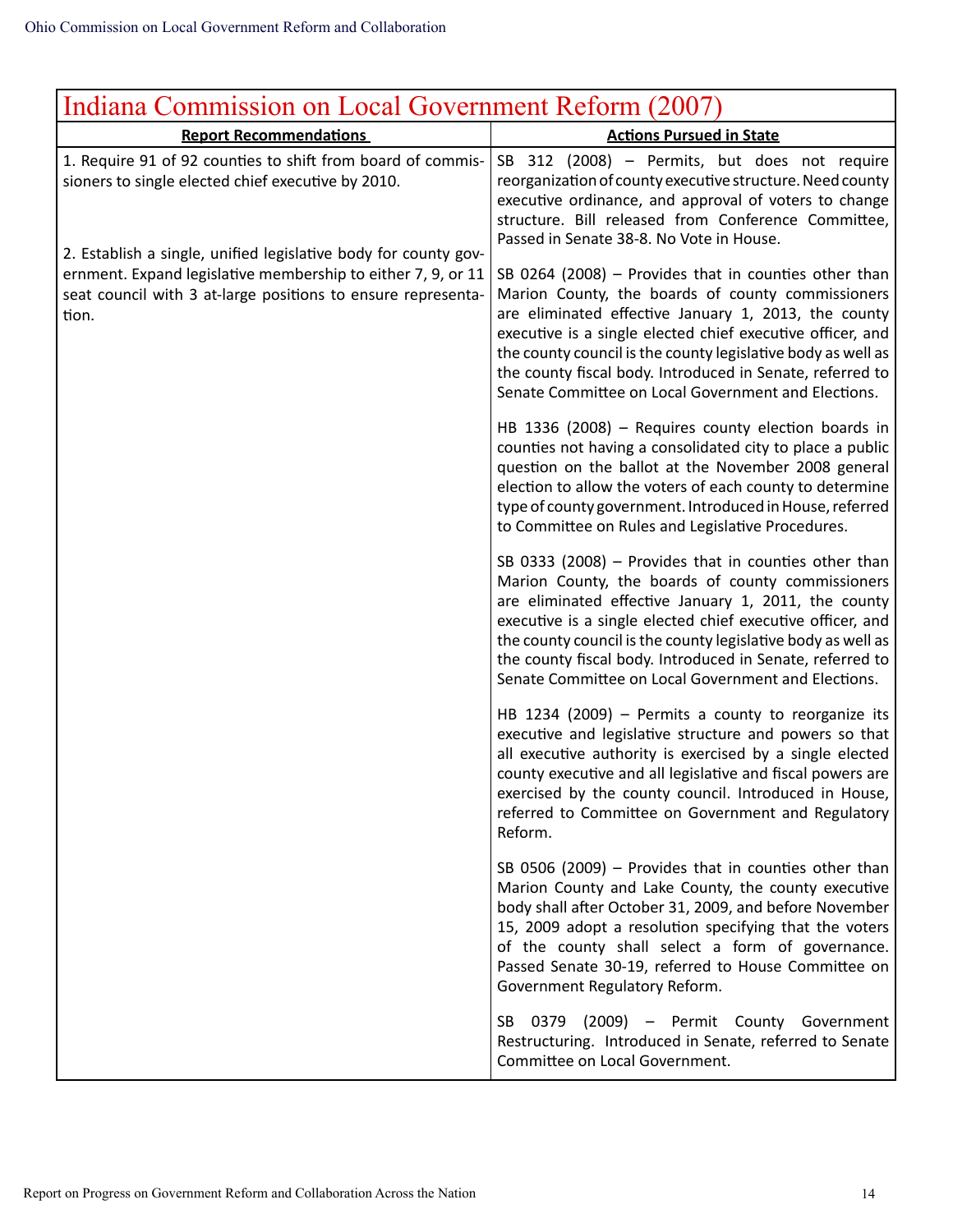| of positions. | 3. Transfer the responsibility for administering the duties of<br>the county auditor, treasurer, recorder, assessor, surveyor,<br>sheriff and coroner to the county executive, remove election | HB 1336 (2008) - Requires county election boards<br>in counties not having a consolidated city to place a<br>public question on the ballot at the November 2008<br>general election to allow the voters of each county to<br>determine if county auditor, treasurer and assessor<br>should be transferred to a newly created county finance<br>department. Introduced in House, referred to House |
|---------------|------------------------------------------------------------------------------------------------------------------------------------------------------------------------------------------------|---------------------------------------------------------------------------------------------------------------------------------------------------------------------------------------------------------------------------------------------------------------------------------------------------------------------------------------------------------------------------------------------------|
|               | Give broad authority to county executive to structure<br>administrative offices.                                                                                                               | Committee on Rules and Legislative Procedures.                                                                                                                                                                                                                                                                                                                                                    |
|               | Establish new fiscal officer for county.                                                                                                                                                       | SJR 004 (2008) $-$ Removes from the Constitution of the<br>State of Indiana provisions requiring the election of<br>coroners and limiting a coroner to no more than eight<br>years in office in any twelve year period. Introduced<br>in Senate, referred to Senate Committee on Local<br>Government and Elections.                                                                               |
|               | Transfer the varied duties of the clerk to the courts,<br>to the county election board and to the county<br>executive.                                                                         | SJR 0022 (2008) - Removing certain offices from the<br>Constitution. Removes the offices of circuit court clerk,<br>county recorder, county treasurer, county coroner, and<br>county surveyor from the Constitution. Introduced<br>in Senate, referred to Senate Committee on Local<br>Government and Elections.                                                                                  |
|               | Responsibilities of coroner should be assigned<br>to medical examiner, provided on multi-county<br>arrangement.                                                                                | HB 1243 (2009) - Requires an individual elected to the<br>office of county surveyor and recorder to complete certain<br>training requirements. Law Enacted May 15, 2009.                                                                                                                                                                                                                          |
|               | Establish<br>objective<br>minimum<br>professional<br>qualifications and standards for certain county<br>administrative functions.                                                              | HB 1638 (2009) - Training of county government officials.<br>Introduced in House, referred to House Ways and<br>Means.                                                                                                                                                                                                                                                                            |
|               | Remove strict statutory residency requirements,<br>but allow counties to have flexibility in establishing<br>them.                                                                             | SJR 0007 (2009) $-$ County officers. Removes the offices<br>of county recorder, county treasurer, county coroner,<br>and county surveyor from the Constitution of the State<br>of Indiana. This proposed amendment has not been<br>previously agreed to by a general assembly. Introduced<br>in Senate, referred to Senate Committee on Local<br>Government.                                      |
|               | Establish minimum objective professional and<br>performance standards for administrative positions<br>within county.                                                                           |                                                                                                                                                                                                                                                                                                                                                                                                   |
|               | Recommend<br>duties<br>transferred<br>assessor<br>be<br>immediately; all other changes recommended to<br>occur by January 2011.                                                                |                                                                                                                                                                                                                                                                                                                                                                                                   |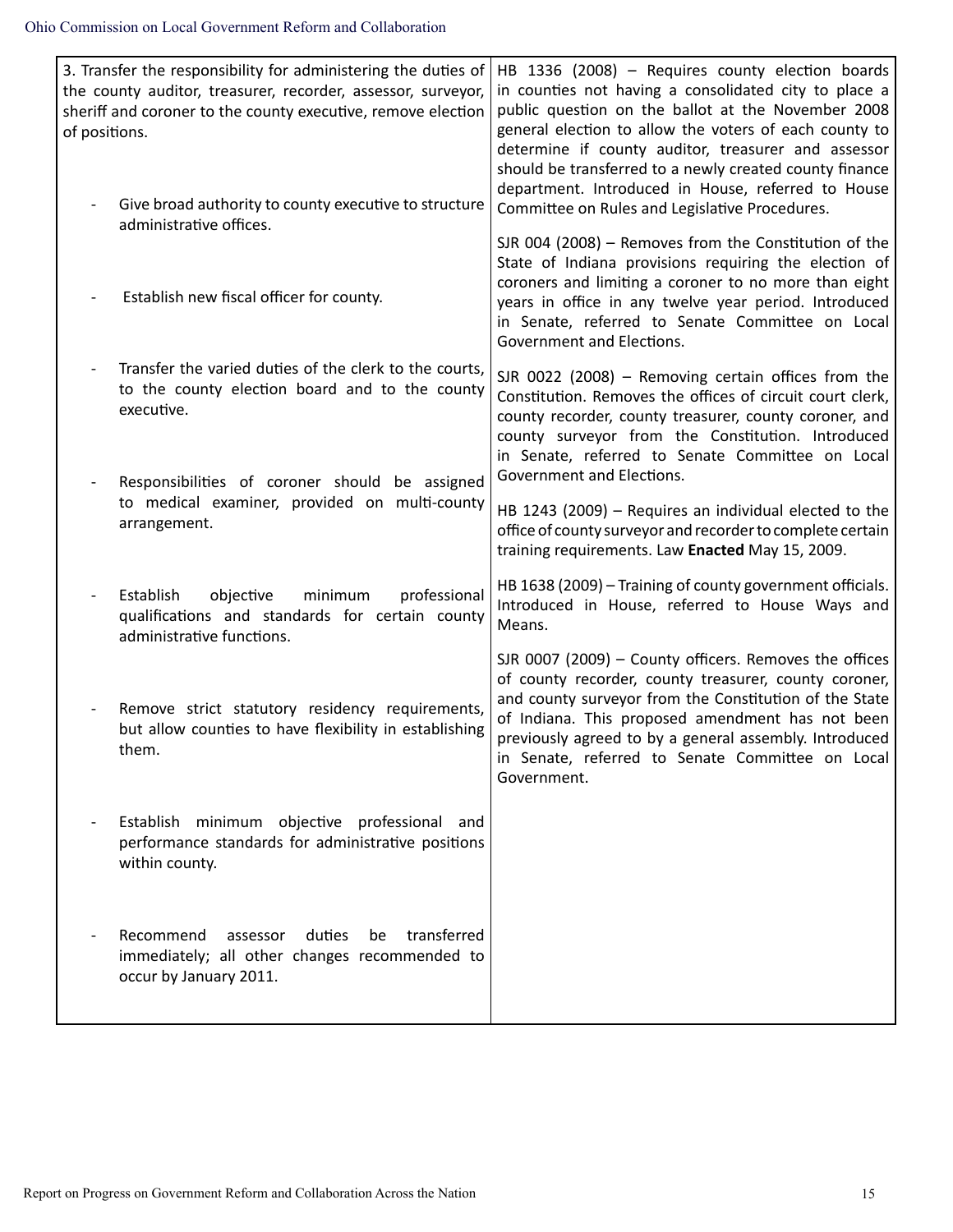| 4. Retain a local government role for property tax assessment<br>under a county assessor who is required to meet professional<br>qualifications and appointed by the county executive. |                                                                                                                                                                                                                                                                          | HEA 1001 (2008) - Transfer assessment duties from<br>township to county. Elections held November, 2008 to<br>retain townships assessors with 15,000 parcels or more.<br>Establishes minimum qualifications for assessors. Law<br>Enacted. |
|----------------------------------------------------------------------------------------------------------------------------------------------------------------------------------------|--------------------------------------------------------------------------------------------------------------------------------------------------------------------------------------------------------------------------------------------------------------------------|-------------------------------------------------------------------------------------------------------------------------------------------------------------------------------------------------------------------------------------------|
| other specialized properties with the State.                                                                                                                                           | Advise placing responsibility for the assessment of<br>residential and small commercial properties with<br>counties, and for large industrial, commercial and                                                                                                            | SB 0016 (2008) - Transfer of Property Tax assessing<br>duties from township to counties. Passed Senate 29-18.<br>Referred to House Committee on Ways and Means.                                                                           |
| 5. Create a countywide body to oversee the provision of all<br>public safety services, chaired by county executive.                                                                    |                                                                                                                                                                                                                                                                          | SB 0333 (2008) - Contains multiple recommendations<br>from Commission. Introduced in Senate, referred to<br>Senate Committee on Local Government and Elections.                                                                           |
| public safety services.                                                                                                                                                                | Recommend that this new entity be chaired and<br>administered by the county executive and that the<br>membership include the county executive, the mayors<br>of any city within the county and a representative of<br>each additional unit providing any of the included |                                                                                                                                                                                                                                           |
| safety services within 18 months.                                                                                                                                                      | Recommend that each oversight body be required to<br>produce local service standards and a plan for public                                                                                                                                                               |                                                                                                                                                                                                                                           |
| three years.                                                                                                                                                                           | The plan should preclude any increase in public safety<br>levies for the included units, and that the State Police<br>and Department of Homeland Security prepare the<br>plan for any county that has not adopted a plan after                                           |                                                                                                                                                                                                                                           |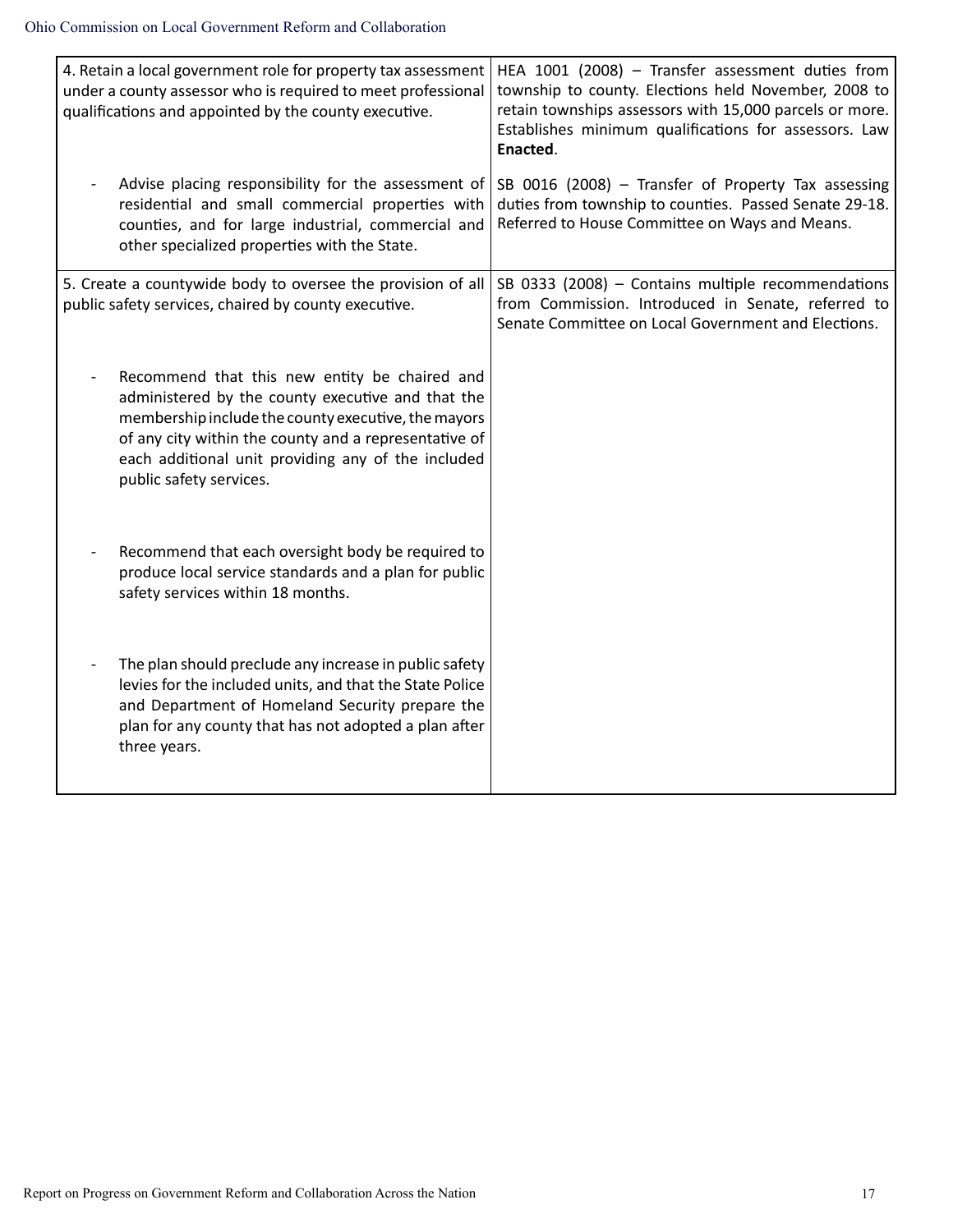| HB 1204 (2008) - Provides that after December 31, 2014,<br>a county may not contain more than two PSAPs. Provides<br>that a county may have more than two PSAPs if any ad-<br>ditional PSAPs are operated by a state educational insti-<br>tution or by an airport authority established for a county<br>having a consolidated city. Law Enacted.                                                     |
|-------------------------------------------------------------------------------------------------------------------------------------------------------------------------------------------------------------------------------------------------------------------------------------------------------------------------------------------------------------------------------------------------------|
| SB 0359 (2008) - Enhanced 911 systems, Provides that af-<br>ter January 1, 2012, a county may not contain more than<br>one PSAP. Requires each political subdivision or agency<br>that operates a PSAP in a county containing more than                                                                                                                                                               |
| one PSAP to enter, not later than January 1, 2012, into an<br>interlocal agreement with every other political subdivi-<br>sion or agency that operates a PSAP in the same county.<br>Bill passed Senate 39-9, referred to House Committee on<br>Interstate and International Cooperation.                                                                                                             |
| HB 1298 (2008) - Communications and public safety an-<br>swering points. Requires local governments to consoli-<br>date public safety answering points (PSAPs) so that each<br>county contains no more than one PSAP by July 1, 2011.<br>Introduced in House, referred to House Committee on<br>Veterans Affairs and Public Safety.                                                                   |
| SB 0184 (2009) - Consolidation of dispatch centers. Pro-<br>vides that a public safety agency located in a county that<br>has consolidated public safety answering points (PSAPs)<br>as required by law may not duplicate an emergency dis-<br>patch function performed by the remaining PSAPs locat-<br>ed in the county. Introduced in Senate, referred to Senate<br>Committee on Local Government. |
| Legislative and/or Comprehensive Study Needed.                                                                                                                                                                                                                                                                                                                                                        |
|                                                                                                                                                                                                                                                                                                                                                                                                       |
| 8. Move the funding of child welfare from counties to the  <br>HEA 1001 (2008) - Provides for the assumption by the<br>state of the costs of child welfare services and incarcer-<br>ating delinquent children in a department of correction<br>facility. Eliminates levies to pay for particular welfare ser-<br>vices. Law Enacted.                                                                 |
| HB 1296 (2008) - State Funding of Child Welfare Services.<br>Introduced in House, referred to House Committee on<br>Ways and Means.                                                                                                                                                                                                                                                                   |
| HB 1333 (2008) - State reimbursement of Child Services<br>Cost. Introduced in House, referred to House Committee<br>on Ways and Means.                                                                                                                                                                                                                                                                |
|                                                                                                                                                                                                                                                                                                                                                                                                       |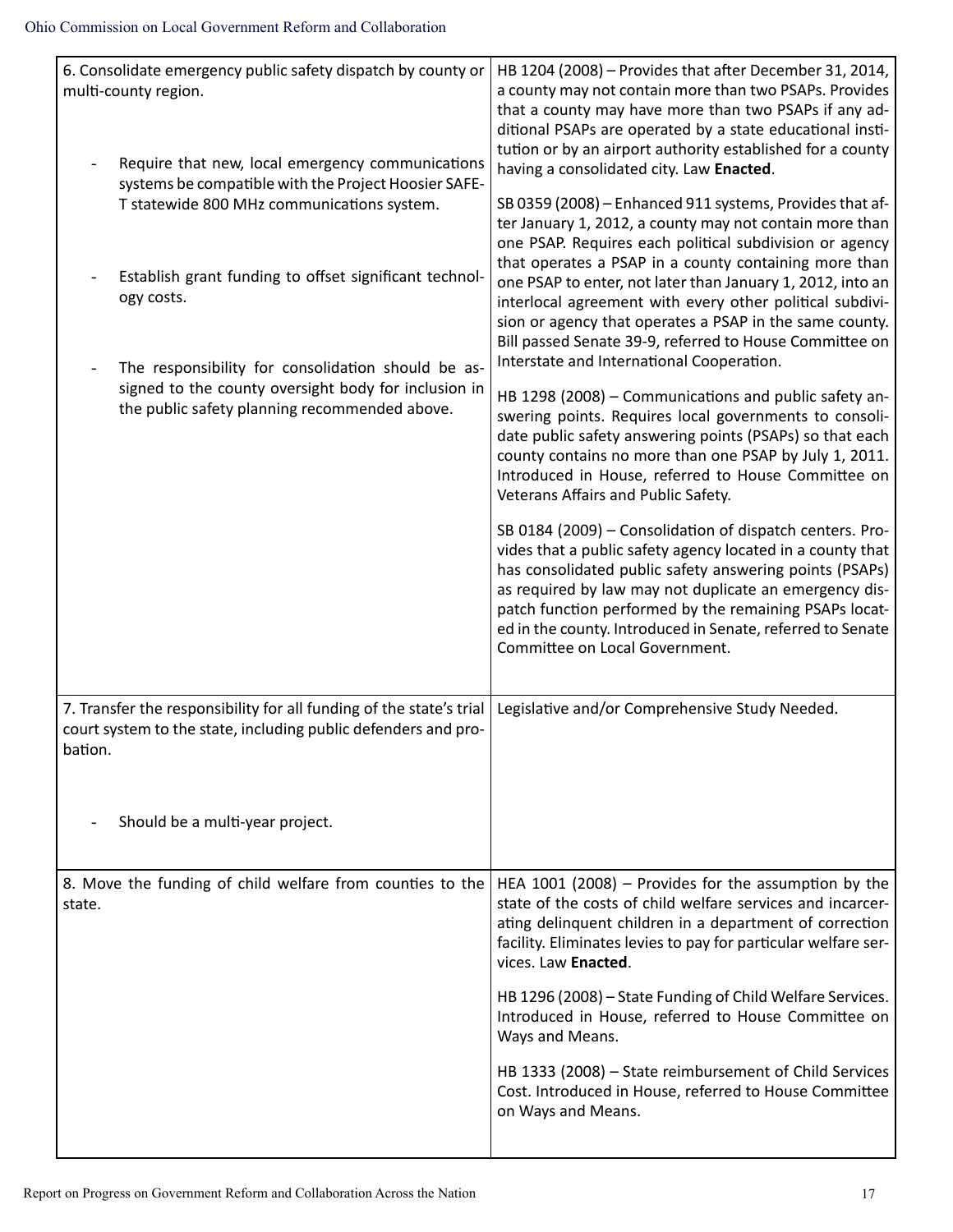| 9. Transfer the responsibility for administering the duties of<br>township government for assessment, poor relief, fire protec-<br>tion, emergency medical services (EMS), cemeteries and any<br>other remaining responsibilities to the county executive. Es-<br>tablish a countywide poor relief levy.                                                             | SB 309 (2008) - Transfer township duties and abolish<br>townships offices. Introduced in Senate, referred to Sen-<br>ate Committee on Local Government and Elections.<br>SB 0333 (2008) - Contains multiple recommendations<br>from Commission. Introduced in Senate, referred to Sen-<br>ate Committee on Local Government and Elections.                                                                                                                                                                                                                                                                                                                                                                                                                                                                     |
|----------------------------------------------------------------------------------------------------------------------------------------------------------------------------------------------------------------------------------------------------------------------------------------------------------------------------------------------------------------------|----------------------------------------------------------------------------------------------------------------------------------------------------------------------------------------------------------------------------------------------------------------------------------------------------------------------------------------------------------------------------------------------------------------------------------------------------------------------------------------------------------------------------------------------------------------------------------------------------------------------------------------------------------------------------------------------------------------------------------------------------------------------------------------------------------------|
| The county executive should be given significant<br>flexibility in establishing service districts within the<br>county for fire protection and emergency medical                                                                                                                                                                                                     | HB 1406 (2009) - Elimination of townships outside Mar-<br>ion County. Introduced in House, referred to Committee<br>on Government and Regulatory Reform.                                                                                                                                                                                                                                                                                                                                                                                                                                                                                                                                                                                                                                                       |
| services.                                                                                                                                                                                                                                                                                                                                                            | HB 1015 (2009 ss1) - Elimination of townships outside<br>Marion County. Introduced in House, referred to Rules<br>and Legislative Procedures.                                                                                                                                                                                                                                                                                                                                                                                                                                                                                                                                                                                                                                                                  |
| 10. Transfer the responsibilities of the township small claims<br>courts in Marion County to superior courts. Only county that<br>has township small claims courts.                                                                                                                                                                                                  | SB 280 (2008) - Included such a provision and passed the<br>Senate; it did not receive pass out of committee in the<br>House.                                                                                                                                                                                                                                                                                                                                                                                                                                                                                                                                                                                                                                                                                  |
| 11. Reorganize school districts to achieve a minimum student<br>population of 2,000. Establish state standards and a county-<br>based planning process similar to that established in 1959<br>legislation.<br>Recommend requiring reorganization in counties<br>with multiple school districts, encourage reorganiza-<br>tion across multiple counties when prudent. | HB 1001 (2009) - Requires a school corporation with an<br>ADM on June 30, 2009, of less than 100 students to reor-<br>ganize by consolidating with an adjacent school corpora-<br>tion under the school consolidation provisions. Amended<br>versions passed in both houses, referred to Conference<br>committee. Senate approved conference committee re-<br>port, House rejected. HB 1001 [Budget Bill] went to Spe-<br>cial Session of Legislature. Provision not included in Final<br>Bill.<br>SB 0521 - School corporation reorganization. Requires<br>school corporations with an average daily membership<br>(ADM) of less than 500 students to merge with another<br>school corporation or school corporations. Introduced in<br>Senate, referred to Committee on Education and Career<br>Development. |
| 12. Require that school corporation bonds be approved by<br>the fiscal body of the municipal or county government con-<br>taining the greatest proportion of assessed value in the school<br>district.                                                                                                                                                               | HEA 1001 (2008) - Establishes standards with which<br>school corporation capital projects are subject to voter<br>approval. Law Enacted.                                                                                                                                                                                                                                                                                                                                                                                                                                                                                                                                                                                                                                                                       |
| 13. Prompt joint purchasing by schools. Require districts to<br>purchase certain goods jointly. Encourage use of state QPA<br>system.                                                                                                                                                                                                                                | SB 525 (2009) - Requires a political subdivision, if a pro-<br>curement is \$150,000 or more, to consult at least two<br>purchasing cooperatives (if at least two purchasing co-<br>operatives exist), before purchasing a service, supply, or<br>item of equipment, and to maintain records of the con-<br>sultations. Passed Senate 49-1, referred to House, Failed<br>on House Floor Vote 47-48.                                                                                                                                                                                                                                                                                                                                                                                                            |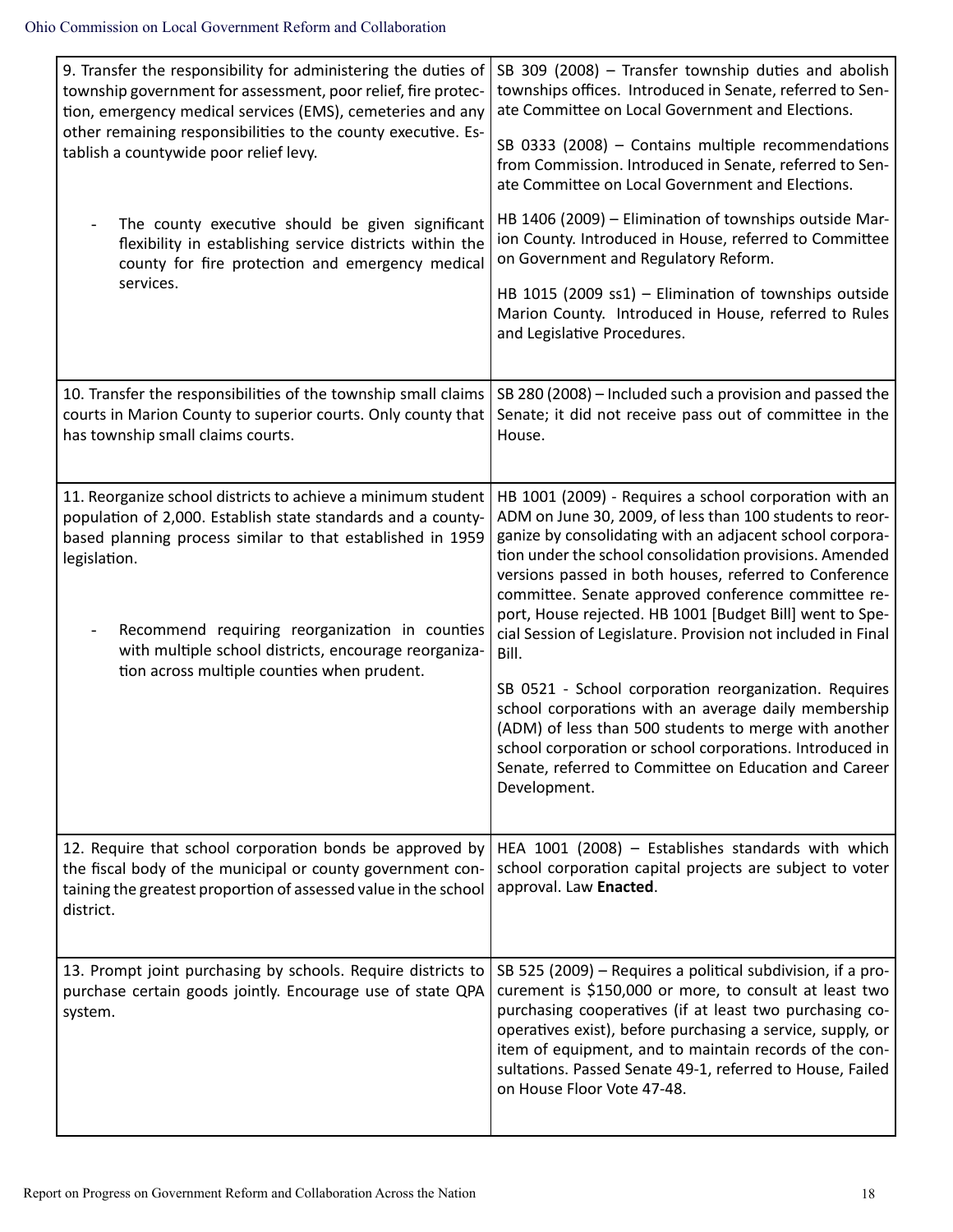| 14. Conduct all non-partisan school elections during Novem-<br>ber in even years, eliminating May option. | HB 1373 (2008) - Require School Board Elections at<br>General Election Time. Introduced in House. Referred<br>to House Committee on Local Elections and Apportion-<br>ment.                                                                                          |
|-----------------------------------------------------------------------------------------------------------|----------------------------------------------------------------------------------------------------------------------------------------------------------------------------------------------------------------------------------------------------------------------|
|                                                                                                           | SB 0002 (2008) - School Board Elections required to be<br>held at General Election Time. Passed Senate 34-13, re-<br>ferred to House Committee on Local Elections and Ap-<br>portionment.                                                                            |
|                                                                                                           | SB 0333 (2008) - Contains multiple recommendations<br>from Commission. Introduced in Senate, referred to Sen-<br>ate Committee on Local Government and Elections.                                                                                                    |
|                                                                                                           | SB 0028 (2009) - School board elections at general elec-<br>tion time. Requires that school board members selected<br>by election must be elected at general elections. Repeals<br>superseded statutes. Introduced in Senate, referred to<br>Committee on Elections. |
|                                                                                                           | SB 0452 (2009) - Provides that school board members<br>selected by election must be elected at general elec-<br>tions beginning in 2010, Passed Senate 32-18. Referred<br>to House Committee on Government and Regulatory Re-<br>form.                               |
|                                                                                                           | HB 1359 (2009) - School board elections at general elec-<br>tion time. Provides that school board members selected<br>by election must be elected at general elections. Intro-<br>duced in House, referred to Committee on Elections and<br>Apportionment.           |
|                                                                                                           | HB 1516 (2009) - School Board Elections at General Elec-<br>tion. Introduced in House, referred to Committee on<br>Elections and Apportionment.                                                                                                                      |
| 15. Allow the city council to appoint the city clerk in second-<br>class cities.                          | SB 0333 (2008) - Provides that the legislative body of a<br>second class city appoints the city clerk. Introduced in<br>Senate, referred to Senate Committee on Local Govern-<br>ment and Elections.                                                                 |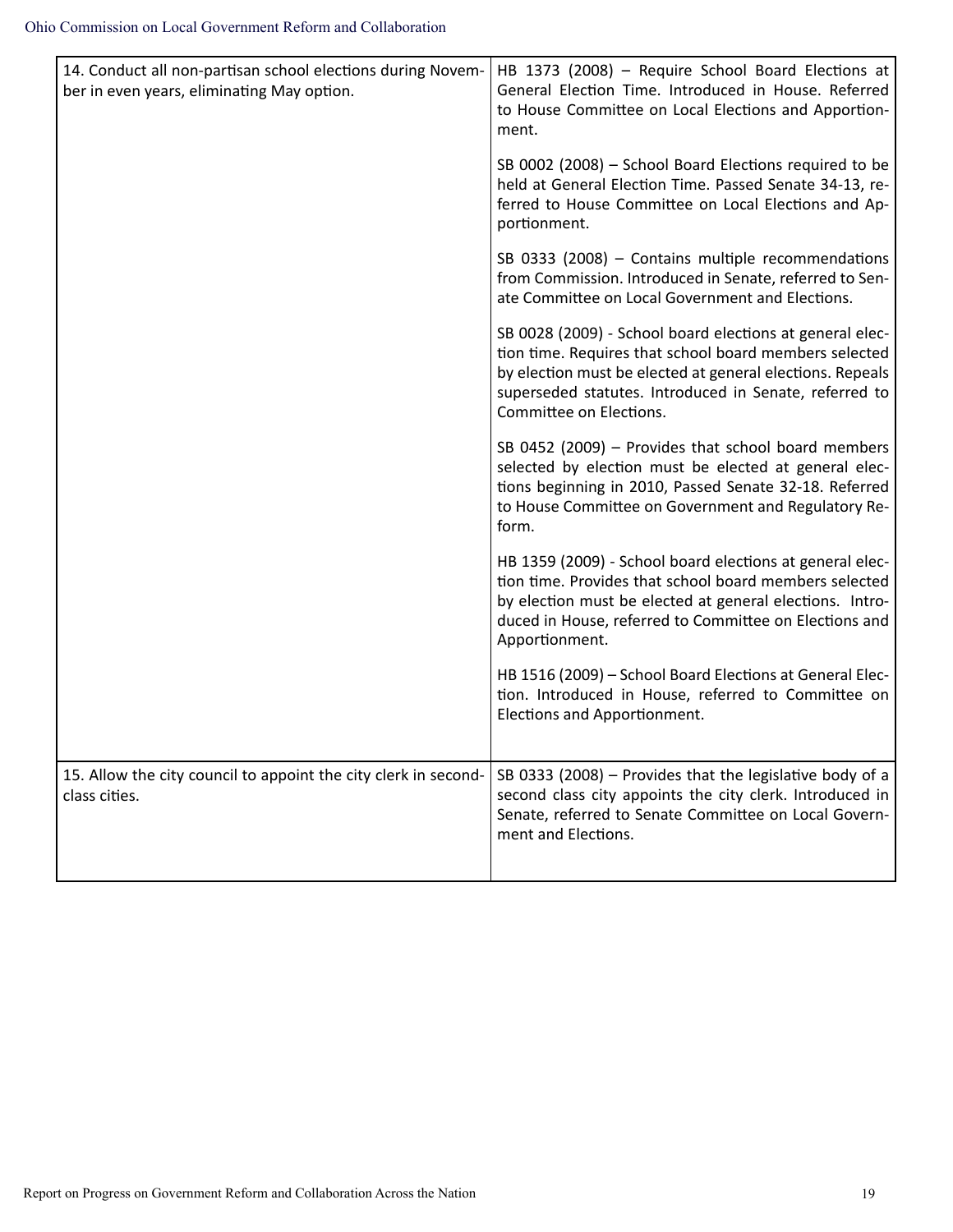| 16. Move all municipal elections from odd to an even year<br>cycle.                                                                                                          | SB 102 (2008) - Provides that individuals elected to a local<br>office at the 2011 municipal election take office January<br>1, 2013. Requires that successors of these individuals<br>be elected at the 2016 general election. Requires the<br>legislative services agency to prepare legislation to<br>amend Indiana election law to provide that all municipal<br>elections be held in even-numbered years. Introduced<br>in Senate, reassigned to Senate Committee on Local<br>Government and Elections. |
|------------------------------------------------------------------------------------------------------------------------------------------------------------------------------|--------------------------------------------------------------------------------------------------------------------------------------------------------------------------------------------------------------------------------------------------------------------------------------------------------------------------------------------------------------------------------------------------------------------------------------------------------------------------------------------------------------|
|                                                                                                                                                                              | SB 0333 (2008) - Provides that individuals elected to a<br>local office at the 2011 municipal election take office<br>January 1, 2013. Requires that successors of these<br>individuals be elected at the 2016 general election.<br>Requires the legislative services agency to prepare<br>legislation to amend Indiana election law to provide that<br>all municipal elections be held in even-numbered years.<br>Introduced in Senate, referred to Senate Committee on<br>Local Government and Elections.  |
|                                                                                                                                                                              | SB 0452 (2009) - Moves elections of municipal officers<br>to even-numbered years. Passed Senate 32-18. Referred<br>to House Committee on Government and Regulatory<br>Reform.                                                                                                                                                                                                                                                                                                                                |
|                                                                                                                                                                              | HB 1496 (2009) - Municipal elections. Moves elections<br>of city and town officers to even-numbered years.<br>Introduced in House, referred to Committee on Elections<br>and Apportionment.                                                                                                                                                                                                                                                                                                                  |
| 17. Transfer the responsibilities of municipal health depart-<br>ments to the county health department. (Only three munici-<br>palities in Indiana have health authorities.) | Legislative Action Needed.                                                                                                                                                                                                                                                                                                                                                                                                                                                                                   |
| 18. Reorganize library systems by county, with option of<br>multi-county districts; and provide permanent library service<br>for all citizens.                               | SB 0348 (2009) - Library services planning for counties<br>outside of Marion County. Requires the Indiana library<br>and historical board to adopt emergency rules not later<br>than July 1, 2009, establishing statewide library standards<br>for the delivery of library service to every resident of                                                                                                                                                                                                      |
| Assigned library functions to county executive.                                                                                                                              | Indianaetc. Passed Senate 36-13, referred to House<br>Committee on Government and Regulatory Reform.                                                                                                                                                                                                                                                                                                                                                                                                         |
| Recommend establishment of grant funding to offset costs<br>associated with merging/converting of tech systems.                                                              |                                                                                                                                                                                                                                                                                                                                                                                                                                                                                                              |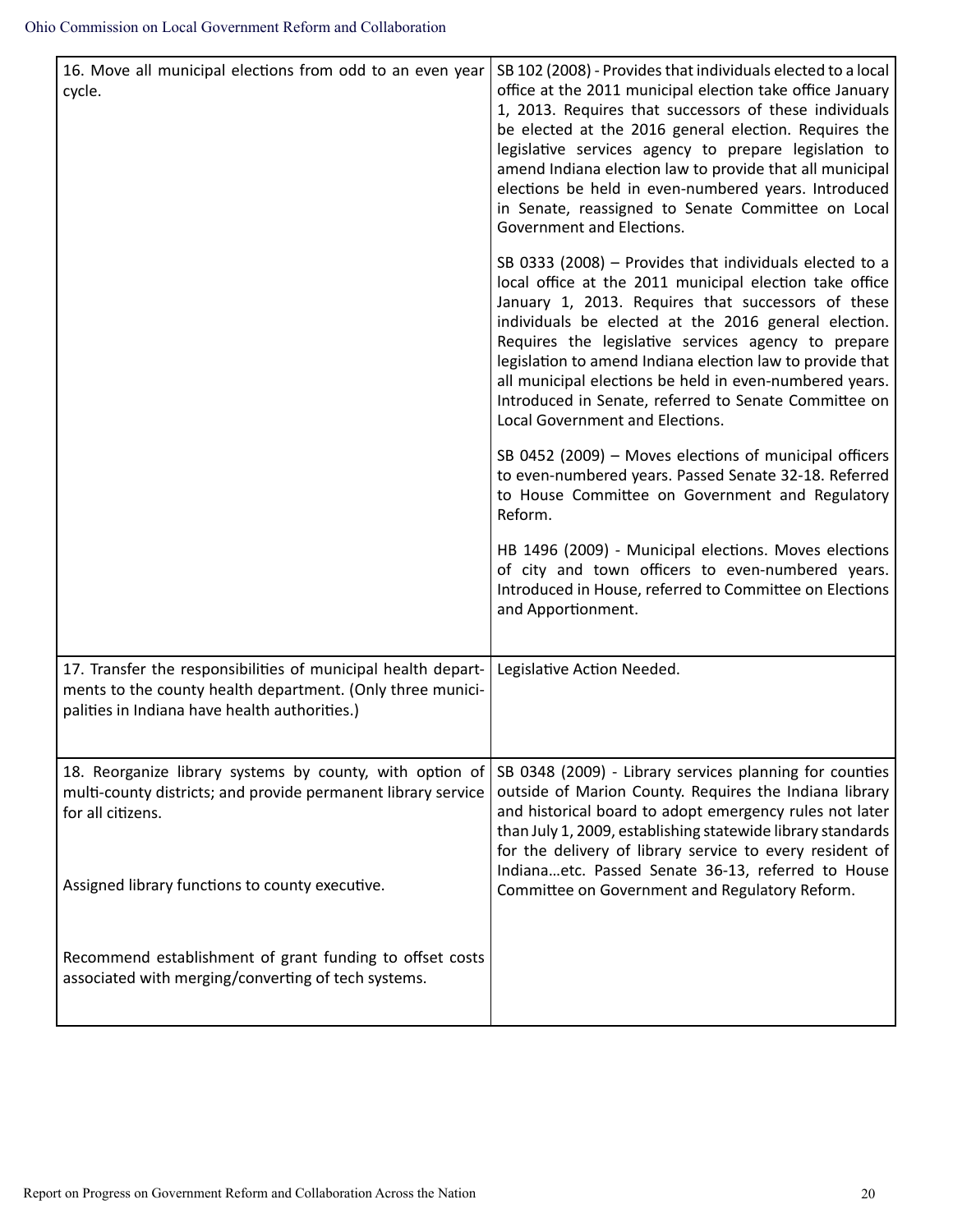| 19. Require that the budgets and bonds of library and all<br>other special districts be approved by the fiscal body of the<br>municipal or county government containing the greatest pro-<br>portion of assessed value in the unit seeking approval. | HEA 1001 (2008) - Provides that in the case of a taxing<br>unit's governing body that does not consist of a majority<br>of officials who are elected, the governing body may not<br>issue bonds or enter into a lease payable in whole or in<br>part from property taxes unless it obtains the approval<br>of the city or town fiscal body or the county fiscal body.<br>Law Enacted. |
|------------------------------------------------------------------------------------------------------------------------------------------------------------------------------------------------------------------------------------------------------|---------------------------------------------------------------------------------------------------------------------------------------------------------------------------------------------------------------------------------------------------------------------------------------------------------------------------------------------------------------------------------------|
| 20. Strengthen the current joint purchasing infrastructure for   Administrative Action Needed<br>libraries. State Library should continue to expand Statewide<br>purchasing, service arrangements.                                                   |                                                                                                                                                                                                                                                                                                                                                                                       |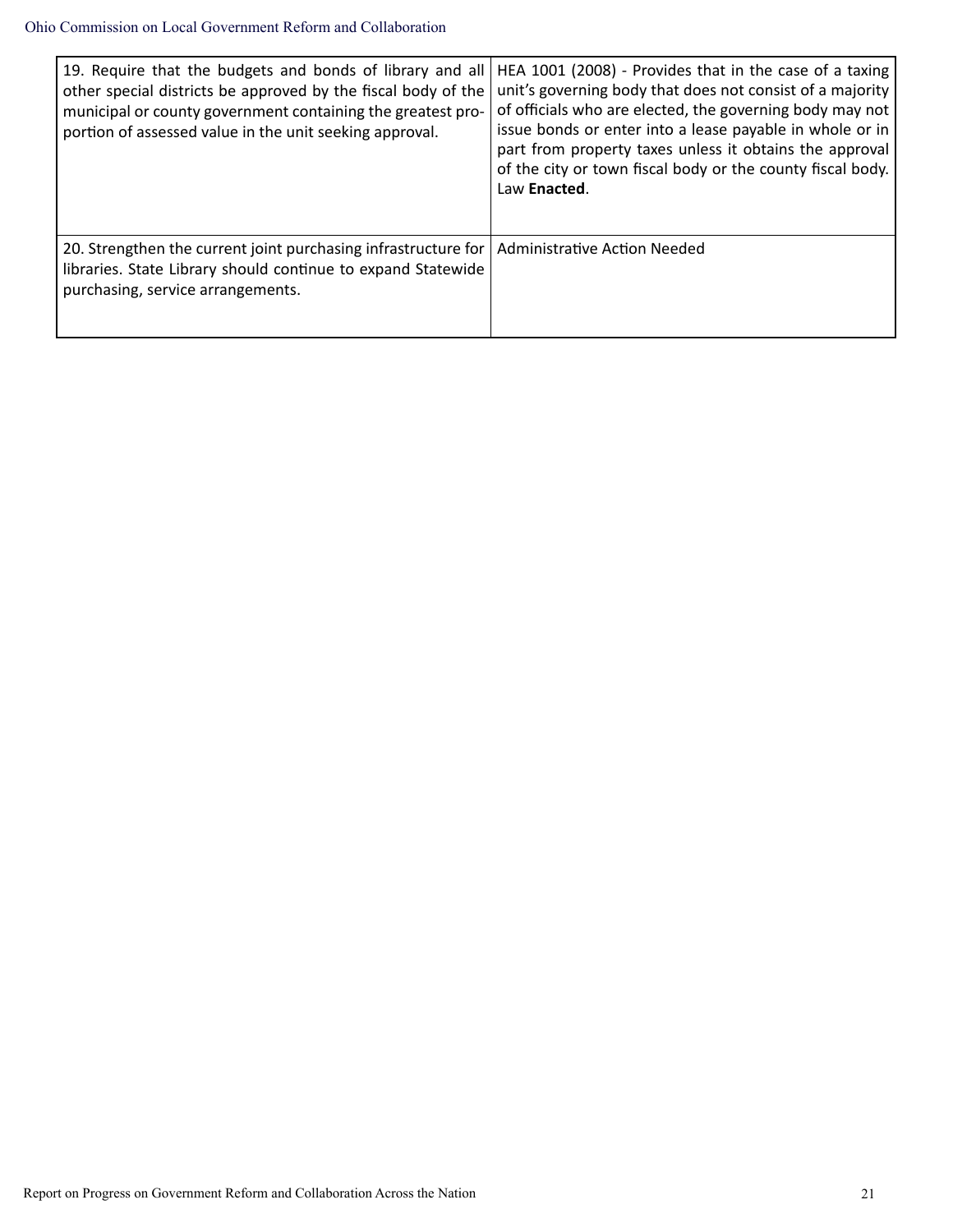| 21. Expand voluntary coordination and consolidation of units<br>and services.                      | HB 1286 (2008) - Allows a library services authority to<br>merge with another authority, a nonprofit corporation,<br>or both, to create a nonprofit corporation. Amended<br>versions passed by both houses. Referred to Conference<br>Committee.                                                                                                                                                                                                                                                                                                                                                                                                     |
|----------------------------------------------------------------------------------------------------|------------------------------------------------------------------------------------------------------------------------------------------------------------------------------------------------------------------------------------------------------------------------------------------------------------------------------------------------------------------------------------------------------------------------------------------------------------------------------------------------------------------------------------------------------------------------------------------------------------------------------------------------------|
| Recommend technical assistance to encourage com-<br>munities to undertake reforms using this tool. | HB 1372 (2009) - Allows a library services authority to<br>merge with another authority or a nonprofit corporation,<br>or both, to create a nonprofit corporation. Law Enacted.                                                                                                                                                                                                                                                                                                                                                                                                                                                                      |
| Strengthen the power of voters to compel consolida-<br>tion.                                       | HB 1491 (2009) - Allows a city or town that has not es-<br>tablished a city or town court or an ordinance violations<br>bureau to enter into an interlocal agreement with a city,<br>town, or other municipal corporation that has estab-<br>lished: (1) a city or town court; or (2) an ordinance viola-<br>tions bureau; to hear and dispose of ordinance violations<br>that would otherwise come under the jurisdiction of a<br>city or town court or an ordinance violations bureau es-<br>tablished by the city or town.                                                                                                                        |
|                                                                                                    | HB 1703 (2009) - Allows a city or town that has not es-<br>tablished a city or town court or an ordinance violations<br>bureau to enter into an interlocal agreement with a city,<br>town, or other municipal corporation that has estab-<br>lished: (1) a city or town court; or (2) an ordinance vio-<br>lations bureau; to hear and dispose of ordinance viola-<br>tions that would otherwise come under the jurisdiction<br>of a city or town court or an ordinance violations bureau<br>established by the city or town. Passed House 90-0. Re-<br>ferred to Senate Committee on Judiciary. Reported out<br>favorably. No Vote on Senate floor. |
|                                                                                                    | HB 1358 (2009) - Amends the provisions authorizing<br>political subdivisions to borrow the money necessary<br>to finance a public work project from a financial institu-<br>tion to allow political subdivisions to also borrow to fi-<br>nance an eligible efficiency project that costs not more<br>than \$3,000,000. Defines "eligible efficiency project" as a<br>project that is necessary or useful to: (1) carrying out an<br>interlocal cooperation agreement entered into by two or<br>more political subdivisions or governmental entities; or<br>(2) the consolidation of local government services.                                      |
|                                                                                                    |                                                                                                                                                                                                                                                                                                                                                                                                                                                                                                                                                                                                                                                      |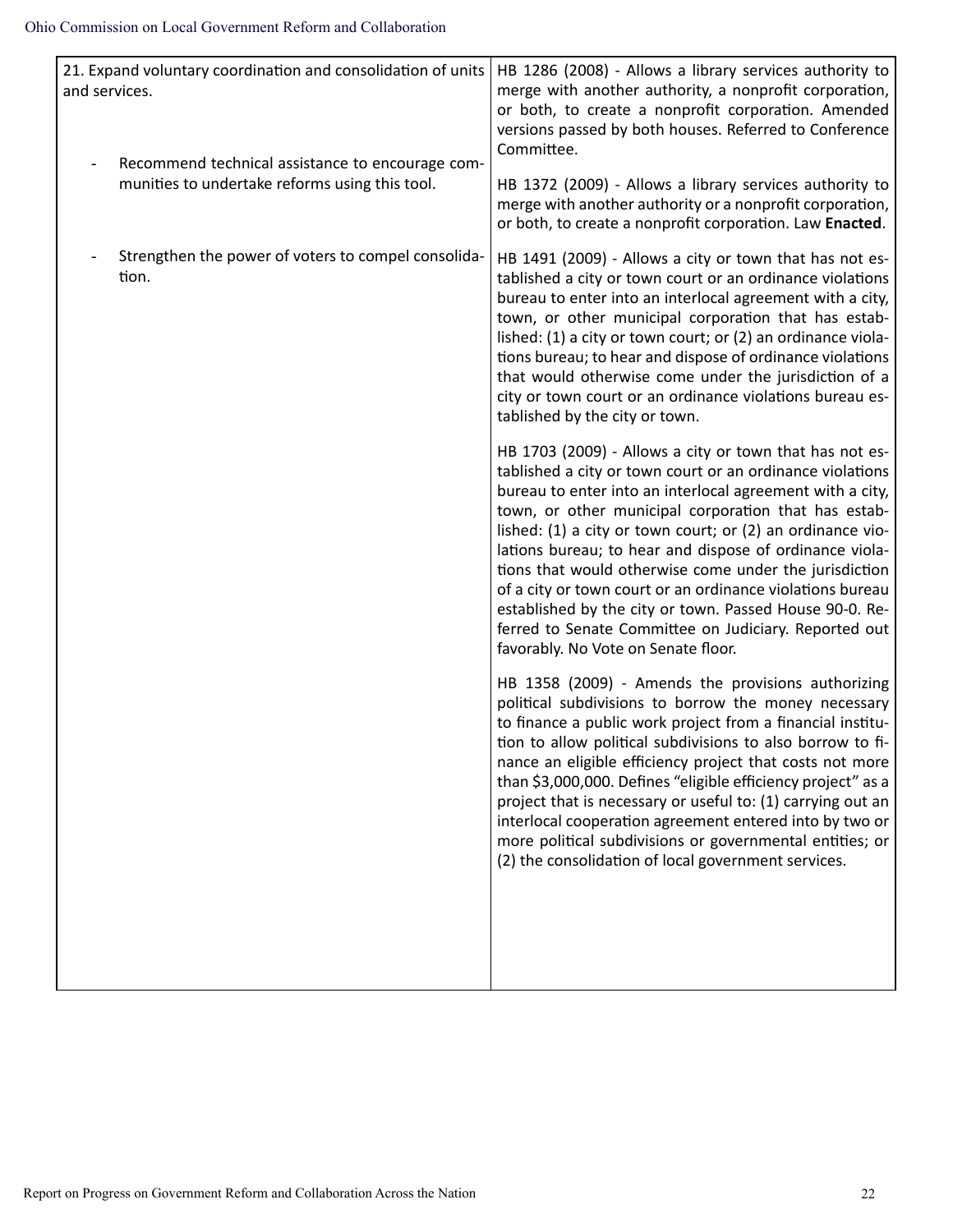| 22. Allow local governments to establish service districts with<br>differentiated levels of service and corresponding tax rates.   | SB 0479 (2009) - Regional transportation districts. Per-<br>mits counties to establish a regional transportation dis-<br>trict to plan, design, acquire, construct, enlarge, improve,<br>renovate, maintain, equip, finance, operate, and support<br>public transportation systems. Introduced in Senate, Re-<br>ferred to Senate Committee on Homeland Security and<br>Transportation & Veterans Affairs.                               |
|------------------------------------------------------------------------------------------------------------------------------------|------------------------------------------------------------------------------------------------------------------------------------------------------------------------------------------------------------------------------------------------------------------------------------------------------------------------------------------------------------------------------------------------------------------------------------------|
|                                                                                                                                    | SB 374 (2009) - Permits counties to establish a regional<br>transportation district to plan, design, acquire, construct,<br>enlarge, improve, renovate, maintain, equip, finance,<br>operate, and support public transportation systems.<br>Amended Versions Passed Both Houses, referred to Con-<br>ference Committee.                                                                                                                  |
|                                                                                                                                    | HB 1607 (2009) - Provides for the creation of the transpor-<br>tation district January 1, 2011, if, in at least two counties,<br>the voters favor creating the district. Amended versions<br>passed both houses, referred to Conference Committee.                                                                                                                                                                                       |
|                                                                                                                                    | HB 1660 (2009) - Permits counties to establish a regional<br>transportation district to plan, design, acquire, construct,<br>enlarge, improve, renovate, maintain, equip, finance, op-<br>erate, and support public transportation systems. Passed<br>House, referred to Senate Committee on Tax and Fiscal<br>Policy.                                                                                                                   |
| 23. Prohibit employees of a local government unit from serv-<br>ing as elected officials within the same local government<br>unit. | SB 0452 (2009) - Provides that an employee of a politi-<br>cal subdivision is considered to have resigned from em-<br>ployment with the political subdivision if the employee<br>assumes the elected executive office of the political sub-<br>division or becomes an elected member of the political<br>subdivision's legislative body. Passed Senate 32-18. Re-<br>ferred to House Committee on Government and Regula-<br>tory Reform. |
|                                                                                                                                    | HB 1373 (2009) - Employees of political subdivisions<br>holding office. Provides that an individual may not be a<br>candidate to be elected to or fill a vacancy on the leg-<br>islative body of a political subdivision that employs the<br>individual. Introduced in House, referred to Committee<br>on Government and Regulatory Reform.                                                                                              |
|                                                                                                                                    | HB 1425 (2009) - Prohibits a county, city, or town employ-<br>ee from being a candidate for or serving on the legislative<br>or fiscal body of the county, city, or town that employs<br>the employee. Introduced in House, referred to Commit-<br>tee on Government and Regulatory Reform.                                                                                                                                              |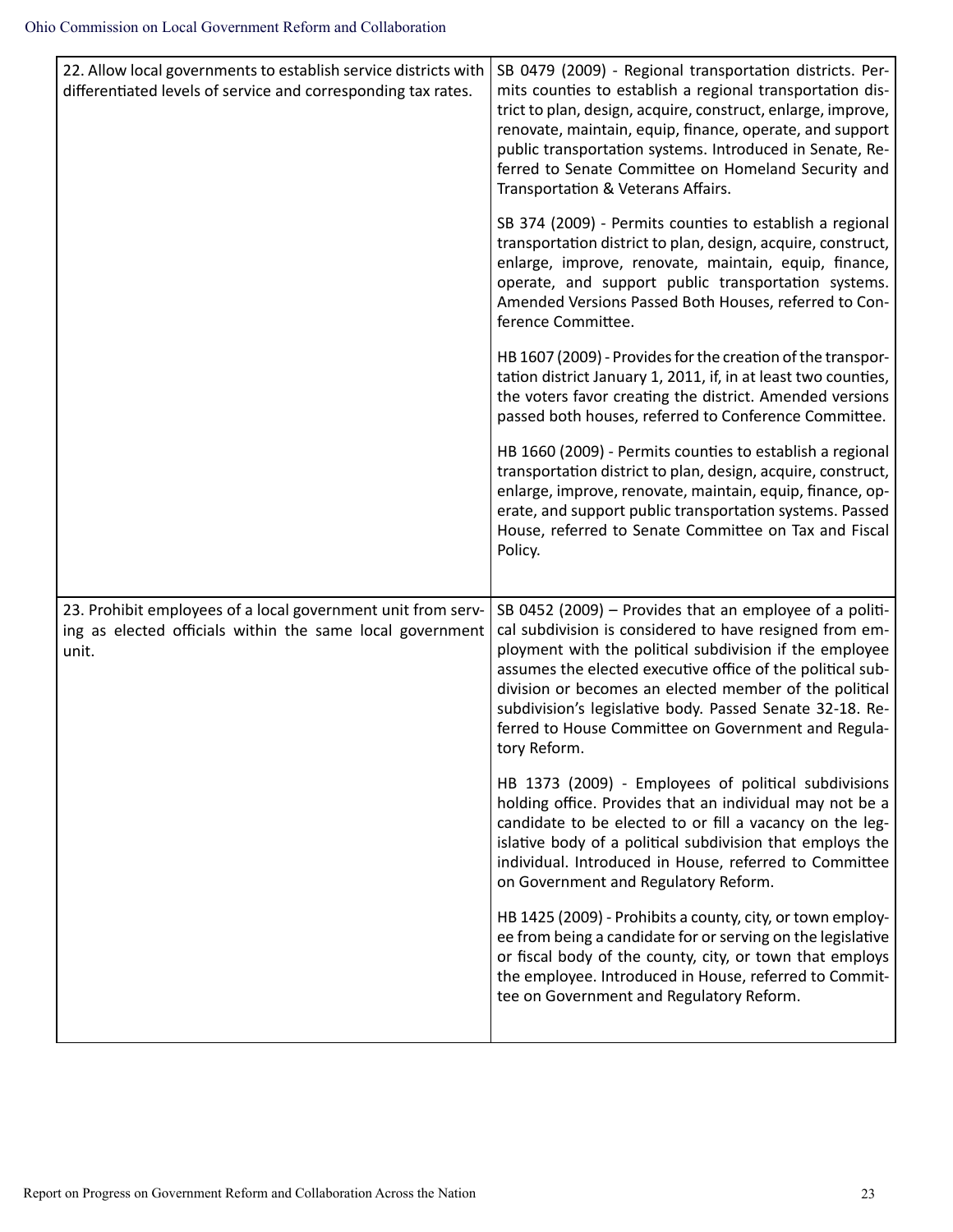| 24. Assign the Indiana Advisory Commission on Intergovern-<br>mental Relations to monitor progress toward these recom-<br>mendations and conduct additional research as needed. Pro-<br>duce an annual report on progress through 2011.                                                        | HB 1130 (2008) - Establishes an interim study committee<br>to evaluate the Kernan-Shepard report of the Blue Ribbon<br>Commission on Local Government Reform and to report<br>the study committee's recommendations to the general<br>assembly (NOT IACIR). Introduced in House, referred to<br>House Committee on Rules and Legislative Procedures.<br>SB 0506 (2009) - Requires IACIR to monitor recommen-<br>dations. Passed Senate 30-19, referred to House Commit-<br>tee on Government Regulatory Reform. |
|------------------------------------------------------------------------------------------------------------------------------------------------------------------------------------------------------------------------------------------------------------------------------------------------|-----------------------------------------------------------------------------------------------------------------------------------------------------------------------------------------------------------------------------------------------------------------------------------------------------------------------------------------------------------------------------------------------------------------------------------------------------------------------------------------------------------------|
| 25. Facilitate local improvement efforts using best manage-<br>ment and business practices. State should support techni-<br>cal assistance, enhanced state management infrastructure.<br>Strengthen state mechanisms that support these activities,<br>particularly for collective purchasing. | SB 0506 (2009) – Requires the office of management and<br>budget to establish an office of local technical assistance.<br>Passed Senate 30-19, referred to House Committee on<br>Government Regulatory Reform.                                                                                                                                                                                                                                                                                                  |
| 26. Designate a state office to provide technical assistance to<br>local government within Office of Management and Budget<br>to direct provision of training and technical assistance of local<br>government.                                                                                 | Governor indicated best practices and technical support<br>could be done via administrative action. However, it did<br>advocate creation of office of local technical assistance.                                                                                                                                                                                                                                                                                                                               |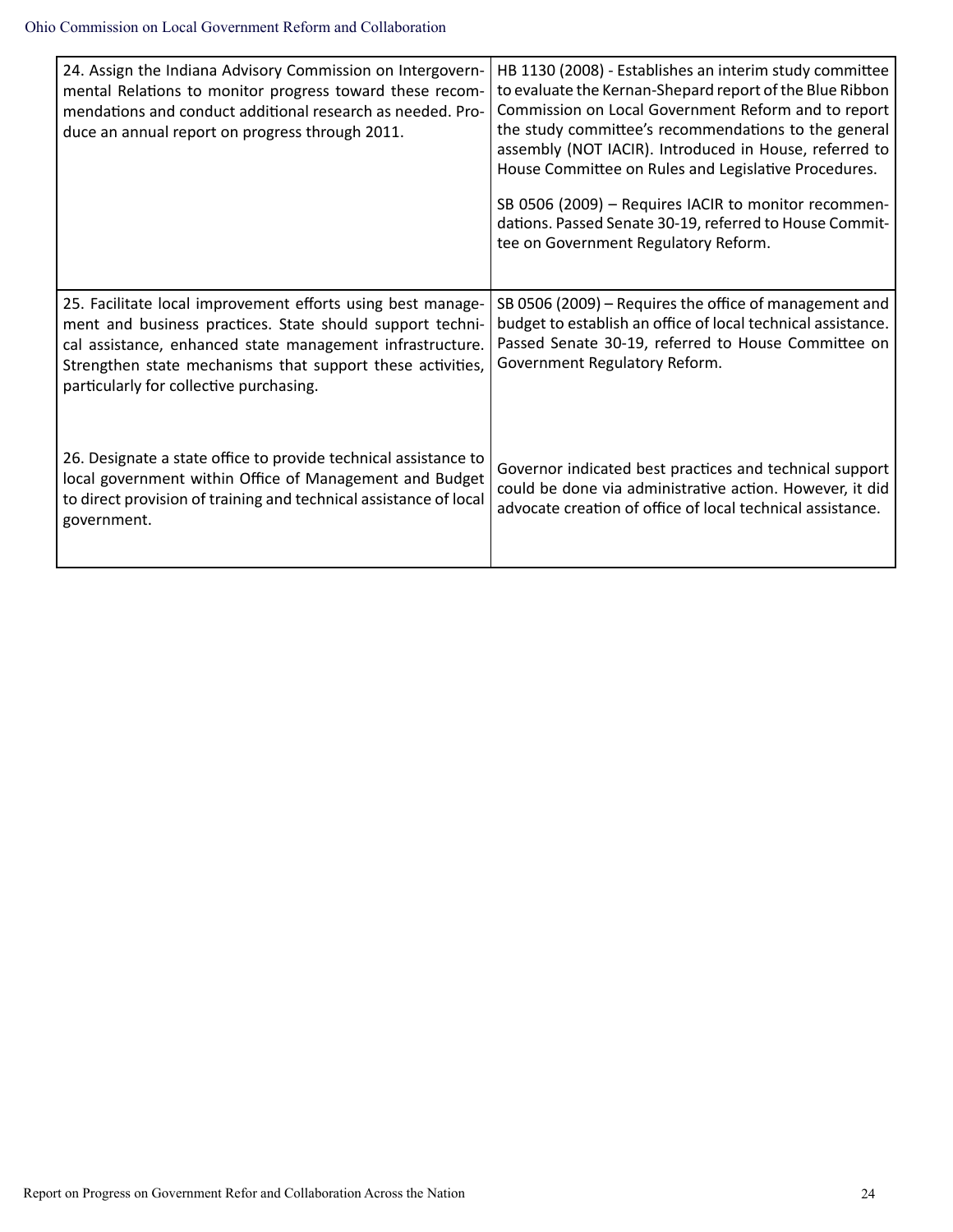## New York Commission on Local Government Efficiency and Competitiveness (2008)

### http://www.nyslocalgov.org/pdf/LGEC\_Final\_Report.pdf

In 2007, Governor Eliot Spitzer established a 15-member New York State Commission on Local Government Efficiency and Competitiveness. It was chaired by Stan Lundine, former Lieutenant Governor, Congressman, and Mayor. The Commission received over 300 suggestions through its website and four public hearings across the state. Their mission was to examine ways to strengthen and streamline local government, reduce costs and improve effectiveness, maximize informed participation in local elections, and facilitate shared services, consolidation and regional governance. Their report was issued in April 2008 and included over 70 recommendations. Several recommendations of the Commission appeared in Governor David Paterson's 2009-2010 Executive Budget.<sup>6</sup> Many other recommendations will require statutory or constitutional change.

The 2008 New York State Local Government Commission on Local Government Efficiency and Competitiveness found in their opinion that the process of consolidation of local government units was archaic and overly burdensome. It found that the law did not allow for a group of local governments to enter into a cooperative relationship unless each entity involved has the power to perform that particular service. It stated that the statues lacked a clear process for the consolidation of towns or towns and the villages within them. It advocated for a statute to be created to allow as few as two municipalities to be able to enter into joint property tax revenue sharing agreements. A major problem identified in the report is that the actual procedures for citizens to initiate consolidation/dissolution action were not uniform or clear.

#### **Summary of Recommendations**

#### **Regional Services**

The Commission recommended that many services

at the county level, including assessing tax collection, emergency dispatch, and records, could be centralized. They also hoped to expand local governments' ability to share services and provide more flexibility for counties to share jail facilities. Another important recommendation was to allow renegotiation of collective bargaining agreements when consolidations do occur. The Commission also encouraged justice court consolidation and law to enable multiple counties to share functions like weights and measures and health directors.

Highlights from the 2009-2010 New York State Executive Budget include the following: Residency requirements for certain public officers make it difficult to provide functions across county lines, which may be desirable for smaller counties. These changes allow counties to share the positions of Director of Weights and Measures, as well as Public Health Director, and Board of Health.

### **Modern Municipal Structures**

The Commission focused several recommendations toward changing modern municipal structures at county and local levels. This included easing procedures for consolidation, citizen petitions, and coterminous townvillages. They also recommended examining the concept of reclassifying some cities, towns and villages and to reconsider the powers for each class. In addition, they recommended strengthening home rule by prohibiting the judicial doctrine of "implied preemption." The Commission also wants to allow local governments to make property tax sharing agreements and require town-wide approval for new villages and local reconsideration of small villages as well as require local consideration of county-level management for fire protection.

Highlights from the 2009-2010 New York State Executive Budget include the following: Reforms would ease the path for locally initiated municipal consolidations and dissolutions, with clarified uniform procedures for

<sup>6</sup> Detailed technical information on the LGEC recommendations in the Executive Budget is available in the Public Protection and General Government Article 7 Bill Memo (Part NN) or the bill itself (S56/A156).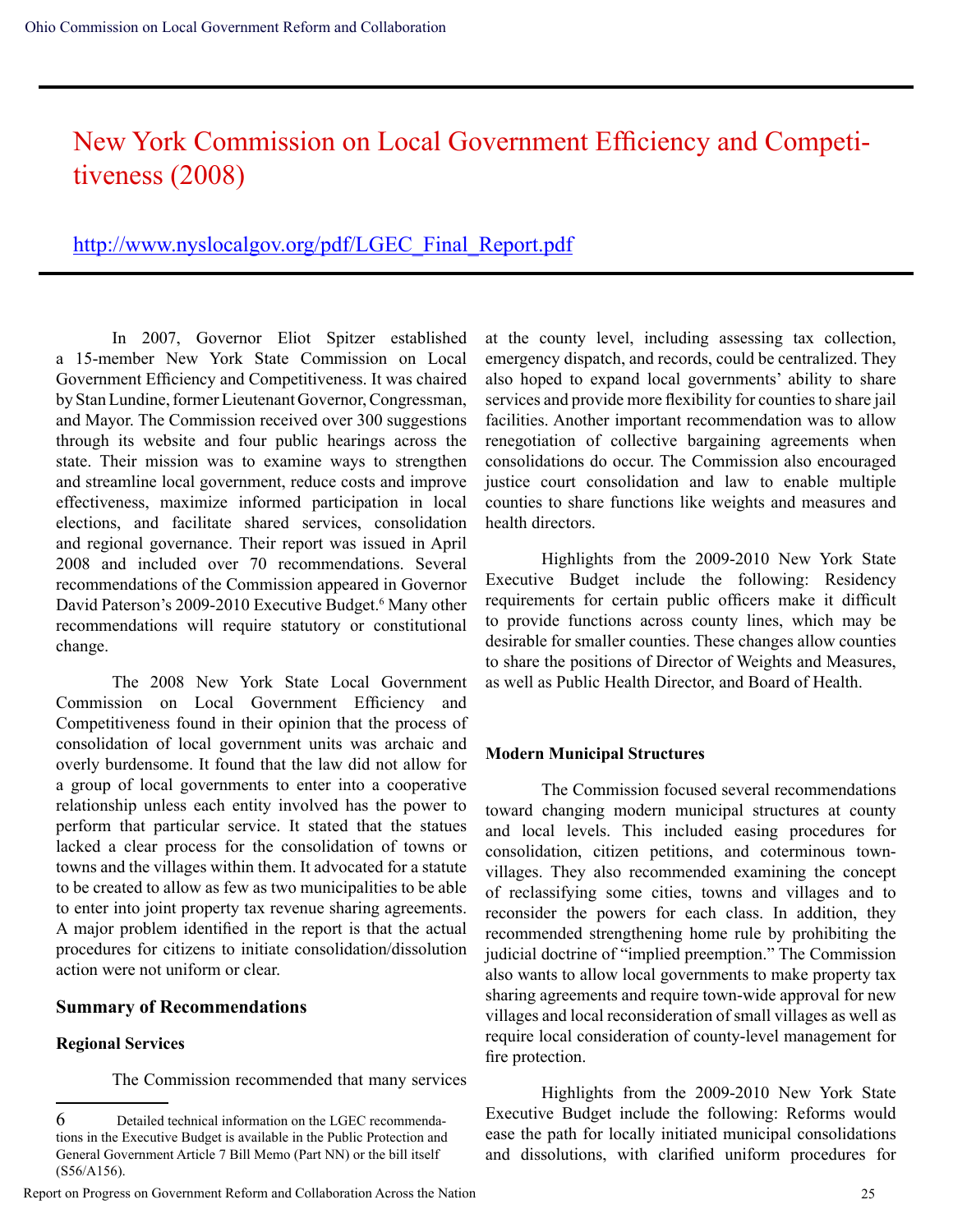towns and villages. A simpler citizen petition process to dissolve villages and fire districts would also be provided, ensuring that citizen initiatives are not stymied by unclear and complex requirements.

#### **School District Restructuring**

The Commission recommended empowering the Commissioner of Education to order consolidation of schools and to facilitate consolidation of back office services and regional high schools. They also recommended setting up local schools restructuring committees to examine service sharing and consolidation and to authorize regional collective bargaining contracts for new hires.

#### **Informed & Active Voters**

The Commission recommended reducing the number of elective offices by converting certain positions to be appointed. They also recommended providing better information for voters and improving local financial data for benchmarking. In addition, the Commission hoped to simplify voting by holding all local elections on November or May dates.

Highlights from the 2009-2010 New York State Executive Budget include the following: prior to 1974 towns had the authority to change the elective office of clerk, superintendent of highways, or receiver of taxes and assessments to appointive offices upon passage of a local law subject to a permissive referendum. This proposal would return that authority, and also allow town boards to abolish or convert elected highway superintendents to appointed commissioners of public works. These changes empower town boards and help pave the way for combined local offices and shared services.

#### **Aid & Incentives**

The Commission would like to encourage regional solutions, cooperative services and consolidation by funding additional Local Government Efficiency Grants and 21st Century Demonstration Projects. They also recommend increasing aid for efficient assessing using modern professional standards.

Highlights from the 2009-2010 New York State Executive Budget include the following: Local Government Efficiency Grants (previously SMSI) enable local governments to consider and implement a variety of consolidated and shared services, as well as municipal mergers. The LGE grant program would be preserved and over \$11.5 million available for grants, and new noncompetitive planning grants and 21st Century Demonstration Grants will continue to be offered to encourage transformative efforts.

#### **Addressing Cost Drivers**

Report on Progress on Government Reform and Collaboration Across the Nation 26

The Commission recommended several ways to reduce spending which included new requirements for minimum employee contributions for health insurance and a review of public employee pension benefit options. They also recommended reforming the Wicks law and easing municipal cooperative health plan rules.

Highlights from the 2009-2010 New York State Executive Budget include the following: Intermunicipal health insurance plans are under consideration in many counties, which have identified needed reforms. Changes would ease provisions for municipal cooperatives, require insurers to provide claims experience to facilitate studies of such cooperatives, and re-evaluate requirements for local governments with fewer than 50 employees. Measures supported by LGEC include creating a Tier 5 retirement plan for new employees, Wicks exemptions for school districts, and making local procurement more flexible by increasing existing bidding thresholds, allowing "best value" contracting, and piggybacking on existing contracts. Other mandate relief measures are also provided, including "collateral source" reform to help lower local litigation costs.

#### **Sustaining Local Efficiency**

The Commission recommended maintaining a longterm focus on local efficiency at the state level, using existing state agency resources organized through a Center for Local Government Efficiency that would support local initiatives, promote cost-savings and follow through on Commission recommendations.

The recommendations in conjunction with the Executive State Budget were intentionally omitted in the amendment process prior to the passage of the Enacted State Budget in June, 2009 in a common process of thinning the budget bill for passage.7 Those recommendations negotiated out of the budget bill could potentially be introduced and passed in ordinary bills. In addition, several recommendations will require statutory or constitutional change at the State level.

Attorney General Andrew Cuomo recently established a bill similar to the work of the New York State Commission. On June 24, 2009, Governor Paterson signed into law "The New N.Y. Government Reorganization and Citizen Empowerment Act" (Bill A8501). The act made several alterations to the state statute on consolidating local government in an effort to give "citizens, local officials, and counties a readable map to follow." The act provides

<sup>7</sup> Text of Senate Bill 56B that shows part NN as intentionally omitted can be found at: http://assembly.state.ny.us/ leg/?bn=A00156&sh=t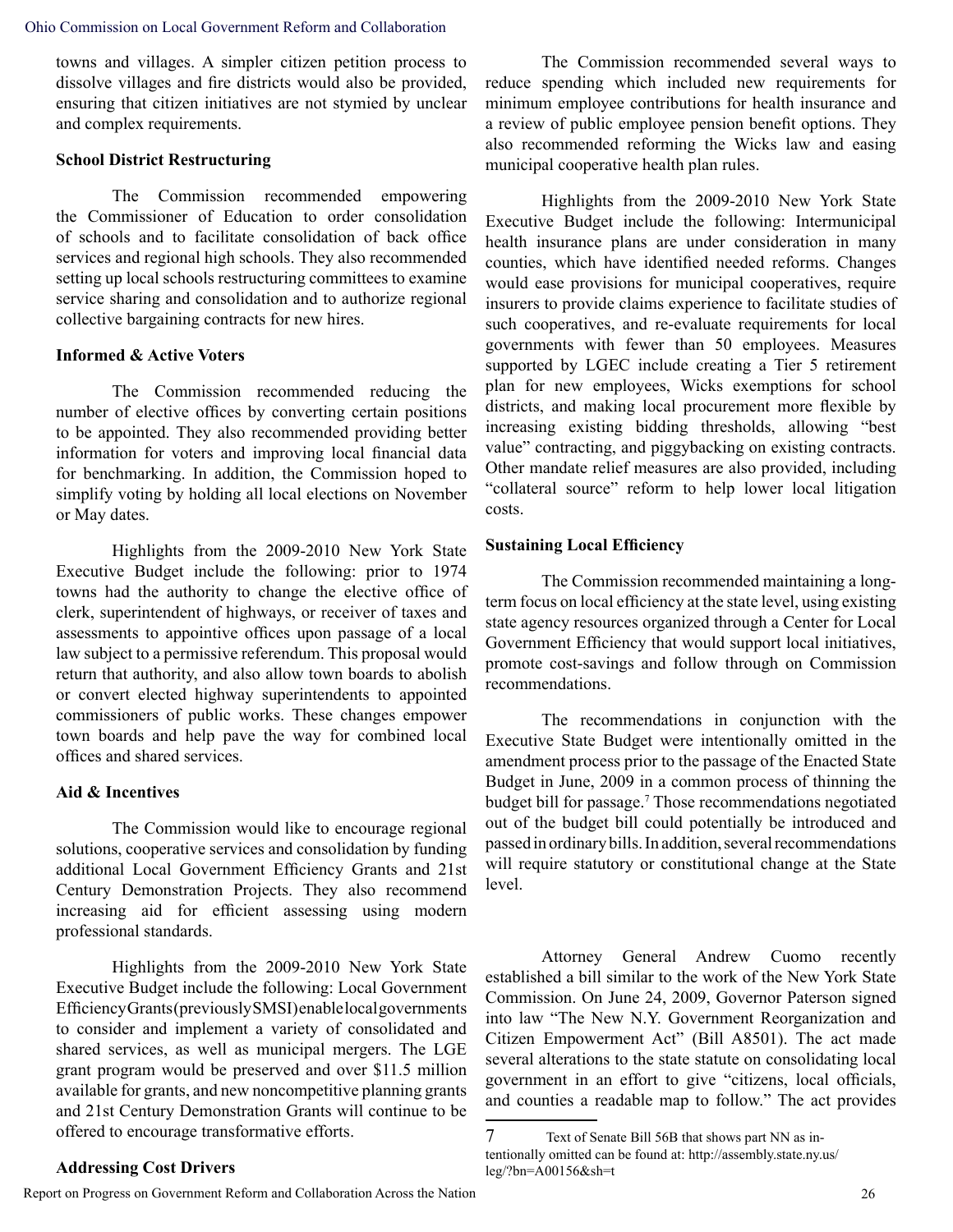#### Ohio Commission on Local Government Reform and Collaboration

instructions for how a governing body of a local government unit or the electors within that unit can initiate a consolidation or dissolution proceedings. Electors within each given unit can initiate the process with the lesser of either 10 percent or 5,000 of the units electors signing a petition. Units with 500 or less electors would need to meet a 20 percent threshold to initiate the process. The bill eliminated property requirements that had affected previously petitions to consolidate local government units such as fire districts. If the majority of voters in each entity vote to approve a merger, the governing bodies of each of the respective local government units would have to come together and develop a plan. The Act opens the door for the judiciary to order local government entities to proceed with consolidation proceedings if for some reason they resist. Once a final plan is developed, consolidation would proceed unless citizens petition for a referendum on the implementation of the plan. The bill also extended the authority to the county to reassign or eliminate entire units of local government. However, the bill establishes referendum requirements before the county can complete reorganization actions. The bill excludes city districts, school districts, and special purpose districts created by counties from the language of the bill.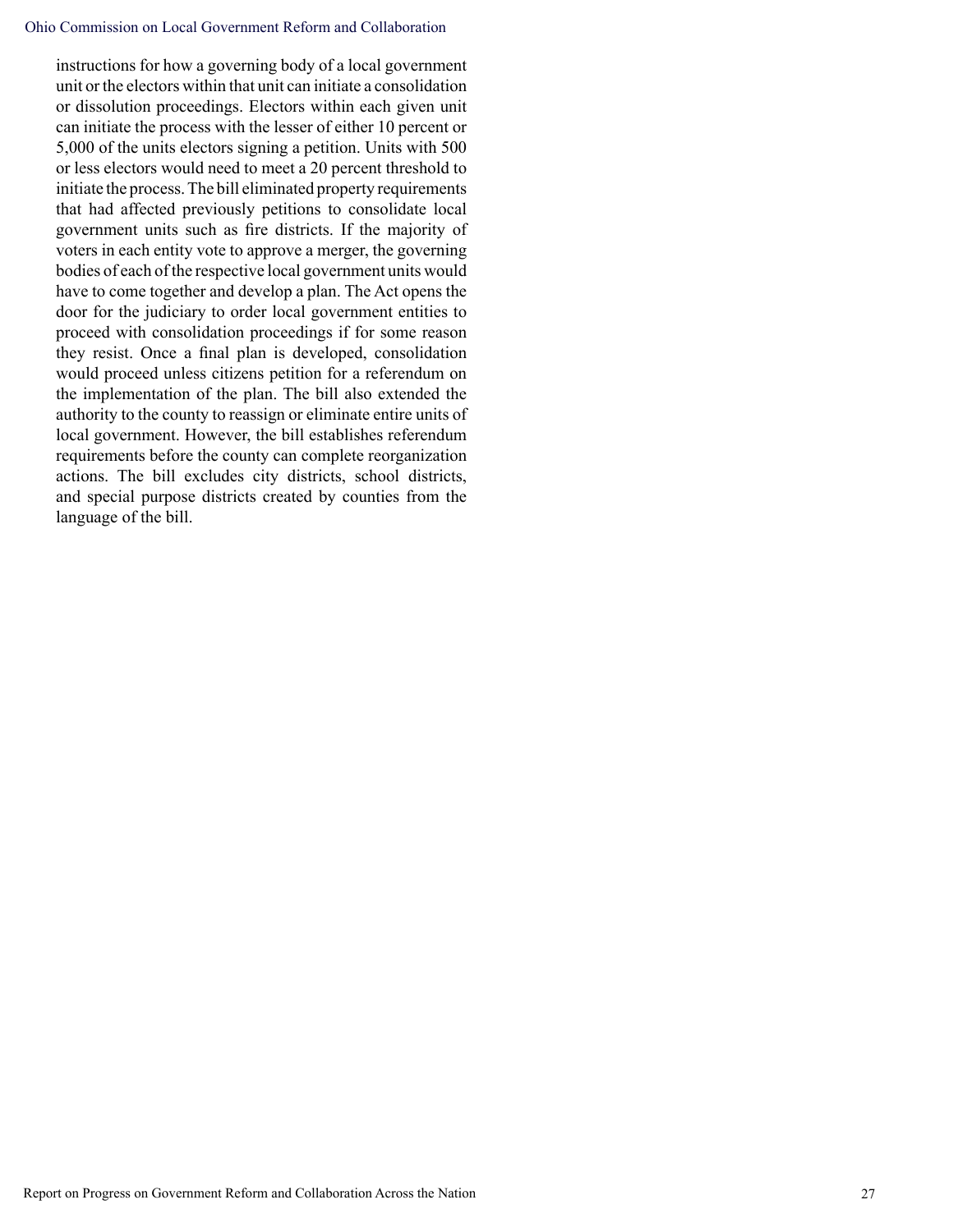## New York Commission on Local Government Efficiency and Competitiveness (2008)

| <b>Report Recommendations</b>                                                                                                                                                                                                                                                                                     | <b>Actions Pursued in State</b> |
|-------------------------------------------------------------------------------------------------------------------------------------------------------------------------------------------------------------------------------------------------------------------------------------------------------------------|---------------------------------|
| 1. Move property tax assessing and collection to counties for<br>administration, providing reasonable phase-in provisions.                                                                                                                                                                                        | Legislative Action Needed.      |
| 2. End duplicative city and village assessing.                                                                                                                                                                                                                                                                    | Legislative Action Needed.      |
| 3. Eliminate state statutory requirements for school district<br>collections that prevent functional consolidation.                                                                                                                                                                                               | Legislative Action Needed.      |
| 4. Require all E-911 calls and police, fire and emergency med-<br>ical services dispatch to be done at the county level.                                                                                                                                                                                          | Legislative Action Needed.      |
| 5. Vital records registration districts should be consolidated<br>at the county level.                                                                                                                                                                                                                            | Legislative Action Needed.      |
| 6. Require a state study of how the current system of health<br>districts, health directors, health boards, local health officers,<br>and other related entities may more efficiently provide local<br>public health services (i.e. County System).                                                               | Comprehensive Study Needed.     |
| 7. Dissolve municipal civil service commissions (or functions)<br>in cities or towns with populations under 100,000. A city or<br>town greater than 100,000 in population would be permitted<br>to maintain an existing civil service function if so desired, but<br>an affirmative referendum would be required. | Legislative Action Needed.      |
| 8. To ensure adequate care of inmates in a cost-effective man-<br>ner, provide the State Commission of Correction (SCOC) with<br>the authority and obligation to facilitate transfer of inmates<br>between county jails.                                                                                          | Legislative Action Needed.      |
| 9. Allow multiple counties to jointly provide for care and<br>housing of their inmates in a regional jail instead of requiring<br>each to maintain a jail.                                                                                                                                                        | Legislative Action Needed.      |
| 10. Eliminate all mandated classifications in county jails, ex-<br>cept male/female and minor/adult, to allow facility adminis-<br>trators to separate inmates based on the threat they present<br>to safety and security.                                                                                        | Legislative Action Needed.      |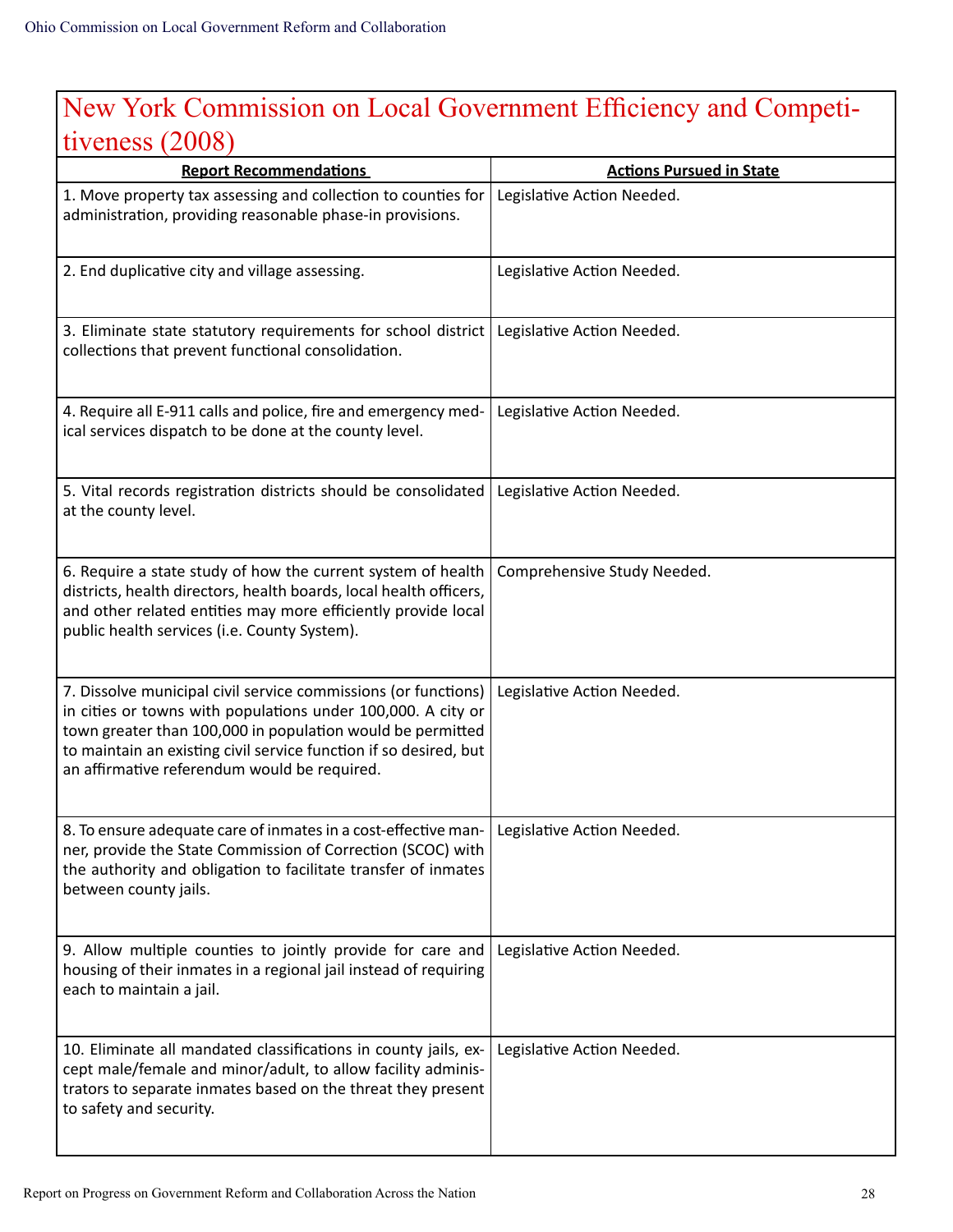| 11. Clarify statutory provisions to indicate that the State Com-<br>mission of Correction (SCOC) shall have authority to approve<br>jail plans and specifications based upon current population<br>capacity needs and not projected higher future needs.                                                                                             | Legislative Action Needed.                                                                                                                                                                                                                                                                                                                                                                                              |
|------------------------------------------------------------------------------------------------------------------------------------------------------------------------------------------------------------------------------------------------------------------------------------------------------------------------------------------------------|-------------------------------------------------------------------------------------------------------------------------------------------------------------------------------------------------------------------------------------------------------------------------------------------------------------------------------------------------------------------------------------------------------------------------|
| 12. Move toward a single statewide jail system, managed by<br>the Department of Corrections, which would be phased in<br>pursuant to a long-range plan.                                                                                                                                                                                              | Comprehensive Study Needed.                                                                                                                                                                                                                                                                                                                                                                                             |
| 13. Allow for multi-county weights and measures operations<br>by allowing multiple counties to employ the same person as<br>the "Director of Weights and Measures" under an agreement<br>provided that person is a resident of one of the participating<br>counties.                                                                                 | Senate Bill 56 (2009-10) - Sections 8 and 9 amend the<br>Agriculture and Markets Law to allow multiple counties<br>to share one Director of Weights and Measures pursuant<br>to an intermunicipal agreement. Intentionally omitted<br>from final bill.                                                                                                                                                                  |
| 14. Consolidate the State's 116 industrial development agen-<br>cies (IDAs) into a smaller number of regional or county-level<br>entities with accountability and transparency reforms, as well<br>as additional state oversight to ensure economic develop-<br>ment incentives are consistent with state goals such as pro-<br>moting smart growth. | Legislative Action Needed.                                                                                                                                                                                                                                                                                                                                                                                              |
| 15. To facilitate local ability to consolidate or dissolve smaller<br>justice courts, the State should eliminate statutory barriers,<br>provide funding for studies and consider other incentives.                                                                                                                                                   | Senate Bill 56 (2009-10) - Sections 18 through 25 add a<br>new Article to the General Municipal Law and amend the<br>Town and Village Law to create a unified merger process<br>for towns and villages as well as a unified petition process<br>for fire districts and fire protection districts. Specifically,                                                                                                         |
| Town and village boards should be allowed to merge<br>two or more justice courts in a contiguous geograph-<br>ic area.                                                                                                                                                                                                                               | it allows for an action by the governing board or a peti-<br>tion from 10 percent of residents of the jurisdiction to<br>initiate the merger process in towns and villages and the<br>consolidation process in fire districts and fire protection<br>districts. It also repeals the many different town and vil-<br>lage consolidation and dissolution processes and creates                                            |
| The Office of Court Administration should establish<br>triggers for a required consolidation review when the<br>size or activity of a particular justice court falls below<br>set thresholds.                                                                                                                                                        | a single merger process in a new article of the general<br>municipal law. Intentionally omitted from final bill.<br>Bill A8501 - The New N.Y. Government Reorganization                                                                                                                                                                                                                                                 |
| The current statutory fee and fine distribution system<br>should also be examined to eliminate disincentives to<br>consolidating justice courts.                                                                                                                                                                                                     | and Citizen Empowerment Act made several alterations<br>to the state statute on consolidating local government in<br>an effort to give "citizens, local officials, and counties a<br>readable map to follow." The act provides instructions for<br>how a governing body of a local government unit or the<br>electors within that unit can initiate a consolidation or<br>dissolution proceedings. Enacted (June 2009). |
| 16. Provide that when municipalities consolidate operations<br>collective bargaining agreements shall be subject to renego-<br>tiation with the newly created entity taking over the consoli-<br>dated function.                                                                                                                                     | Legislative Action Needed.                                                                                                                                                                                                                                                                                                                                                                                              |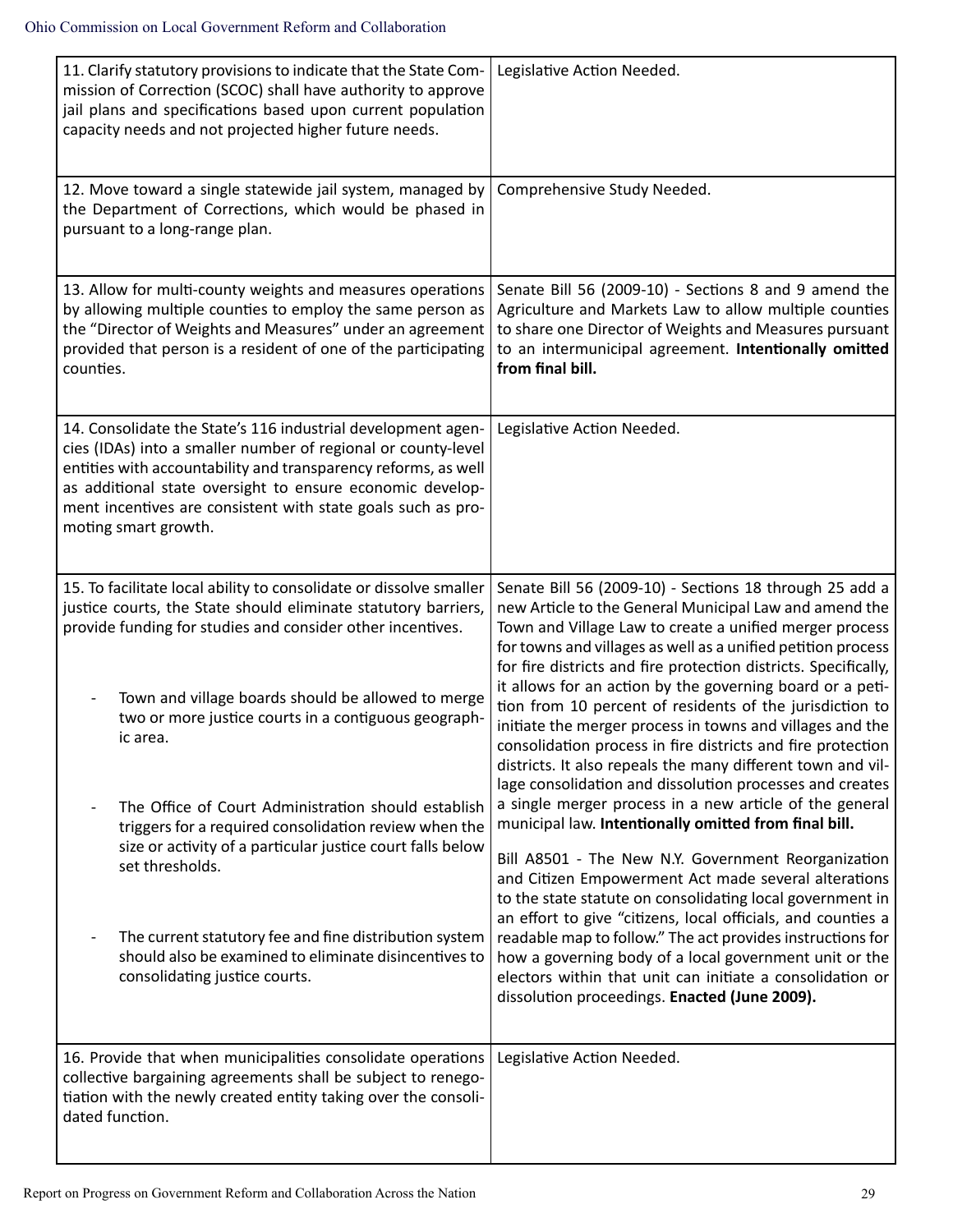| 17. Recommend that the state carry out a series of studies<br>analyzing the potential for efficiencies through reclassifica-<br>tion or consolidation of various local governments.                                                                         | Comprehensive Study Needed.                                                                                                                                                                                                                                                                                                                                                                                                                                                                                                                                                                                                                                                                                                                                                                                         |
|-------------------------------------------------------------------------------------------------------------------------------------------------------------------------------------------------------------------------------------------------------------|---------------------------------------------------------------------------------------------------------------------------------------------------------------------------------------------------------------------------------------------------------------------------------------------------------------------------------------------------------------------------------------------------------------------------------------------------------------------------------------------------------------------------------------------------------------------------------------------------------------------------------------------------------------------------------------------------------------------------------------------------------------------------------------------------------------------|
| 18. Establish a clear process for towns to consolidate with<br>each other or with their villages.                                                                                                                                                           | Legislative Action Needed.                                                                                                                                                                                                                                                                                                                                                                                                                                                                                                                                                                                                                                                                                                                                                                                          |
| 19. Develop a simple petition process and petition form for<br>use by citizens wishing to dissolve or consolidate towns, vil-<br>lages, fire districts, or special districts.                                                                               | Senate Bill 56 (2009-10) - Sections 18 through 25 add a<br>new Article to the General Municipal Law and amend the<br>Town and Village Law to create a unified merger process<br>for towns and villages as well as a unified petition process<br>for fire districts and fire protection districts. Specifically,<br>it allows for an action by the governing board or a peti-<br>tion from 10 percent of residents of the jurisdiction to<br>initiate the merger process in towns and villages and the<br>consolidation process in fire districts and fire protection<br>districts. It also repeals the many different town and vil-<br>lage consolidation and dissolution processes and creates<br>a single merger process in a new article of the general<br>municipal law. Intentionally omitted from final bill. |
| 20. New villages should be created through a referendum of<br>the entire town (or towns) affected, rather than only by the<br>area to be incorporated.                                                                                                      | Legislative Action Needed.                                                                                                                                                                                                                                                                                                                                                                                                                                                                                                                                                                                                                                                                                                                                                                                          |
| 21. Where a village's population as of the last census is be-<br>low 500, require an affirmative referendum to be held on the<br>general election date in November for the area to continue<br>as a village.                                                | Legislative Action Needed.                                                                                                                                                                                                                                                                                                                                                                                                                                                                                                                                                                                                                                                                                                                                                                                          |
| 22. Require villages, with assistance from the State, to con-<br>form their fiscal year to the calendar year, as town govern-<br>ments do.                                                                                                                  | Legislative Action Needed.                                                                                                                                                                                                                                                                                                                                                                                                                                                                                                                                                                                                                                                                                                                                                                                          |
| 23. Ease procedures for creation of a coterminous town-<br>village that would be a unified entity under one governing<br>board. For existing villages, a townwide referendum would<br>be required rather than the more cumbersome annexation<br>procedures. | Legislative Action Needed.                                                                                                                                                                                                                                                                                                                                                                                                                                                                                                                                                                                                                                                                                                                                                                                          |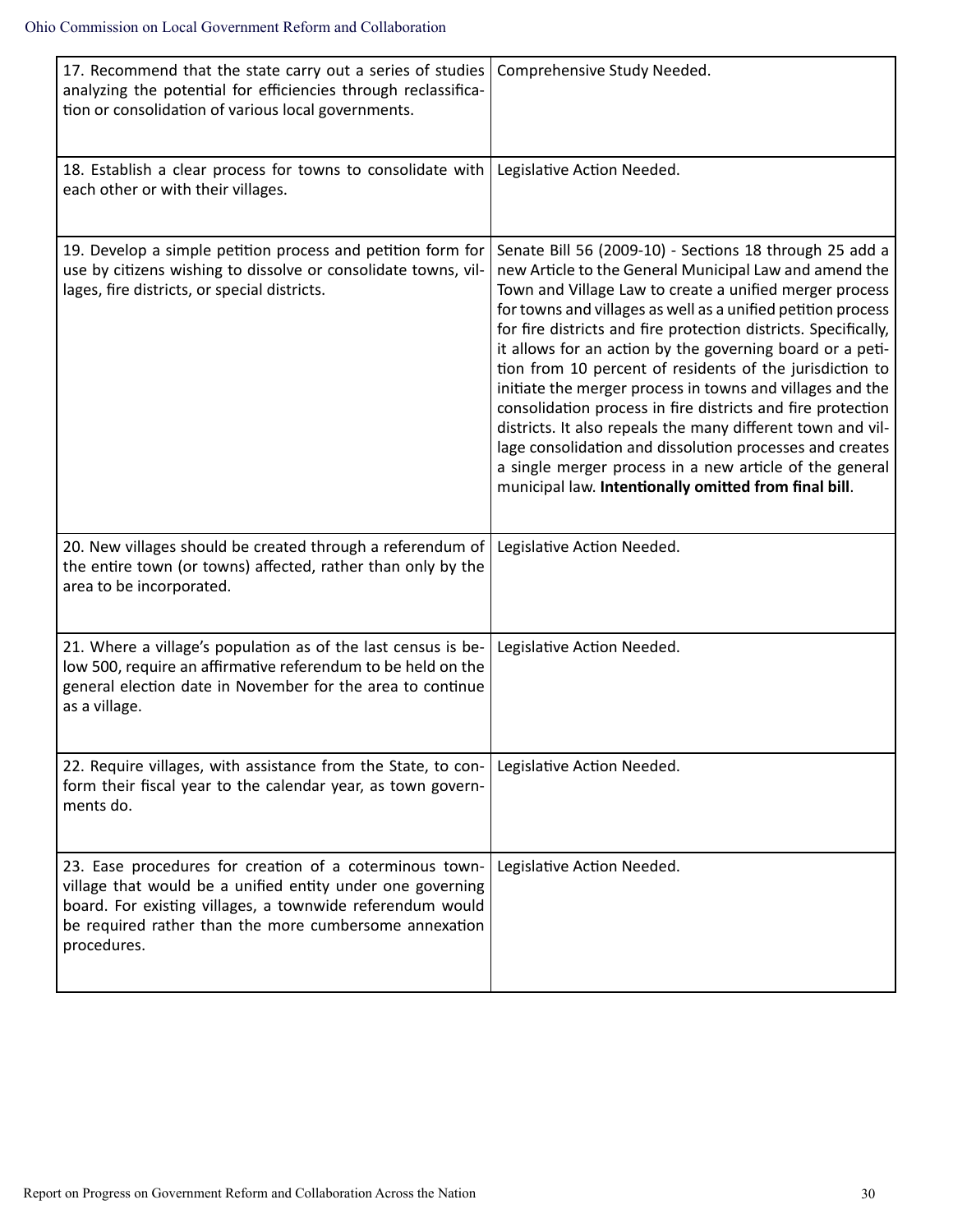| 24. The potential for moving to countywide management   Legislative Action Needed.<br>for fire protection and/or emergency medical services (EMS)<br>should be reviewed in each county, with the goals of improv-<br>ing efficiency and service as well as preserving the volunteer<br>system.   |                                                             |
|--------------------------------------------------------------------------------------------------------------------------------------------------------------------------------------------------------------------------------------------------------------------------------------------------|-------------------------------------------------------------|
| If county leaders decide that some level of manage-<br>ment for fire protection, EMS, or both would be ap-<br>propriate at the county level, they may promulgate<br>a plan which would be subject to voter approval<br>through referendum prior to implementation.                               |                                                             |
| If approved by the voters, the county would have<br>broad powers to coordinate services and review<br>equipment and coverage decisions made by local<br>service providers.                                                                                                                       |                                                             |
| If desired, and approved by the voters, the county<br>plan may include transfer of paid (career) fire or EMS<br>employees to the county at the option of the munici-<br>palities with the paid or mostly paid staff.                                                                             |                                                             |
| 25. Allow towns to directly provide fire protection through<br>the creation of a town-run fire department.                                                                                                                                                                                       | Legislative Action Needed.                                  |
| 26. Require that contracts with fire protection districts list cat-<br>egories of expenses so that officials and the public will have a<br>better understanding of the costs for fire protection.                                                                                                | Legislative Action Needed.                                  |
| 27. Require local governments to annually disseminate in-<br>formation on the costs for local fire protection, including the<br>names and locations of fire districts and fire companies, their<br>annual budget, and debt.                                                                      | Legislative Action Needed.                                  |
| 28. Require a state study of how fire protection is provided,<br>including the numbers and types of entities providing protec-<br>tion, the geographic size and demography of service areas,<br>response rates, costs, numbers of volunteer and career fire-<br>fighters, and training received. | Administrative Action and/or Comprehensive Study<br>Needed. |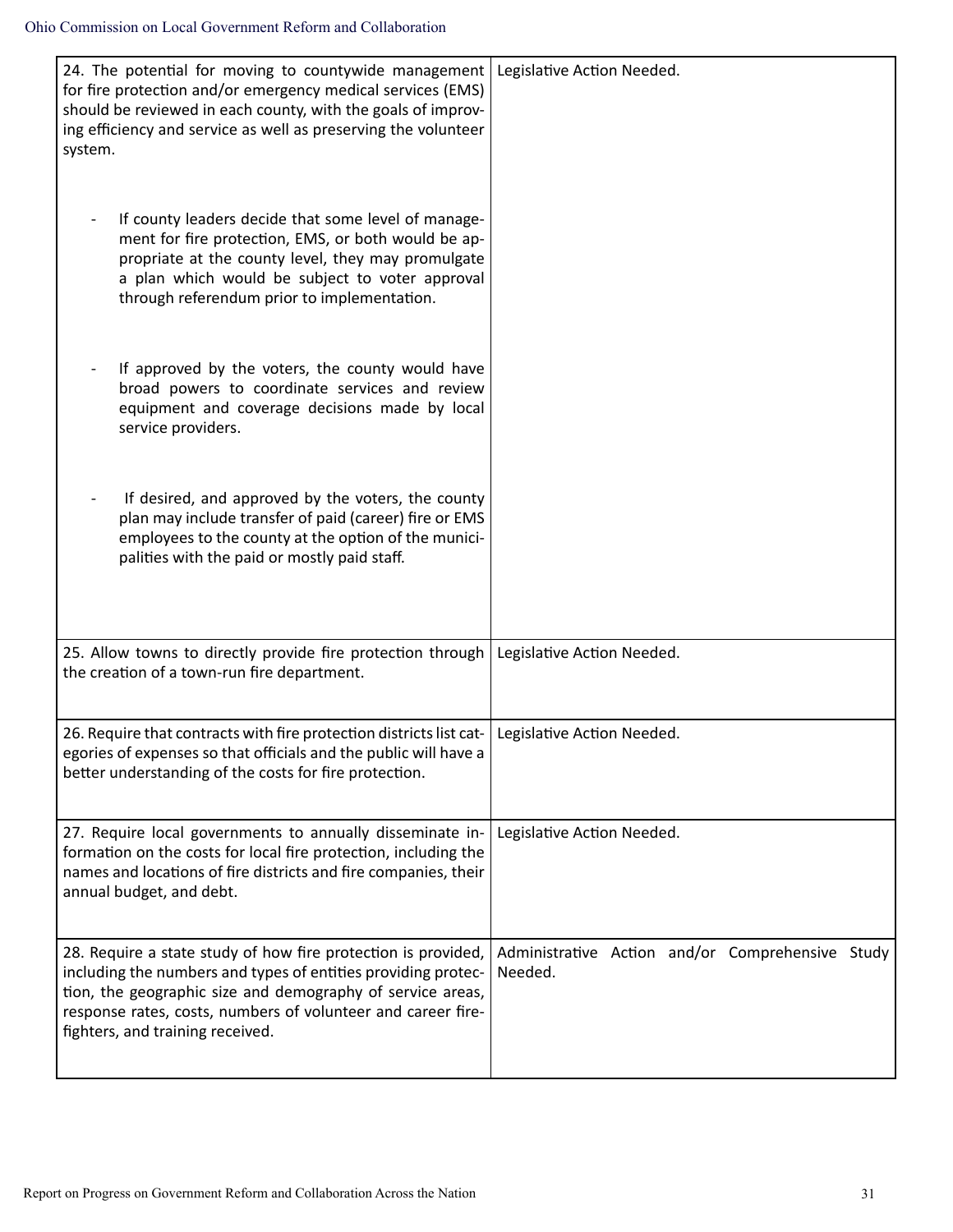| 29. Address volunteer recruitment and retention by provid-<br>ing new incentives more likely to appeal to young firefighters,<br>such as college loan reimbursement, community college tu-<br>ition assistance, or vocational training reimbursement. | Legislative Action Needed.                                                                                                                                                                                                                                                                                                                                                                                                                                                                                                              |
|-------------------------------------------------------------------------------------------------------------------------------------------------------------------------------------------------------------------------------------------------------|-----------------------------------------------------------------------------------------------------------------------------------------------------------------------------------------------------------------------------------------------------------------------------------------------------------------------------------------------------------------------------------------------------------------------------------------------------------------------------------------------------------------------------------------|
| 30. Require an affirmative referendum to continue commis-<br>sioner-run special districts (other than fire districts and police<br>districts).                                                                                                        | Legislative Action Needed.                                                                                                                                                                                                                                                                                                                                                                                                                                                                                                              |
| If the referendum fails, responsibility for maintaining<br>$\overline{a}$<br>the district would be assumed by the town (for spe-<br>cial districts completely within a town);                                                                         |                                                                                                                                                                                                                                                                                                                                                                                                                                                                                                                                         |
| To provide time for local efforts to restructure these<br>districts, the referendum will be required within five<br>year.                                                                                                                             |                                                                                                                                                                                                                                                                                                                                                                                                                                                                                                                                         |
| 31. In conformance with rules for school board members and<br>fire district commissioners, eliminate compensation, benefits<br>and perquisites for special district commissioners.                                                                    | Senate Bill 56 (2009-10) - Section 15 amends the Town<br>Law to prohibit special district commissioners from re-<br>ceiving compensation for their services. Intentionally<br>omitted from final bill.                                                                                                                                                                                                                                                                                                                                  |
| 32. Provide towns with the responsibility for managing sani-<br>tary collection services currently organized under indepen-<br>dent special districts, with the service provided by the town<br>either directly or through a contract.                | Senate Bill 56 (2009-10) - Sections 16 and 17 amend the<br>Town Law to address the wide variation in special dis-<br>trict sanitation collection costs. The bill transfers to town<br>boards most of management responsibilities for town<br>special districts providing sanitary, refuse, or garbage<br>services, but allows elected special district commission-<br>ers to continue to hold referenda on whether the level of<br>services provided to district residents should be changed.<br>Intentionally omitted from final bill. |
| 33. Allow any two or group of local governments to share a<br>function if at least one of the governments has the power to<br>perform it.                                                                                                             | <b>Constitutional Action Needed.</b>                                                                                                                                                                                                                                                                                                                                                                                                                                                                                                    |
| 34. Provide statutory authorization for municipalities to enter<br>into a property tax base sharing agreement wherein they will<br>share a portion of the property tax revenues from future eco-<br>nomic growth in a defined area.                   | Legislative Action Needed.                                                                                                                                                                                                                                                                                                                                                                                                                                                                                                              |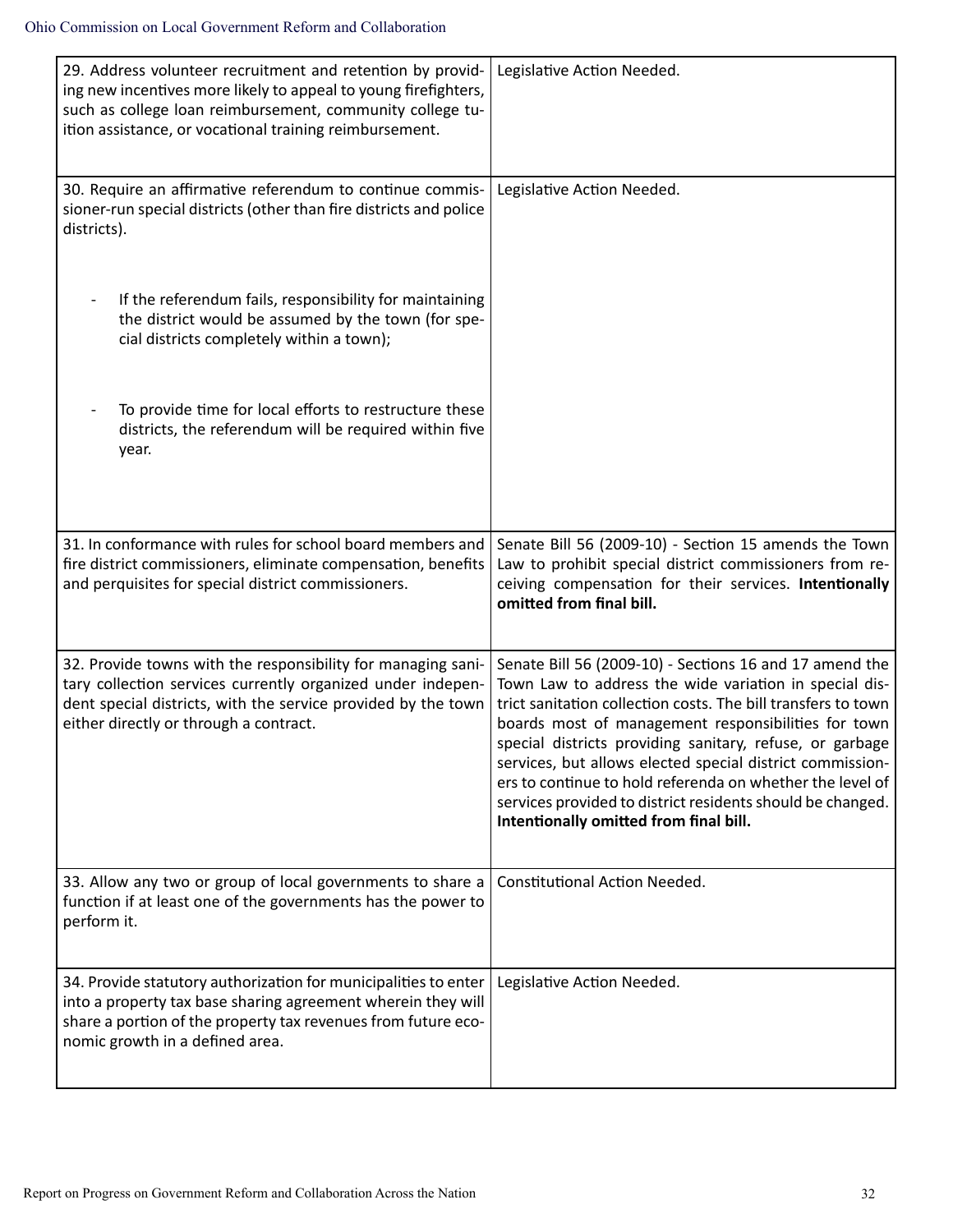| 35. Strengthen and clarify home rule by prohibiting the ju-<br>dicial application of implied preemption. An amendment to<br>prevent such interpretations from being made in the future<br>would allow local governments to act except where state law<br>has expressly declared state authority in the area to be exclu-<br>sive or has specifically limited local governments' ability to<br>act in that area or field. | Constitutional Action Needed.                               |
|--------------------------------------------------------------------------------------------------------------------------------------------------------------------------------------------------------------------------------------------------------------------------------------------------------------------------------------------------------------------------------------------------------------------------|-------------------------------------------------------------|
| 36. The State should study rationalizing the tax and debt limits<br>that currently apply differentially to counties, cities, villages,<br>towns, and school districts.                                                                                                                                                                                                                                                   | Constitutional Action and/or Comprehensive Study<br>Needed. |
| 37. Give the Commissioner of Education discretionary author-<br>ity to order consolidation of school districts based on reviews<br>triggered by objective standards.                                                                                                                                                                                                                                                     | Legislative Action Needed.                                  |
| The Commissioner's order in each case would re-<br>quire a thorough review, the approval of the Board of<br>Regents, and a public hearing in the area affected by<br>the consolidation.                                                                                                                                                                                                                                  |                                                             |
| 38. In each BOCES region convene a committee represent-<br>ing parents, school administrators, school board members,<br>teachers and other citizens to review current school district<br>operations and to evaluate potential restructuring opportuni-<br>ties, including consolidation and other options.                                                                                                               | Legislative Action Needed.                                  |
| 39. For school districts identified for potential reorganization,<br>either by a BOCES school district restructuring committee or<br>by the Commissioner of Education, school building aid for<br>new projects should be temporarily suspended.                                                                                                                                                                          | Legislative Action Needed.                                  |
| 40. Provide for a regional collective bargaining contract nego-<br>tiated by BOCES, to which school districts could opt in. These<br>regional contracts would be phased in as current contracts<br>expire and would initially apply only to new hires, with exist-<br>ing employees "grandfathered" for some term.                                                                                                       | Legislative Action Needed.                                  |
| 41. To encourage the use of BOCES for back-office school dis-<br>trict operations like payroll and purchasing, the state should<br>facilitate a demonstration project that will serve as a model<br>for school districts in other BOCES regions.                                                                                                                                                                         | Comprehensive Study Needed.                                 |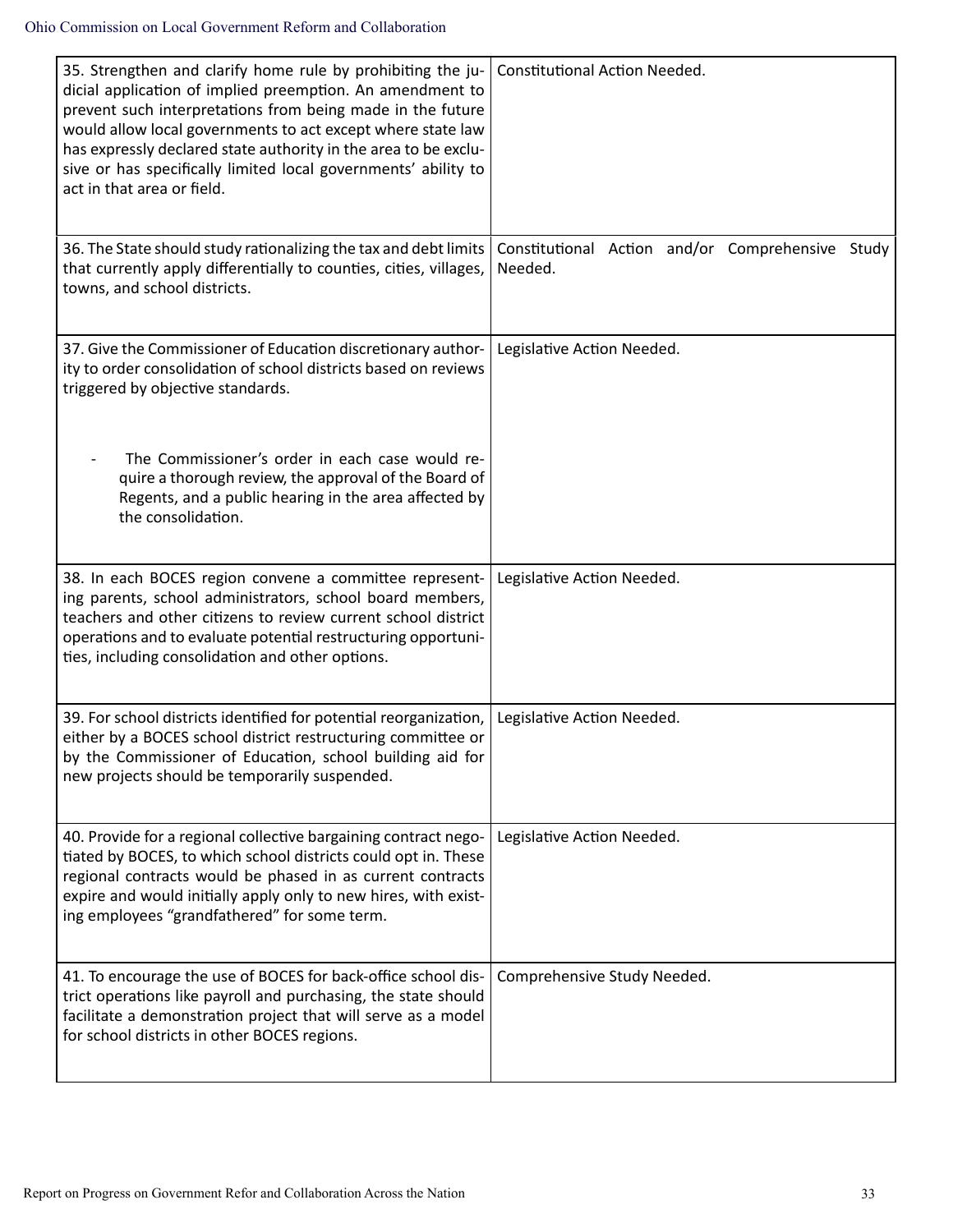| 42. To reduce the cost of transporting non-public school stu-<br>dents within a BOCES region, school districts could jointly<br>provide transportation for students crossing district lines.<br>The State should facilitate a demonstration project<br>or projects to determine the effectiveness of this ap-<br>proach and whether it should be adopted for state-<br>wide use. | Comprehensive Study Needed.                           |
|----------------------------------------------------------------------------------------------------------------------------------------------------------------------------------------------------------------------------------------------------------------------------------------------------------------------------------------------------------------------------------|-------------------------------------------------------|
| 43. Amend state law to allow for the creation of central high<br>schools or regional high school districts containing more than<br>one high school. These high schools could be managed by<br>BOCES, and funded on a regional basis.                                                                                                                                             | Legislative Action Needed.                            |
| 44. Cities with populations over 125,000 should be eligible for<br>membership in BOCES (New York City excepted).                                                                                                                                                                                                                                                                 | Legislative Action Needed.                            |
| 45. Amend state law to conform treatment and remove<br>anachronistic distinctions between union free, central and<br>city school districts.                                                                                                                                                                                                                                      | Legislative Action Needed.                            |
| 46. State school aid should include a significant incentive to<br>encourage school districts to consolidate.                                                                                                                                                                                                                                                                     | Legislative Action and/or Comprehensive Study Needed. |
| 47. When technically feasible, all city, town, village, school<br>district, fire district, special district, and library district elec-<br>tions should take place on one of two dates $-$ the general<br>election date in November or a spring date.                                                                                                                            | Legislative Action Needed.                            |
| 48. County boards of elections should administer all general   Legislative Action Needed.<br>elections.                                                                                                                                                                                                                                                                          |                                                       |
| 49. The role of boards of elections in administering state and<br>local elections should be eliminated from the State Constitu-<br>tion, which would allow the system to be modernized through<br>legislative amendment to existing statutory provisions ad-<br>dressing boards of elections.                                                                                    | <b>Constitutional Action Needed.</b>                  |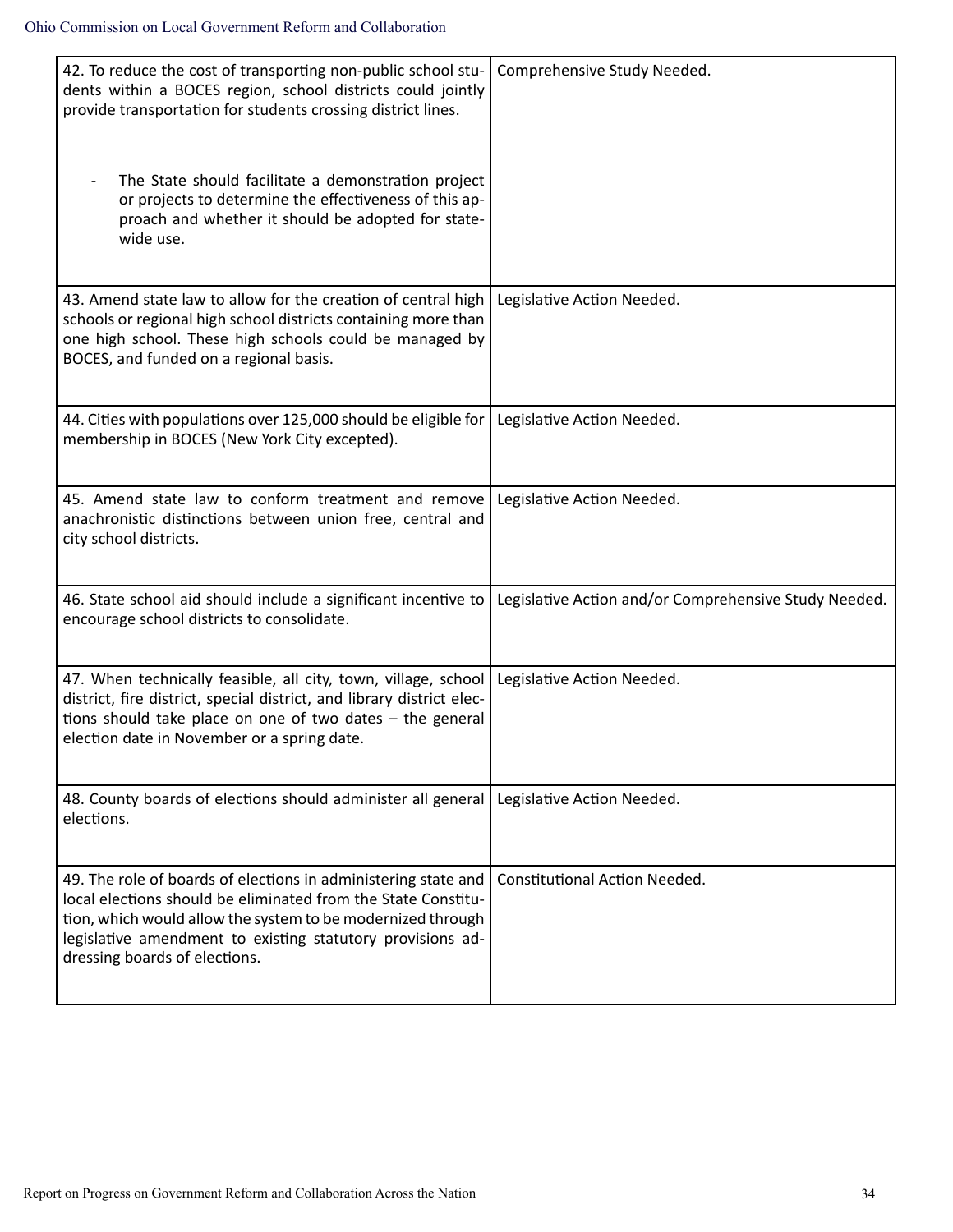| 50. The following administrative positions should be convert-<br>ed from elected to appointive offices by statute: town high-<br>way superintendent; town clerk; assessor; town tax receiver<br>and collector; and county coroners. In the case of a county<br>coroner, county legislative bodies should be given the option<br>to convert the appointed office of coroner to a medical ex-<br>aminer, with provisions to allow for them to serve multiple<br>counties. | Senate Bill 56 (2009-10) - Sections 26 through 28 amend<br>the Town Law to allow a town board to convert the posi-<br>tions of town clerk, town highway superintendent, and<br>town receiver of taxes and assessments from elected<br>to appointed, subject to permissive referendum. It also<br>amends town law to allow first class towns to consolidate<br>the positions of town receiver of taxes and assessments<br>and the town clerk. It also amends the town law to al-<br>low a town board to consolidate the positions of public<br>works commissioner and town highway superintendent,<br>subject to permissive referendum. These amendments<br>provide towns additional flexibility in how their govern-<br>ment is structured. Intentionally omitted from final bill. |
|-------------------------------------------------------------------------------------------------------------------------------------------------------------------------------------------------------------------------------------------------------------------------------------------------------------------------------------------------------------------------------------------------------------------------------------------------------------------------|------------------------------------------------------------------------------------------------------------------------------------------------------------------------------------------------------------------------------------------------------------------------------------------------------------------------------------------------------------------------------------------------------------------------------------------------------------------------------------------------------------------------------------------------------------------------------------------------------------------------------------------------------------------------------------------------------------------------------------------------------------------------------------|
| 51. Allow county legislative bodies to convert the office of<br>elected county treasurer to appointive commissioner of fi-<br>nance without a referendum.                                                                                                                                                                                                                                                                                                               | Legislative Action Needed.                                                                                                                                                                                                                                                                                                                                                                                                                                                                                                                                                                                                                                                                                                                                                         |
| 52. Counties should be allowed to convert the offices of coun-<br>ty sheriff and county clerk from elected to appointed, or abol-<br>ish the positions.                                                                                                                                                                                                                                                                                                                 | <b>Constitutional Action Needed.</b>                                                                                                                                                                                                                                                                                                                                                                                                                                                                                                                                                                                                                                                                                                                                               |
| 53. Require each fire district to mail cards indicating the prop-<br>er polling place for each voter to persons in the district who<br>have registered with the board of elections.                                                                                                                                                                                                                                                                                     | Legislative Action Needed.                                                                                                                                                                                                                                                                                                                                                                                                                                                                                                                                                                                                                                                                                                                                                         |
| 54. Improve state requirements for local government finan-<br>cial reporting to facilitate local studies, benchmarking and<br>comparison of costs for services such as police, fire and high-<br>way operations.                                                                                                                                                                                                                                                        | Legislative Action Needed.                                                                                                                                                                                                                                                                                                                                                                                                                                                                                                                                                                                                                                                                                                                                                         |
| 55. Require special districts to report unit cost data to the<br>State Comptroller.                                                                                                                                                                                                                                                                                                                                                                                     | Legislative Action Needed.                                                                                                                                                                                                                                                                                                                                                                                                                                                                                                                                                                                                                                                                                                                                                         |
| 56. Provide the State Comptroller with statutory authority to<br>audit Local Development Corporations affiliated with, spon-<br>sored by, or created by a county, city, town or village govern-<br>ment.                                                                                                                                                                                                                                                                | Legislative Action Needed.                                                                                                                                                                                                                                                                                                                                                                                                                                                                                                                                                                                                                                                                                                                                                         |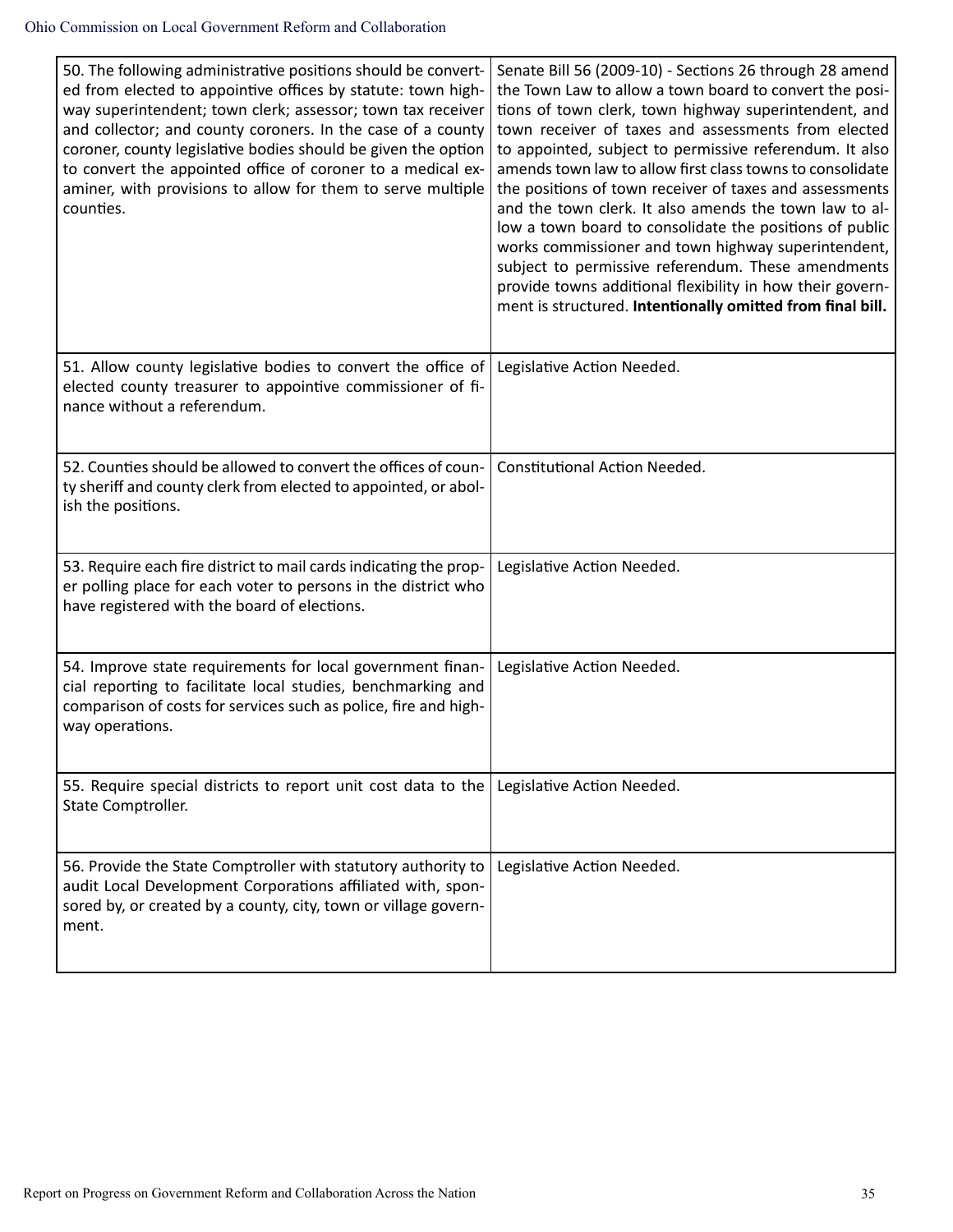| 57. Significantly increase funding for consolidated and shared<br>services provided through an enhanced, redirected and re-<br>branded program of Local Government Efficiency Grants.<br>Include an evaluation component, improved techni-<br>cal assistance to local governments, new state agen-<br>cy services for local governments, enhancements to<br>prior consolidation incentives, and a new component<br>promoting transformative 21st Century Demonstra-<br>tion Projects. | Senate Bill 56 (2009-10) - Local Government Efficiency<br>Grants (previously SMSI) enable local governments to<br>consider and implement a variety of consolidated and<br>shared services, as well as municipal mergers. The LGE<br>grant program would be preserved and over \$11.5 mil-<br>lion available for grants, and new noncompetitive plan-<br>ning grants and 21st Century Demonstration Grants will<br>continue to be offered to encourage transformative ef-<br>forts. Intentionally omitted from final bill.               |
|---------------------------------------------------------------------------------------------------------------------------------------------------------------------------------------------------------------------------------------------------------------------------------------------------------------------------------------------------------------------------------------------------------------------------------------------------------------------------------------|-----------------------------------------------------------------------------------------------------------------------------------------------------------------------------------------------------------------------------------------------------------------------------------------------------------------------------------------------------------------------------------------------------------------------------------------------------------------------------------------------------------------------------------------|
| 58. The following principles should be applied in making rec-<br>ommendations for aid to local governments:<br>Provide positive aid incentives for consolidation of<br>services or local government entities.                                                                                                                                                                                                                                                                         | Senate Bill 56 (2009-10) - When a village dissolves, or<br>two or more municipalities otherwise merge, their Aid<br>and Incentives for Municipalities (AIM) payments are<br>preserved and paid to the remaining municipality. In ad-<br>dition, a continuing incentive is paid through AIM, equal<br>to 15 percent of the combined property tax levy of the<br>merged governments (capped at \$1 million annually).<br>These incentives would continue under the proposed Ex-<br>ecutive Budget. Intentionally omitted from final bill. |
| Consolidation of local services should not result in a<br>reduction in state aid streams.                                                                                                                                                                                                                                                                                                                                                                                             |                                                                                                                                                                                                                                                                                                                                                                                                                                                                                                                                         |
| Where appropriate, state funding should be distrib-<br>uted to groups of municipalities who will design re-<br>gional solutions to providing services, using the fed-<br>eral transportation funding practices as a model.                                                                                                                                                                                                                                                            |                                                                                                                                                                                                                                                                                                                                                                                                                                                                                                                                         |
| Aid formulas for cities, towns and villages should be<br>class-neutral, not based on a designation as a city,<br>town or village. (Size and density, among other char-<br>acteristics, may be suitable substitutes.)                                                                                                                                                                                                                                                                  |                                                                                                                                                                                                                                                                                                                                                                                                                                                                                                                                         |
| 59. Moving certain functions to the county level should be<br>encouraged by strong aid incentives.                                                                                                                                                                                                                                                                                                                                                                                    | Administrative and/or Legislative Action Needed.                                                                                                                                                                                                                                                                                                                                                                                                                                                                                        |
| 60. Study ways to base highway funding on factors that re-<br>flect local conditions, support sound maintenance practices<br>and smart growth.                                                                                                                                                                                                                                                                                                                                        | Administrative Action and/or Comprehensive Study<br>Needed.                                                                                                                                                                                                                                                                                                                                                                                                                                                                             |
| 61. Remove disincentives to consolidated highway mainte-<br>nance, and provide transitional aid for major county-level<br>functional consolidation.                                                                                                                                                                                                                                                                                                                                   | Legislative Action Needed.                                                                                                                                                                                                                                                                                                                                                                                                                                                                                                              |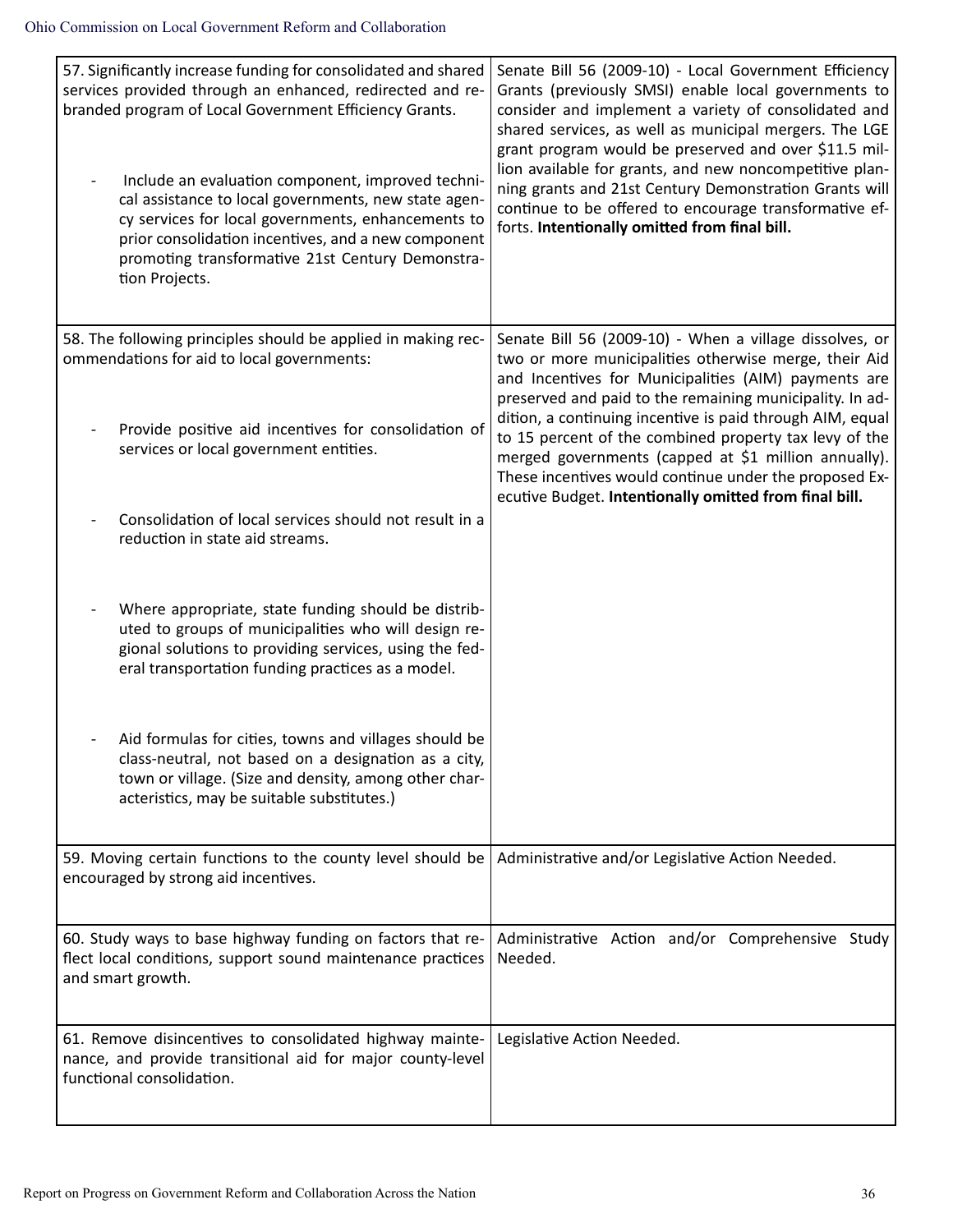| 62. Permit greater cooperation between the state and locali-<br>ties for routine highway maintenance, snow & ice conditions,<br>and under emergency conditions.                                                      | Legislative Action Needed.    |
|----------------------------------------------------------------------------------------------------------------------------------------------------------------------------------------------------------------------|-------------------------------|
| 63. Fund studies of consolidated or coordinated property tax<br>assessing and collection.                                                                                                                            | Administrative Action Needed. |
| 64. Increase state aid for assessment above certain efficiency<br>standards for areas that assess uniformly countywide using<br>acceptable professional standards including periodic revalu-<br>ation.               | Legislative Action Needed.    |
| 65. Alter state-funded training for assessment to ensure that<br>consolidated assessing offices do not receive less training as<br>a result of consolidation.                                                        | Legislative Action Needed.    |
| 66. Require local government and school district employees<br>to contribute, at a minimum, 10 percent (for individual cov-<br>erage) and 25 percent (for dependent coverage) toward the<br>cost of health insurance. | Legislative Action Needed.    |
| Local governments would be free to negotiate higher<br>employee contributions.                                                                                                                                       |                               |
| Would be phased in over five years as collective bar-<br>gaining agreements expire.                                                                                                                                  |                               |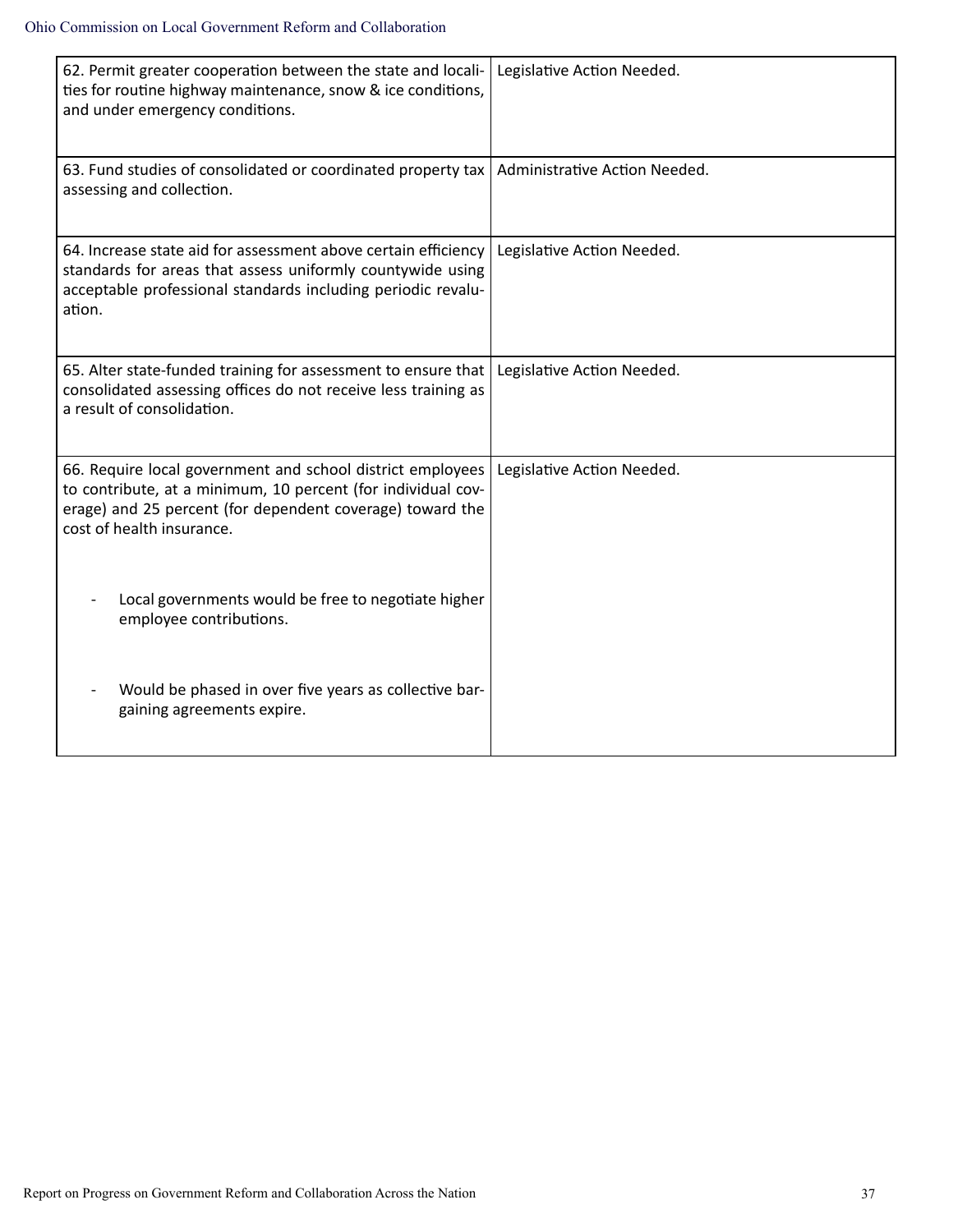| 67. Ease provisions relating to municipal cooperative health<br>benefit plans to base reserve requirements upon actuarial<br>assessments and to allow for a transition period to build up<br>reserves; reduce the required number of participating mu-<br>nicipal corporations from five to three; require insurers to<br>provide specific claims experience to municipalities analyzing<br>the feasibility of forming a cooperative. | Senate Bill 56 (2009-10) - Sections 1 through 7 amend<br>the Insurance Law to relax the requirements for forming<br>a municipal cooperative health benefit plan pursuant to<br>Article 47 of the Insurance Law as follows:<br>Require insurers to provide up to three years of<br>claims experience to a municipal corporation<br>when it requests such information for the pur-<br>poses of forming or joining such a cooperative;                                                                                                                                              |
|---------------------------------------------------------------------------------------------------------------------------------------------------------------------------------------------------------------------------------------------------------------------------------------------------------------------------------------------------------------------------------------------------------------------------------------|----------------------------------------------------------------------------------------------------------------------------------------------------------------------------------------------------------------------------------------------------------------------------------------------------------------------------------------------------------------------------------------------------------------------------------------------------------------------------------------------------------------------------------------------------------------------------------|
|                                                                                                                                                                                                                                                                                                                                                                                                                                       | Reduce the minimum number of municipal cor-<br>porations needed to establish such a cooperative<br>from five to three;                                                                                                                                                                                                                                                                                                                                                                                                                                                           |
|                                                                                                                                                                                                                                                                                                                                                                                                                                       | Provide flexibility in the reserve requirements for<br>such cooperatives by allowing a qualified actuary<br>to determine the amount of reserves each indi-<br>vidual cooperative needs, and by allowing new<br>cooperatives to amass these reserves over a five-<br>year transition period. All such cooperatives are<br>currently held to the same reserve requirements,<br>regardless of the characteristics of their covered<br>population, and are currently obligated to meet<br>this requirement at the time of their formation.<br>Intentionally omitted from final bill. |
| 68. The Insurance Superintendent should be granted author-<br>ity to make exceptions to community rating requirements<br>which would allow municipalities with 50 or fewer employees<br>to join multiple employer trusts that are experience-rated.                                                                                                                                                                                   | Senate Bill 56 (2009-10) - Direct the Insurance Department<br>to order a study, to be completed by September 1, 2010,<br>of the impact on the community-rated health insurance<br>market of allowing municipalities with 50 or fewer<br>employees to join with larger municipalities to purchase<br>experience-rated policies. Intentionally omitted from<br>final bill.                                                                                                                                                                                                         |
| 69. The State should convene a study of public employee<br>pension benefit options, including evaluation of a potential<br>Tier 5, which would reinstate lifetime employee contribu-<br>tions, and possibly either convert to a defined contribution<br>system or provide for employee option. The provisions for<br>benefit determination under all three systems should also be<br>reviewed.                                        | Comprehensive Study Needed.                                                                                                                                                                                                                                                                                                                                                                                                                                                                                                                                                      |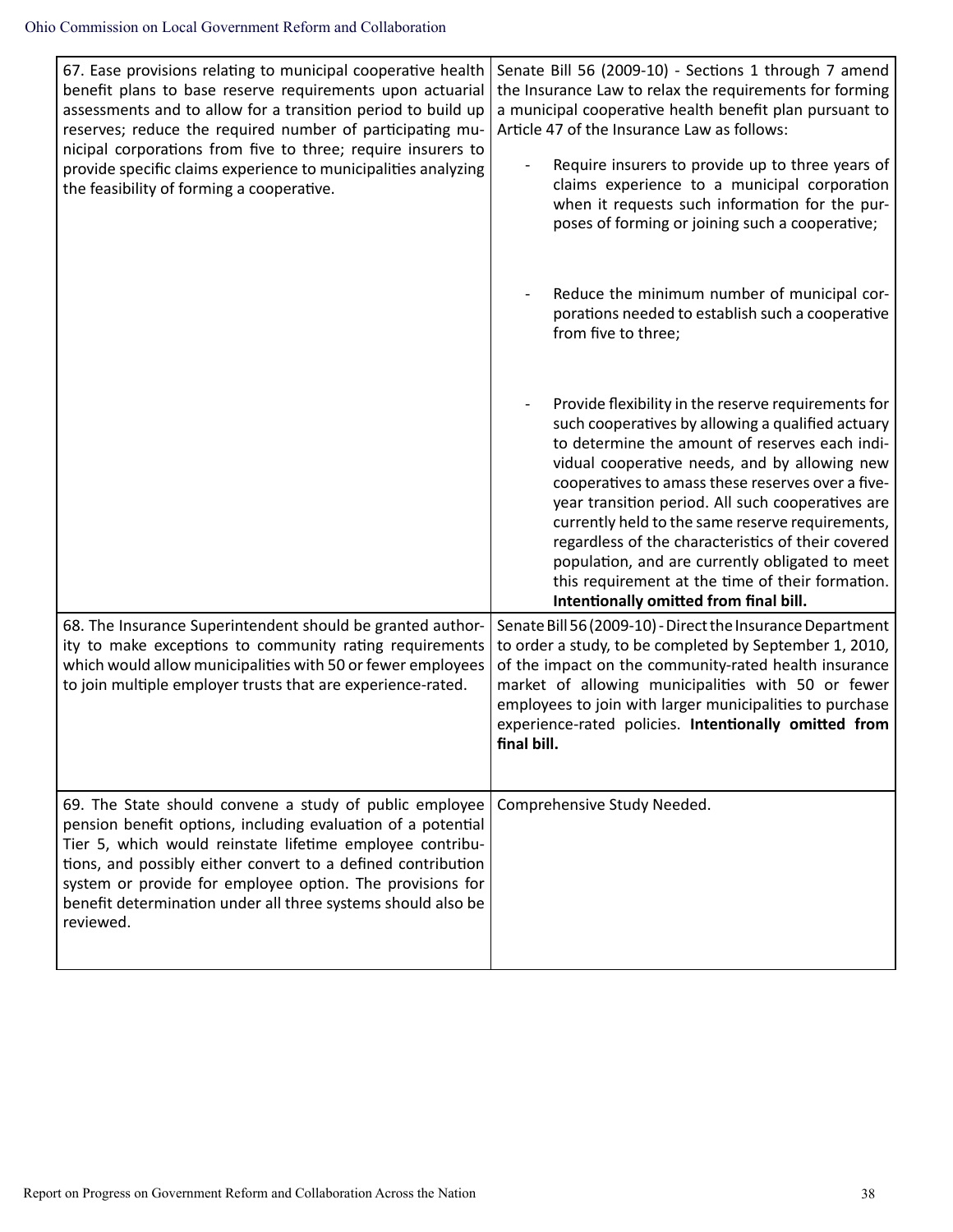| 70. The State should eliminate the Wicks Law or, in the ab-<br>sence of that, dramatically increase its thresholds.                                                                                                              | Senate Bill 56 (2009-10) - To assist New York City in<br>achieving essential capital cost savings during the current<br>economic downturn, the Wicks Law threshold governing<br>multiple bidding requirements will be raised from the \$3<br>million level established earlier this year to \$10 million<br>for a five-year period. In addition, consistent with the<br>recent recommendations of the Governor's Commission<br>on Property Tax Relief, all school districts will be provided<br>with a full Wicks exemption for a five-year period. Enacted<br>in Executive Budget (June 2009). |
|----------------------------------------------------------------------------------------------------------------------------------------------------------------------------------------------------------------------------------|-------------------------------------------------------------------------------------------------------------------------------------------------------------------------------------------------------------------------------------------------------------------------------------------------------------------------------------------------------------------------------------------------------------------------------------------------------------------------------------------------------------------------------------------------------------------------------------------------|
| 71. Facilitate cost-effective local purchasing by increasing<br>thresholds for competitive bid requirements.                                                                                                                     | Legislative Action Needed.                                                                                                                                                                                                                                                                                                                                                                                                                                                                                                                                                                      |
| 72. The Commission's mission should be sustained through<br>an Executive-level Center for Local Government Efficiency<br>that will provide a gateway to state government for citizens<br>and local officials pursuing this goal. | Senate Bill 56 (2009-10) - Sections 10 through 13<br>amends the General Municipal Law and the Highway<br>Law to facilitate shared services agreements among<br>municipalities and between municipalities and State<br>agencies. These amendments will:                                                                                                                                                                                                                                                                                                                                          |
| It will extend the local initiatives process and work<br>of the Interagency Task Force currently coordinated<br>under the Commission.                                                                                            | Expand the list of services that can be the subject<br>of shared service contracts;                                                                                                                                                                                                                                                                                                                                                                                                                                                                                                             |
| It will facilitate coordination of state agencies and<br>resources supporting shared services and consolida-<br>tion.                                                                                                            | Authorize non-monetary exchanges of goods<br>and services;                                                                                                                                                                                                                                                                                                                                                                                                                                                                                                                                      |
| Technical assistance for local governments would be<br>provided with information on best practices, how-to                                                                                                                       | Allow the State Department of Transportation<br>(DOT) to contract with municipalities for terms<br>of up to five years; and                                                                                                                                                                                                                                                                                                                                                                                                                                                                     |
| manuals, agency referrals, and a website directing lo-<br>cal officials and citizens to resources.                                                                                                                               | Broaden the range of emergency situations for<br>which the Department of Transportation can<br>provide assistance, and allow municipalities to<br>similarly assist the State. Intentionally omitted                                                                                                                                                                                                                                                                                                                                                                                             |
| Lead continuing research and policy development<br>relating to local governments and the services they<br>provide.                                                                                                               | from final bill.                                                                                                                                                                                                                                                                                                                                                                                                                                                                                                                                                                                |